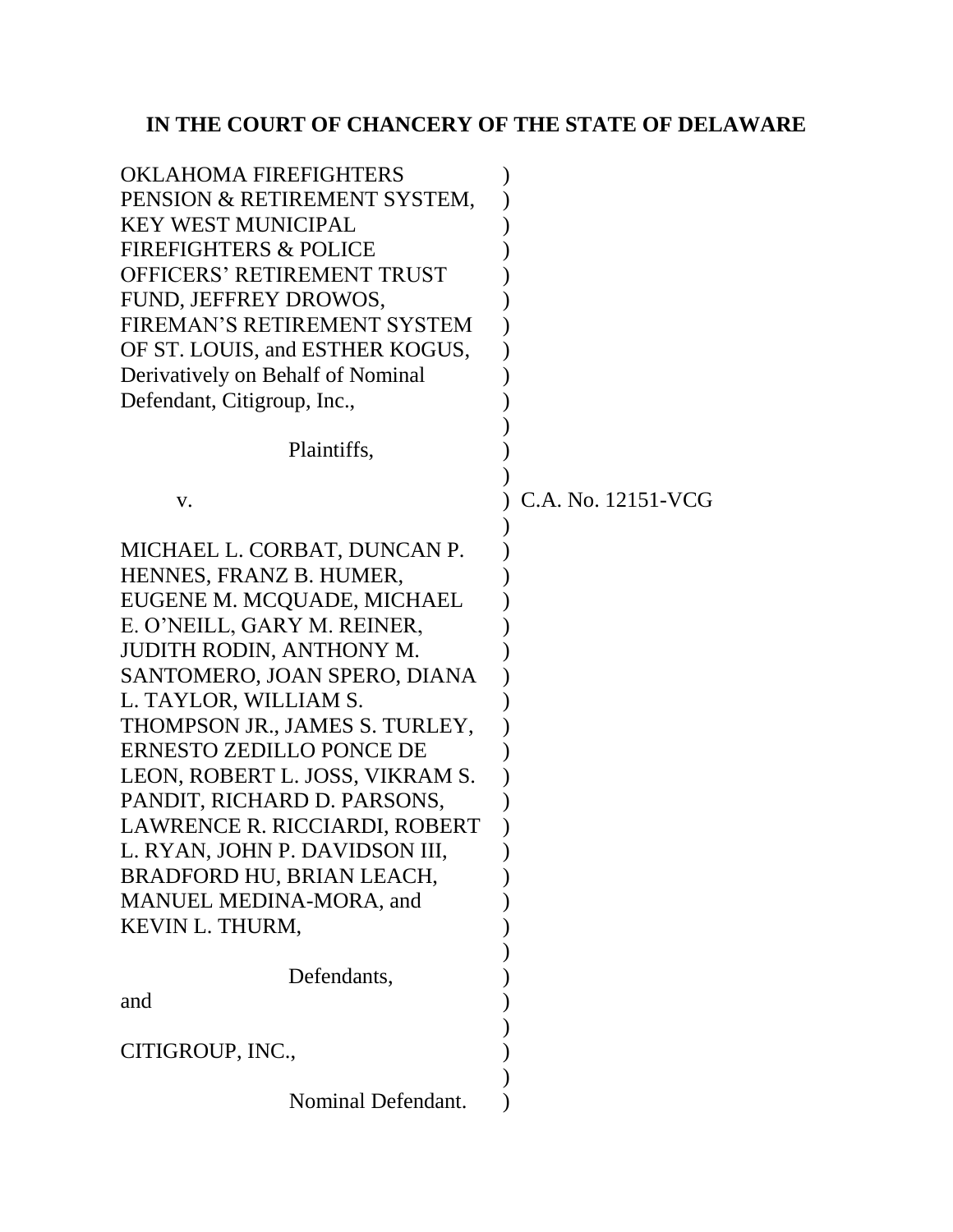### **MEMORANDUM OPINION**

Date Submitted: September 19, 2017 Date Decided: December 18, 2017

Stuart M. Grant, Nathan A. Cook, and Rebecca A. Musarra, of GRANT & EISENHOFER P.A., Wilmington, Delaware; OF COUNSEL: Mark Lebovitch, David L. Wales, and Alla Zayenchik, of BERNSTEIN LITOWITZ BERGER & GROSSMANN LLP, New York, New York; Brian J. Robbins, Felipe J. Arroyo, and Gina Stassi, of ROBBINS ARROYO LLP, San Diego, California, *Attorneys for Plaintiffs*.

Donald J. Wolfe, Jr., T. Brad Davey, Tyler J. Leavengood, and Jay G. Stirling, of POTTER ANDERSON & CORROON LLP, Wilmington, Delaware; OF COUNSEL: Mary Eaton, of WILLKIE FARR & GALLAGHER LLP, New York, New York; Frank Scaduto, of WILLKIE FARR & GALLAGHER LLP, Washington, DC, *Attorneys for Defendants Duncan P. Hennes, Franz B. Humer, Michael E. O'Neill, Gary M. Reiner, Judith Rodin, Anthony M. Santomero, Joan Spero, Diana L. Taylor, William S. Thompson, Jr., James S. Turley, Ernesto Zedillo Ponce de Leon, Robert L. Joss, Richard D. Parsons, Lawrence R. Ricciardi, and Robert L. Ryan, and Nominal Defendant Citigroup Inc*.

Stephen P. Lamb and Meghan M. Dougherty, of PAUL, WEISS, RIFKIND, WHARTON & GARRISON LLP, Wilmington, Delaware; OF COUNSEL: Brad S. Karp, Bruce Birenboim, and Susanna Buergel, of PAUL, WEISS, RIFKIND, WHARTON & GARRISON LLP, New York, New York; Jane B. O'Brien, of PAUL, WEISS, RIFKIND, WHARTON & GARRISON LLP, Washington, DC, *Attorneys for Defendants Michael L. Corbat, Eugene M. McQuade, Vikram S. Pandit, John P. Davidson III, Manuel Medina-Mora, Bradford Hu, Kevin L. Thurm, and Brian Leach*.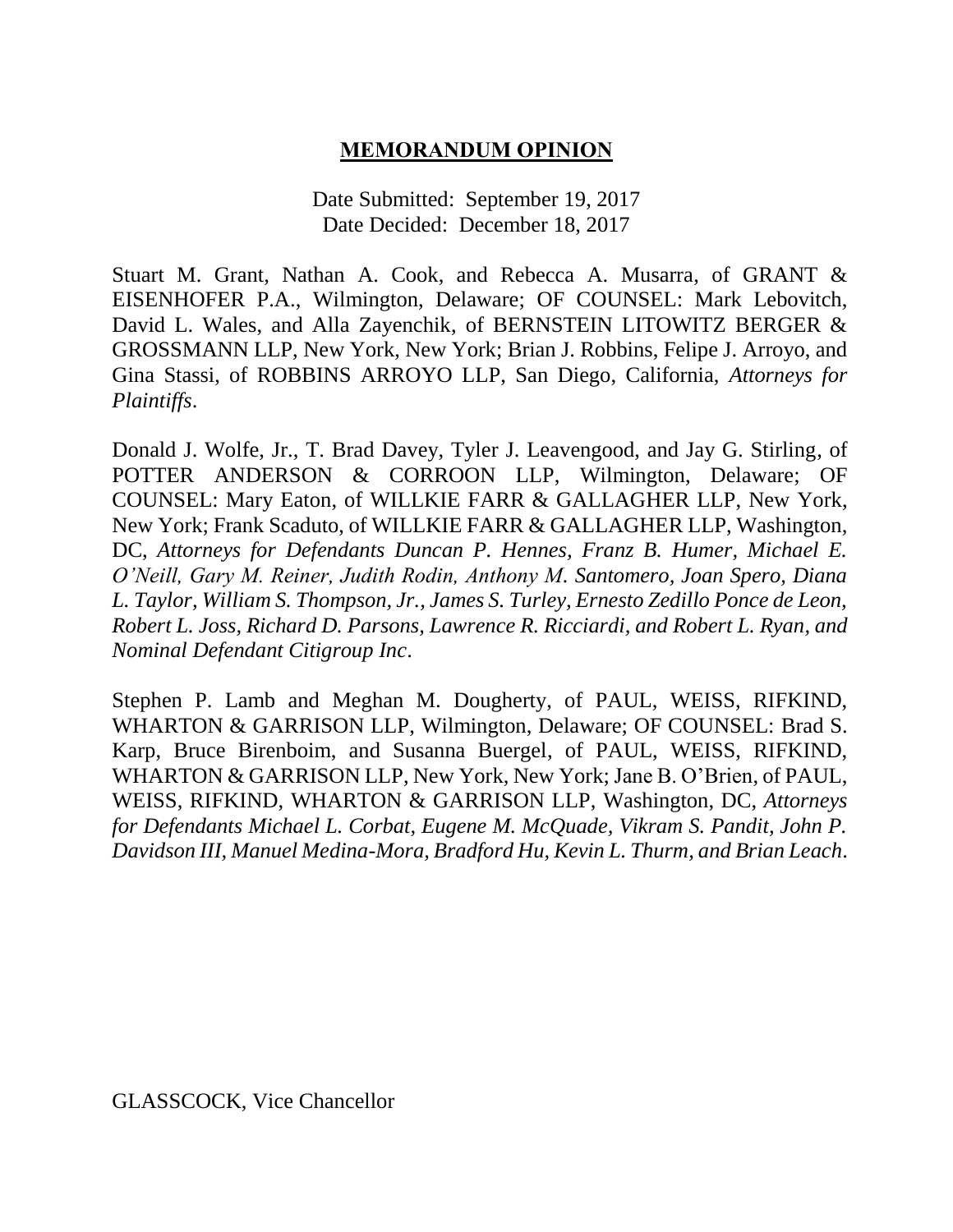In this matter, stockholders of Citigroup, Inc. seek damages, derivatively on the part of the company, against directors and officers. The Defendants have moved to dismiss. The burden is on the Plaintiffs to plead facts that, if true, raise a reasonable doubt that the director Defendants could exercise their business judgment to consider a demand, thus excusing demand under Court of Chancery Rule 23.1. The Plaintiffs seek to satisfy that burden by pointing to pleadings they allege demonstrate a substantial likelihood that the director Defendants are liable to Citigroup for failing to oversee company employees' compliance with law, under the rubric of *In re Caremark International Inc. Derivative Litigation*. 1

It is appropriate, I think, to discuss here the implications of a claim under *Caremark*. Corporate entities, acting through their employees, may violate laws or regulations. Such unlawful acts, in turn, can result in fines, penalties, thirdparty damages, and other losses on the part of the entity. The essence of a *Caremark* claim is an attempt by the owners of the company, its stockholders, to force the directors to personally make the company whole for these losses.

The circumstances under which a *Caremark* or oversight claim can be successful are limited. If the board directs employees to act unlawfully, the directors have breached the duty of loyalty and are liable; that, strictly speaking, is not an oversight claim. *Caremark* provides that if directors have failed to put in place any

<sup>1</sup> 698 A.2d 959 (Del. Ch. 1996).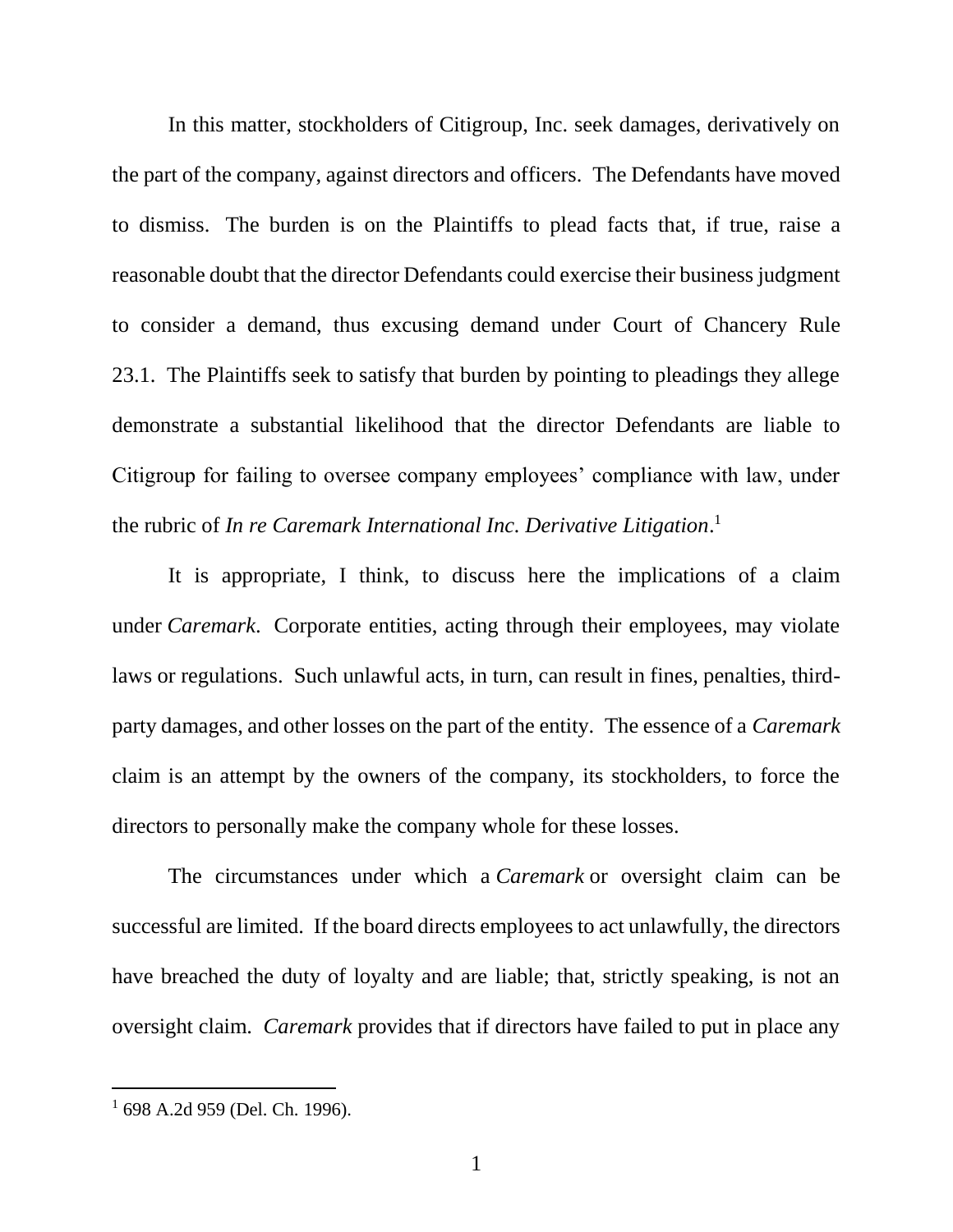system whereby they may be made aware of and oversee corporate compliance with law, they may be liable. That situation is, manifestly, not the case here. Conversely, where the board has an oversight system in place, but nonetheless fails to act to promote compliance, the directors may be liable, but only where their failure to act represents a non-exculpated breach of duty.

It should be apparent that many failures of oversight by directors sufficient to constitute a breach of duty implicate the duty of care.<sup>2</sup> Directors breach the duty of care where they act with gross negligence. In other words, where the directors are informed of potential unlawful acts in a way that puts them on notice of systematic wrongdoing, and nonetheless they act in a manner that demonstrates a reckless indifference toward the interests of the company, they may be liable for breach of the duty of care. Here, however, Citigroup's directors are exculpated from liability for such a breach. In that case, the path to director liability is straitened. In order to result in liability, the directors' inaction in the face of "red flags" putting them on notice of systematic wrongdoing must implicate the duty of loyalty. To imply director liability, the response of the directors must have been in bad faith. The inaction must suggest, not merely inattention, but actual scienter. In other words,

<sup>2</sup> *Cf. City of Birmingham Ret. & Relief Sys. v. Good*, 2017 WL 6397490, at \*1 (Del. Dec. 15, 2017) ("We agree with the Court of Chancery that the plaintiffs did not sufficiently allege that the directors faced a substantial likelihood of personal liability for a *Caremark* violation. Instead, the directors at most faced the risk of an exculpated breach of the duty of care.").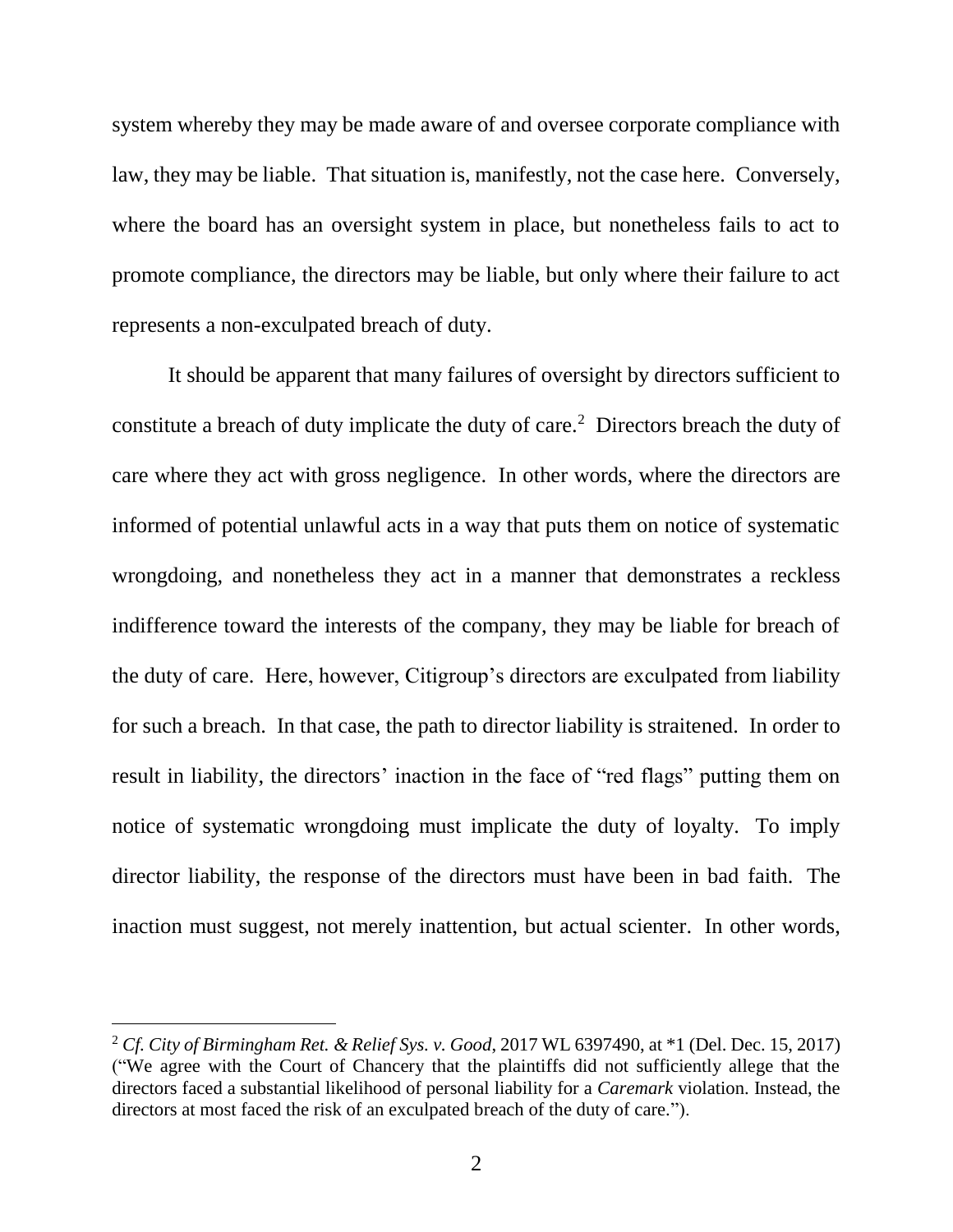the conduct must imply that the directors are knowingly acting for reasons other than the best interest of the corporation. That is the essence of a *Caremark* claim.<sup>3</sup> The height of this bar, presumably, is what led to Chancellor Allen's famous observation that a *Caremark* claim is among the most difficult to prove in our corporate law.<sup>4</sup>

Here, the Plaintiffs, with admirable effort and the aid of records obtained under Section 220, produced a ponderous omnibus of a complaint. It describes red flags placed before the directors, dating back to the financial crisis of a decade ago as well as more recently, in connection with activities of Citigroup and its subsidiaries that led to large fines levied against the bank. The Complaint makes it reasonably conceivable that the directors, despite these red flags, failed to take actions that may have avoided loss to the company. That is not the standard, however. To my mind, the allegations of the Complaint, if true, fail to demonstrate scienter. The Complaint does not make it reasonably conceivable that the directors acted in bad faith. Therefore, the Motion to Dismiss is granted.

My reasoning follows.

<sup>3</sup> *Id.* at \*5.

<sup>4</sup> *In re Caremark Int'l Inc. Derivative Litig.*, 698 A.2d at 967.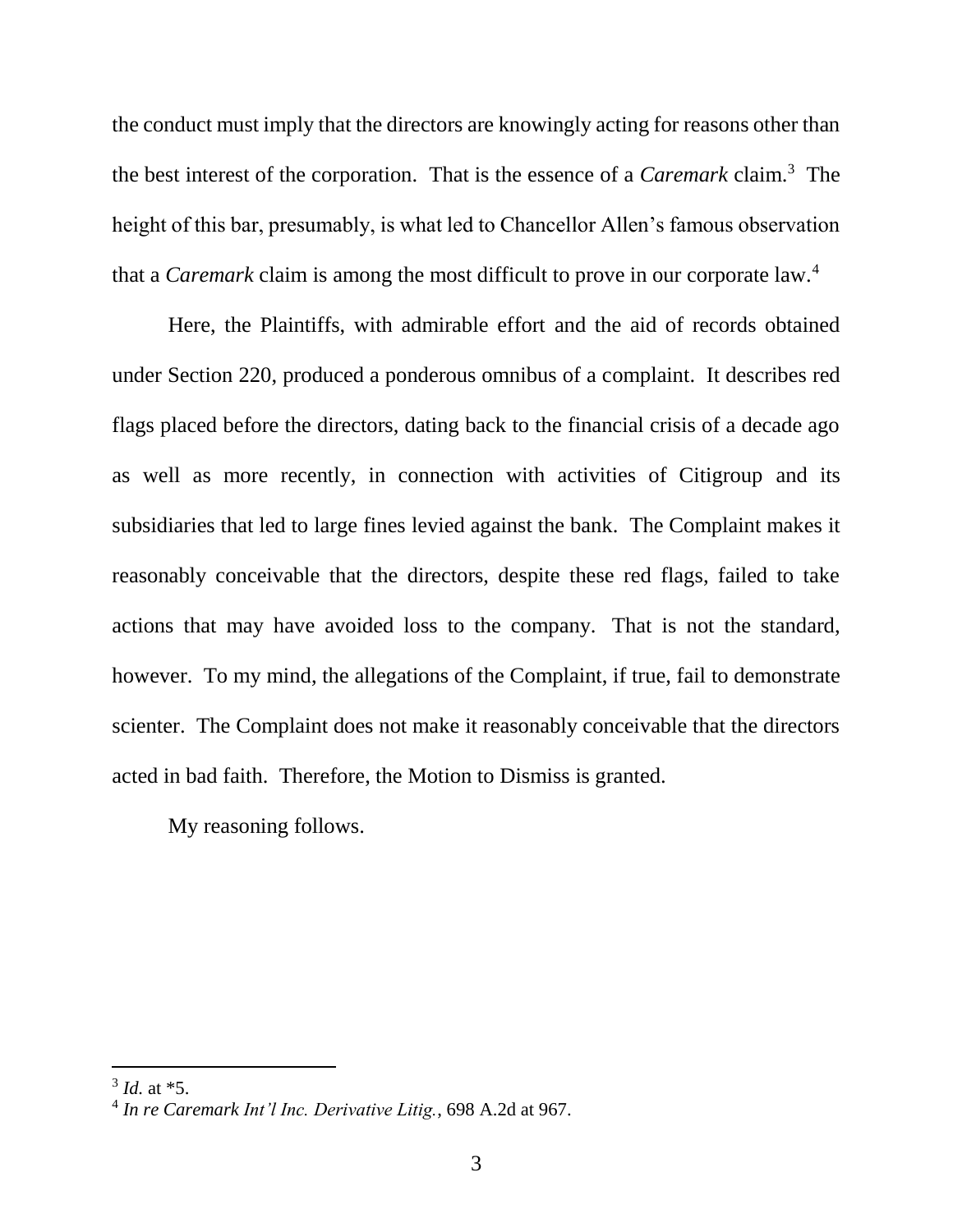### **I. BACKGROUND<sup>5</sup>**

#### *A. Parties and Relevant Non-Parties*

Plaintiffs Oklahoma Firefighters Pension and Retirement System, Key West Municipal Firefighters and Police Officers' Retirement Trust Fund, Jeffrey Drowos, Fireman's Retirement System of St. Louis, and Esther Kogus are stockholders of nominal defendant Citigroup, Inc., and they held stock at all times relevant to this action.<sup>6</sup>

Citigroup is a Delaware corporation headquartered in New York City.<sup>7</sup> Citigroup maintains a complicated network of subsidiaries, but its business revolves around two primary segments: Citicorp and Citi Holdings.<sup>8</sup> Citicorp contains a "regional customer banking and institutional clients group."<sup>9</sup> "Citi Holdings consists of Citigroup's brokerage and asset management and local consumer lending businesses, and a special asset pool."<sup>10</sup> Citibank N.A. is Citigroup's primary depository subsidiary. $11$ 

<sup>5</sup> The facts, drawn from the Plaintiffs' Complaint and from documents incorporated by reference therein, are presumed true for purposes of evaluating the Defendants' Motion to Dismiss.  $6$  Compl.  $\P\P$  12–14.

 $^{7}$  *Id.*  $\P$  15.

<sup>8</sup> *Id.*

<sup>9</sup> *Id.*

<sup>10</sup> *Id.*

 $11 \, Id.$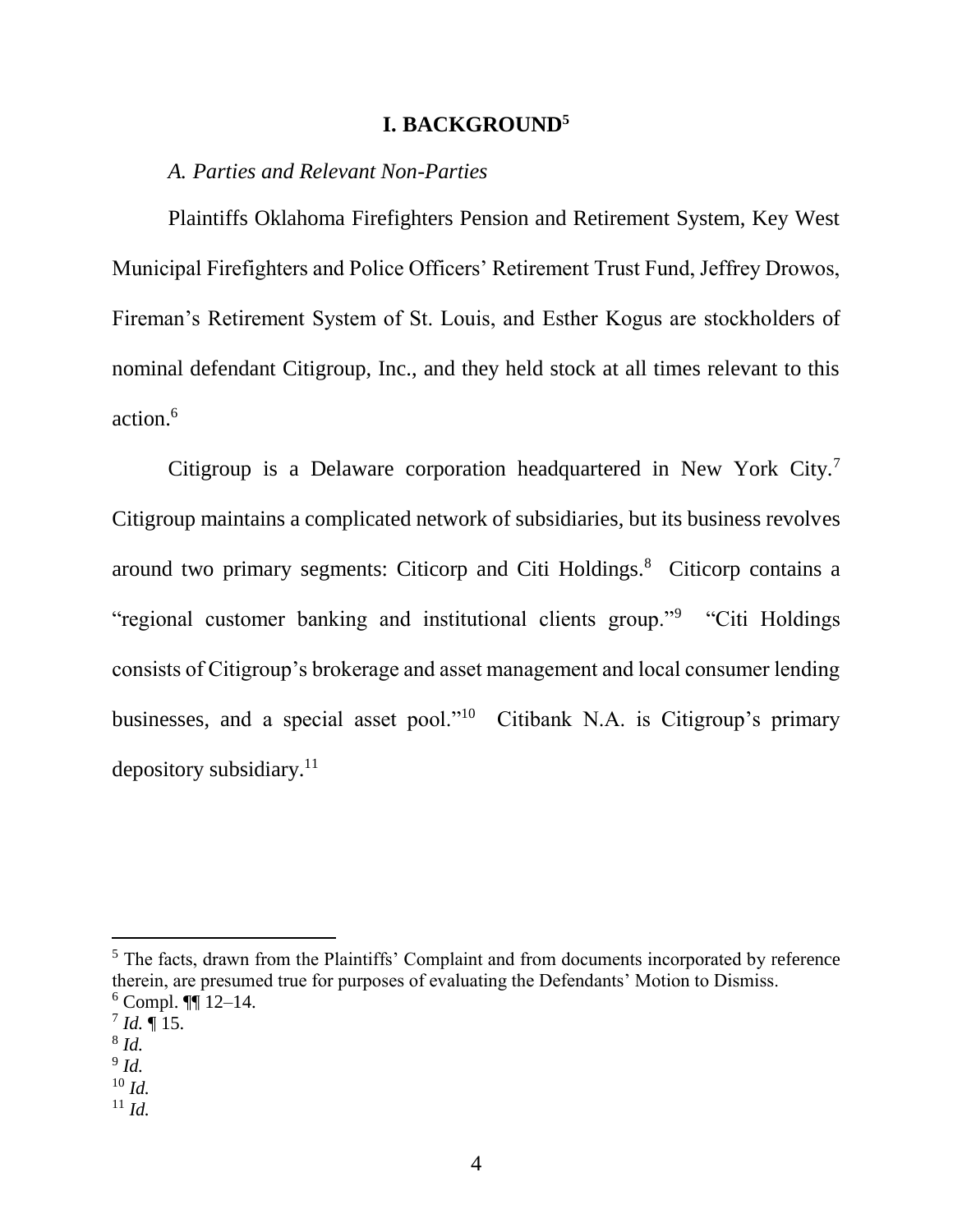When the Plaintiffs filed their Complaint, Citigroup's board had sixteen directors, thirteen of whom are Defendants in this action.<sup>12</sup> The thirteen directors named as Defendants are Michael L. Corbat, Duncan P. Hennes, Franz B. Humer, Eugene M. McQuade, Michael E. O'Neill, Gary M. Reiner, Judith Rodin, Anthony M. Santomero, Joan Spero, Diana L. Taylor, William S. Thompson, Jr., James S. Turley, and Ernesto Zedillo Ponce de Leon.<sup>13</sup> These individuals began serving on the Citigroup board at different times, and some of them have been members of various board committees.<sup>14</sup> Ten of them have also served on Citibank's board.<sup>15</sup>

The Defendants in this case also include former Citigroup directors. Defendant Robert L. Joss served on the Citigroup board from 2009 to April 2014, and he was a Citibank director from 2010 to 2014.<sup>16</sup> Defendant Vikram S. Pandit was a member of the Citigroup board from December 2007 to October 2012, during which time he also served as Citigroup's  $CEO<sup>17</sup>$  Defendant Richard D. Parsons was a Citigroup director from 1996 to April 2012.<sup>18</sup> Defendant Lawrence R. Ricciardi served on Citigroup's board from 2008 to April 2013, and he was a Citibank director

<sup>13</sup> *Id.*

- <sup>14</sup> *Id.* ¶¶ 17–29.
- <sup>15</sup> *Id.* ¶¶ 18–22, 24–26, 28–29.
- $^{16}$  *Id.* ¶ 31.
- $17$  *Id.*  $\P$  32.
- <sup>18</sup> *Id.* ¶ 33.

 $12$  *Id.* | 16.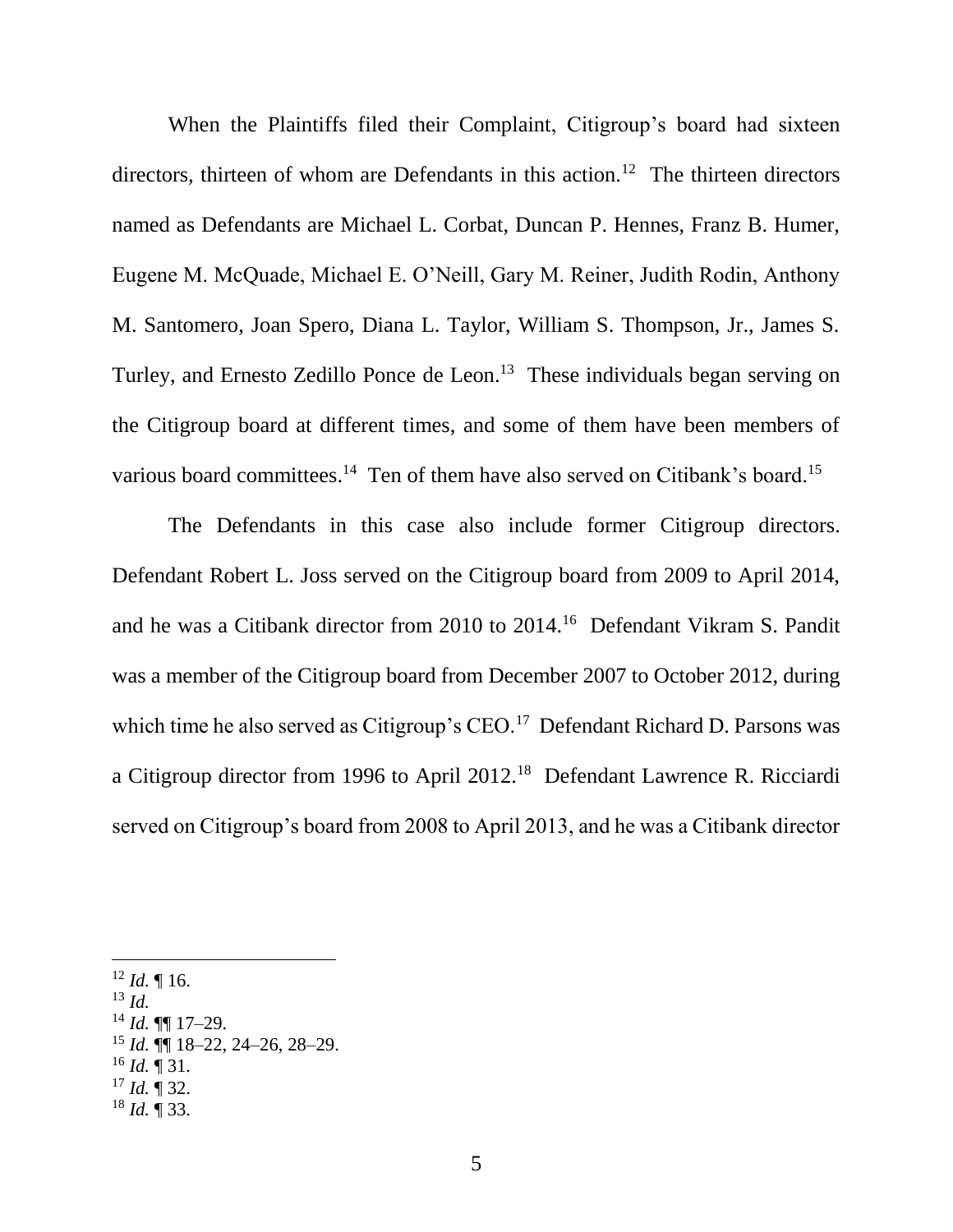from 2009 to 2013.<sup>19</sup> Defendant Robert L. Ryan was a Citigroup director from 2007 to April 2015; he served on Citibank's board from 2009 to 2015.<sup>20</sup>

The final set of Defendants consists of Citigroup officers. Corbat has been Citigroup's CEO since October 2012, and from December 2011 to October 2012, he served as CEO of Citi Europe, Middle East, and Africa.<sup>21</sup> From January 2009 to December 2011, Corbat was the CEO of Citi Holdings.<sup>22</sup> Defendant John P. Davidson III has been Citigroup's Chief Compliance Officer since September 23, 2013.<sup>23</sup> From April 2008 to September 2013, he headed Enterprise Risk Management at Citigroup, "a unit responsible for managing Citigroup's operational risk across businesses and geographies."<sup>24</sup> Defendant Bradford Hu has been Citigroup's Chief Risk Officer since January 2013.<sup>25</sup> Defendant Brian Leach was Citigroup's Chief Risk Officer from March 2008 to January 2013, and he worked as Citigroup's Head of Franchise Risk and Strategy from January 2013 to April 2015.<sup>26</sup> Since June 2015, Defendant Manuel Medina-Mora has served as the non-executive chairman of the board of Grupo Financiero Banamex, S.A. de C.V. (the "Banamex

<sup>19</sup> *Id.* ¶ 34.

- <sup>20</sup> *Id.* ¶ 35.
- $^{21}$  *Id.* ¶ 17.
- <sup>22</sup> *Id.*
- <sup>23</sup> *Id.* ¶ 38.
- <sup>24</sup> *Id.* <sup>25</sup> *Id.* ¶ 39.
- <sup>26</sup> *Id.* ¶ 40.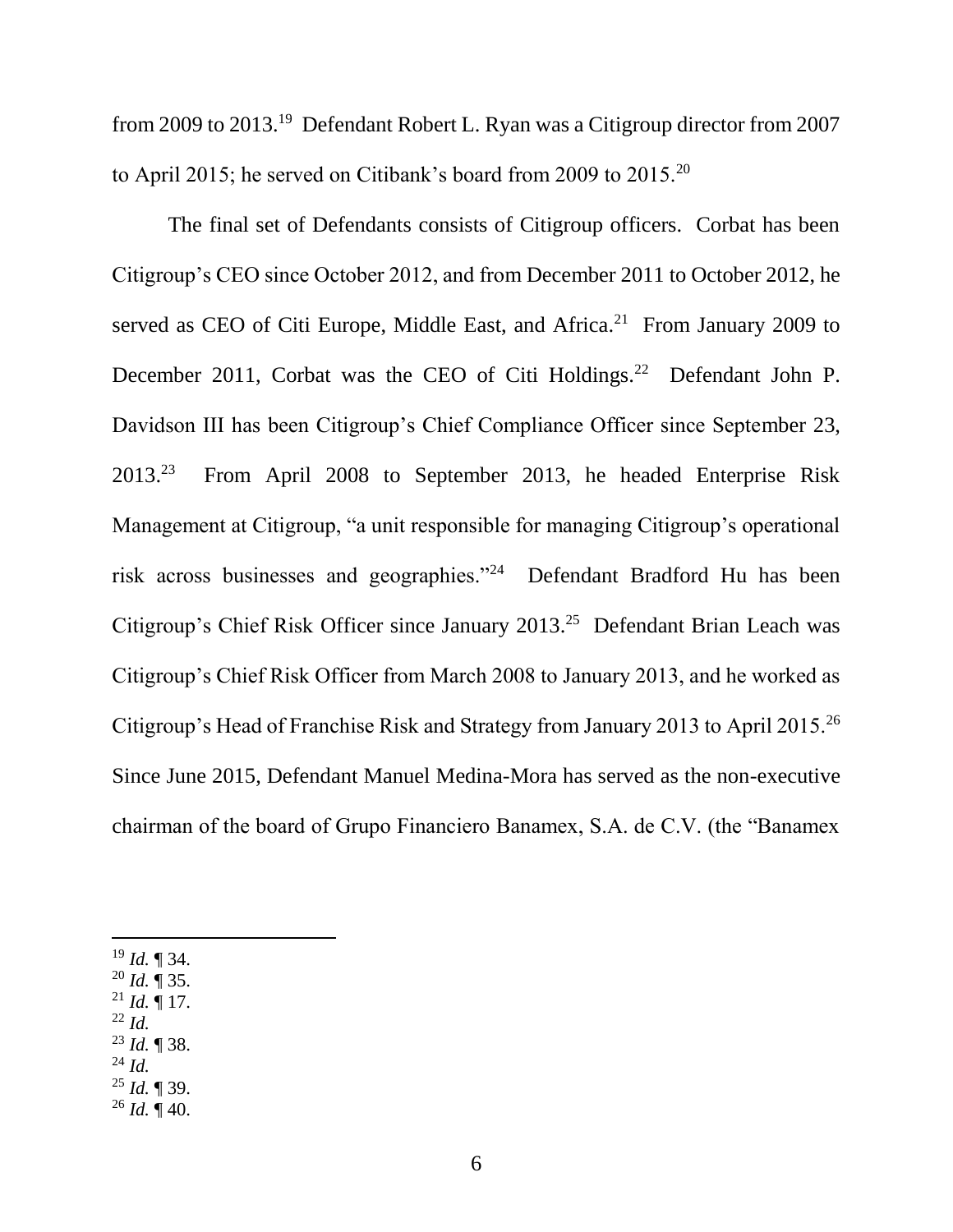Group"), a wholly owned, indirect Citigroup subsidiary.<sup>27</sup> Before then, he held various high-level positions at Citigroup.<sup>28</sup> Defendant Kevin L. Thurm was Citigroup's Chief Compliance Office from 2011 to September 2013, and, as noted above, Pandit was Citigroup's CEO from December 2007 to October 2012.<sup>29</sup>

### *B. Factual Overview*<sup>30</sup>

The Plaintiffs allege that the Defendants "consciously fail[ed] to develop, implement, and enforce effective internal controls throughout [Citigroup], including at its subsidiaries."<sup>31</sup> The Plaintiffs seek relief for harm Citigroup has suffered as a result of four corporate traumas: "(1) pervasive violations of anti-money laundering rules; (2) substantial fraud at Banamex[, a wholly owned subsidiary of the Banamex Group]; (3) fraudulent manipulation of benchmark foreign exchange rates; and (4) deceptive credit card practices."<sup>32</sup> I summarize the allegations relevant to each of these corporate traumas below.

<sup>27</sup> *Id.* ¶¶ 41, 50.

 $^{28}$  *Id.*  $\P$  41.

 $^{29}$  *Id.*  $\overline{}}$  32, 43.

 $30$  The Complaint contains a seventeen-page discussion of Citigroup's prior history of purported oversight failures. *Id.* ¶¶ 58–98. This history reveals what the Plaintiffs describe as "a larger pattern of compliance meltdowns[,] includ[ing, among other things]: hedge fund fraud; the improper disclosure of confidential client information in connection with equity research communications; inadequate insider trading oversight; misrepresentations concerning residential mortgage-backed securities and improper lending practices; [and] the failure to turnover trading records to the SEC over a period of fifteen years." *Id.* ¶ 72. The interested reader may turn to the Complaint for an elaboration of these incidents; I do not recount them here.

 $31$  *Id.*  $\P$  58.

<sup>32</sup> *Id.* ¶ 59.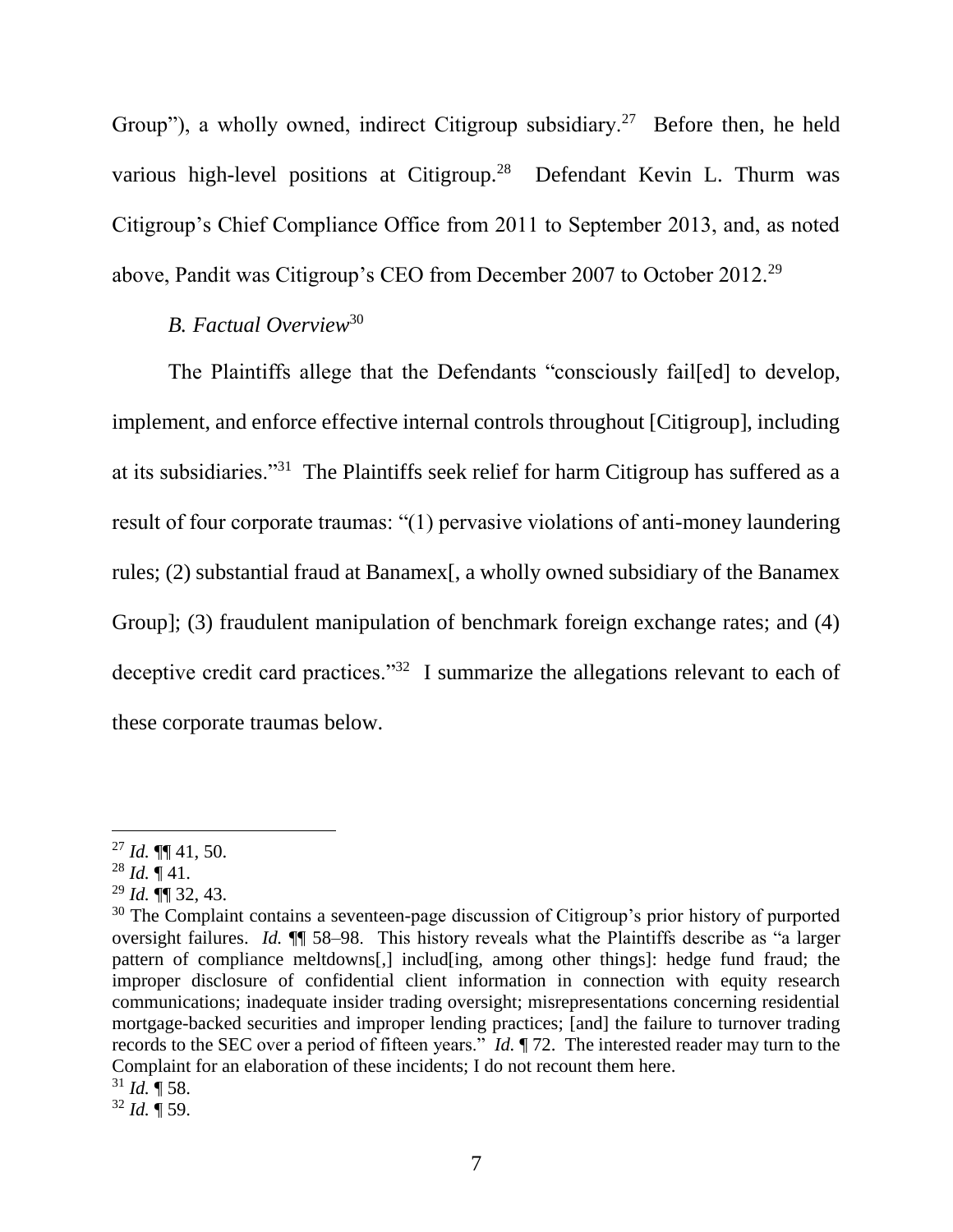#### 1. Compliance with Anti-Money Laundering Laws

#### a. The Regulatory Environment

Citigroup and several of its subsidiaries are required to comply with an array of federal laws and regulations addressing the issue of money laundering.<sup>33</sup> According to the Complaint, the most important of these anti-money laundering ("AML") laws are the Bank Secrecy Act of 1970 ("BSA") and various provisions of the USA Patriot Act.<sup>34</sup> Several federal and state agencies are charged with administering these laws.<sup>35</sup> At the federal level, the administering agencies include the Federal Reserve System ("FRB"), the Office of the Comptroller of the Currency ("OCC"), and the Federal Deposit Insurance Corporation ("FDIC").<sup>36</sup> At the state level, they include the California Department of Business Oversight ("CDBO").<sup>37</sup>

The BSA imposes "mandatory reporting and record-keeping requirements to track currency transactions and detect and prevent money laundering."<sup>38</sup> Likewise, under the USA Patriot Act, financial institutions must "establish AML and customer identification programs, and . . . conduct enhanced due diligence . . . for bank accounts held by non-U.S. persons."<sup>39</sup> Banks must also compare their transactions

- <sup>34</sup> *Id.*
- <sup>35</sup> *Id.* ¶ 107.
- <sup>36</sup> *Id.*

- <sup>37</sup> *Id.*
- <sup>38</sup> *Id.* ¶ 108.
- <sup>39</sup> *Id.*

 $33$  *Id.*  $\llbracket 106$ .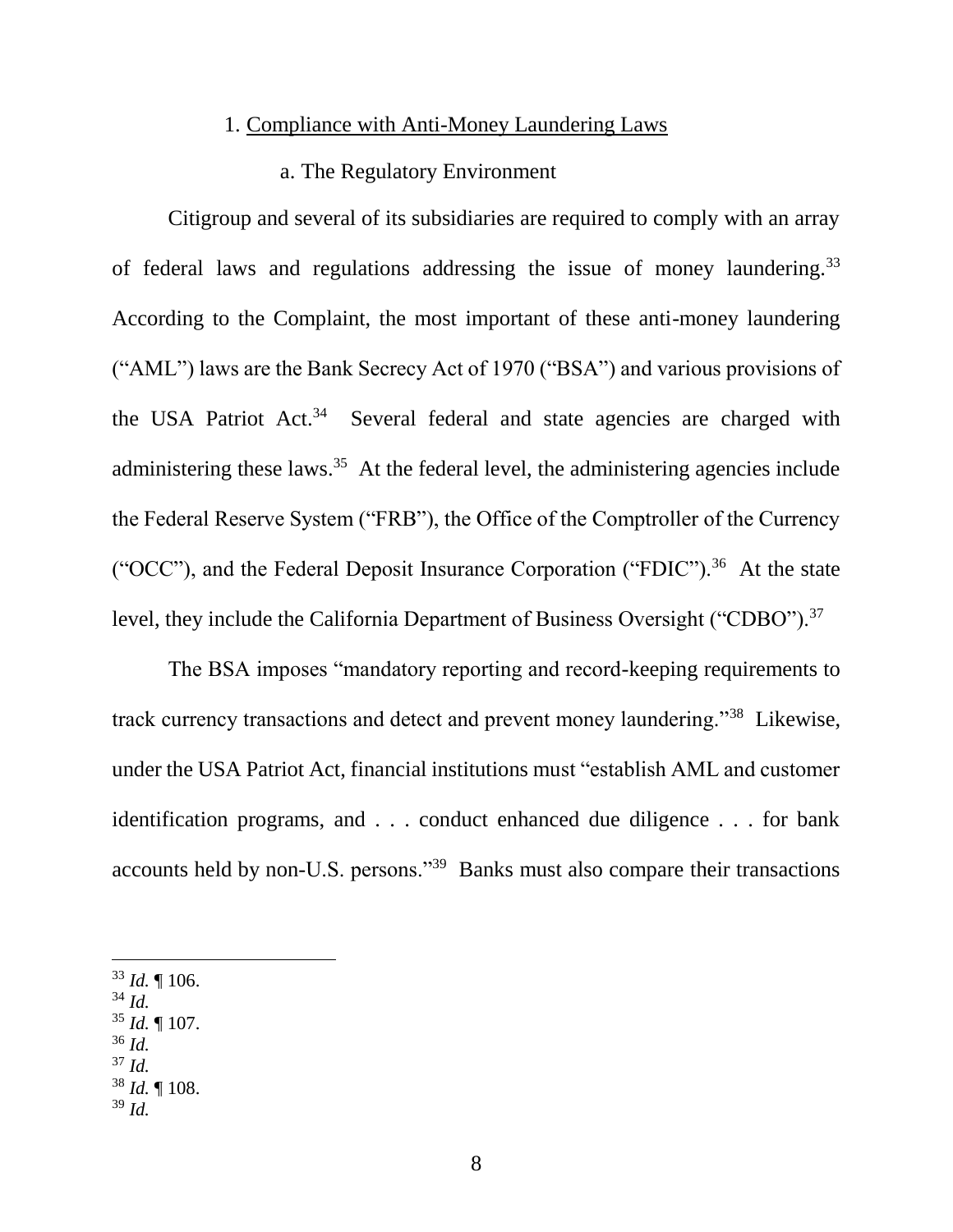and customers against sanctions lists kept by the Office of Foreign Asset Control ("OFAC").<sup>40</sup> Generally speaking, the federal AML laws require every bank to maintain a BSA/AML compliance program tailored to its risk profile.<sup>41</sup>

The BSA's implementing regulations impose more specific requirements on financial institutions. Under those regulations, banks must maintain internal controls designed to ensure continuing compliance, perform independent testing of BSA/AML compliance, designate someone to serve as a BSA compliance officer, and train relevant personnel.<sup>42</sup> A bank's internal BSA/AML controls must conform to a bevy of regulatory requirements. For example, banks must "[p]rovide sufficient controls and monitoring systems for timely detection and reporting of suspicious activity," "[i]dentify banking operations more vulnerable to abuse by money launderers and criminals," "[p]rovide for adequate supervision of employees that handle [activities covered by the BSA]," and "provide for timely updates in response to changes in regulations."<sup>43</sup> Moreover, each bank must file a Suspicious Activity Report ("SAR") when it identifies "(i) certain known or suspected violations of federal law; (ii) suspicious transactions related to a money laundering activity; or (iii) a violation of the BSA/AML."<sup>44</sup>

- <sup>41</sup> *Id.* ¶ 109.
- $42$  *Id.*  $\blacksquare$  110.
- <sup>43</sup> *Id.* ¶ 112.
- <sup>44</sup> *Id.* ¶ 113.

 $\overline{a}$ <sup>40</sup> *Id.*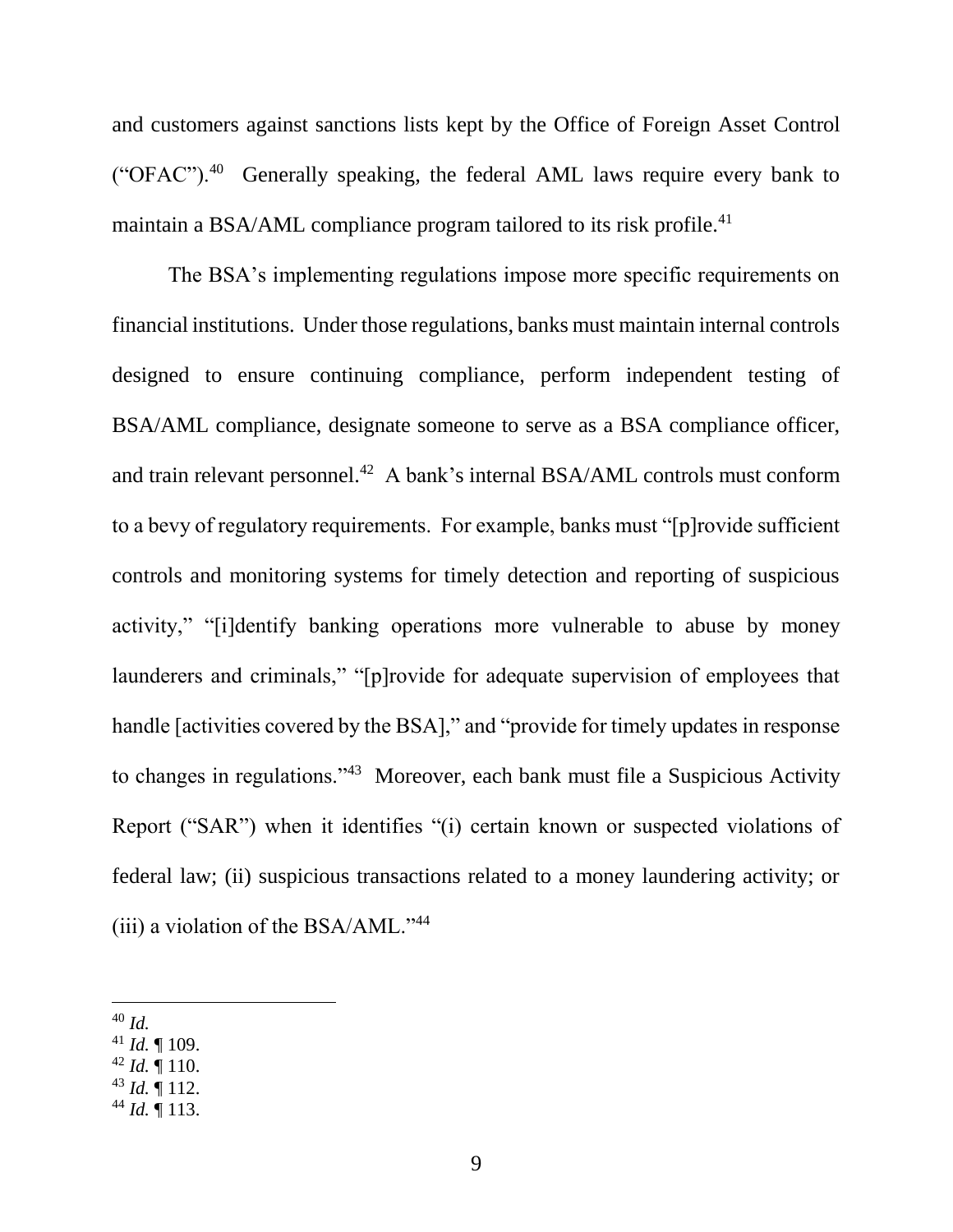The USA Patriot Act's implementing regulations require financial institutions to develop a Customer Identification Program ("CIP").<sup>45</sup> The CIP must enable the bank to verify the identities of its customers, and the program must be tailored to the bank's risk profile and size.<sup>46</sup> The USA Patriot Act and its implementing regulations further require banks to conduct "special due diligence for accounts requested or maintained by, or on behalf of, foreign banks and non-U.S. persons."<sup>47</sup> Finally, banks operating in the United States must comply with OFAC regulations, which "require that U.S. financial institutions ensure that their business operations and transactions do not violate U.S. economic and trade sanctions against entities such as targeted foreign countries, terrorists, international narcotics traffickers, and those engaged in activities related to the proliferation of weapons of mass destruction."<sup>48</sup> Every bank must adopt an OFAC compliance program that fits its size and risk profile.<sup>49</sup>

#### b. The Alleged Compliance Failures

The Plaintiffs allege that Citigroup and its subsidiaries have continually failed to abide by BSA/AML laws and regulations.<sup>50</sup> The compliance failures spanned several years and persisted in the face of multiple consent orders stemming from

- $46$  *Id.*  $\P\P$  115–16.
- $47$  *Id.*  $\frac{1}{117}$ .
- <sup>48</sup> *Id.* ¶ 120.
- <sup>49</sup> *Id.* ¶ 122.
- <sup>50</sup> *Id.* ¶ 125.

<sup>45</sup> *Id.* ¶ 115.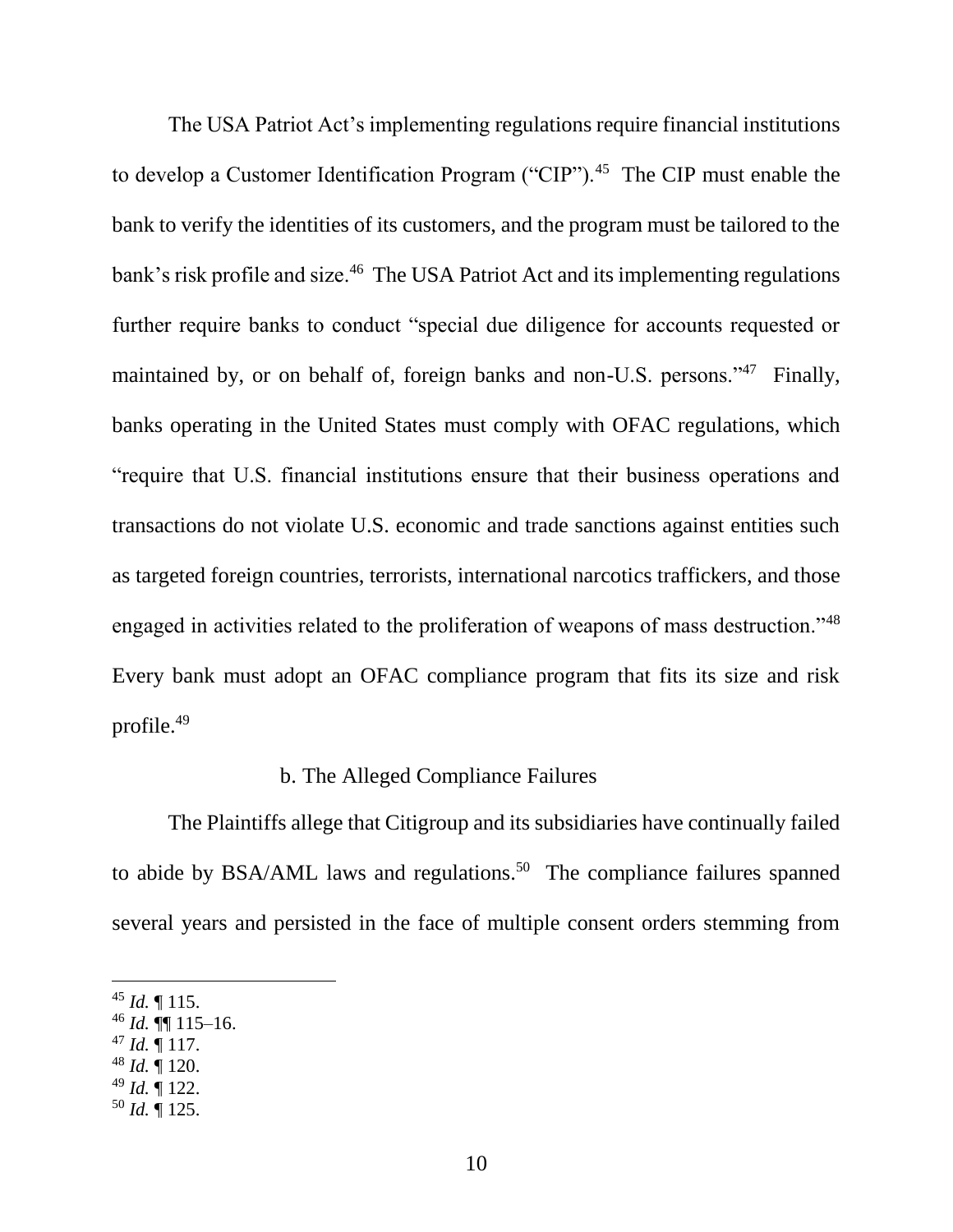federal and state investigations into Citigroup's and its subsidiaries' BSA/AML practices.<sup>51</sup> The end result, say the Plaintiffs, was that regulators were forced to fine Citigroup \$140 million for its BSA/AML compliance failures.<sup>52</sup>

The Complaint identifies a number of red flags that supposedly should have led the Defendants to improve Citigroup's BSA/AML controls. According to the Plaintiffs, if the Defendants had made the necessary improvements, Citigroup could have avoided paying the \$140 million fine.<sup>53</sup> I summarize the purported red flags and the responses to them from the Citigroup board and senior management.

Citigroup and its subsidiaries face a high risk of AML violations for several reasons. First, Citigroup is a global corporation, and many of the countries it operates in pose a heightened risk of AML violations. For example, in January 2012, the Citigroup Compliance Committee learned from management that "50% of the countries in which Citigroup operates demonstrated a 'high' inherent geographic risk for AML violations."<sup>54</sup> The Plaintiffs focus on Citigroup's operations in Mexico, in which "corrupt practices such as bribery and money laundering occur at a higher frequency . . . than in many of the other countries in which Citigroup operates."<sup>55</sup>

<sup>51</sup> *Id.*

<sup>52</sup> *Id.* ¶ 170.

<sup>53</sup> *See id.* ¶¶ 408, 413 ("Indeed, Citigroup and its subsidiaries have already incurred tremendous reputational and financial penalties resulting from the Defendants' breaches including: i) \$140 million in fines for failure to ensure compliance with applicable AML laws and regulations . . . ."). <sup>54</sup> *Id.* ¶ 127.

<sup>55</sup> *Id.* ¶ 131.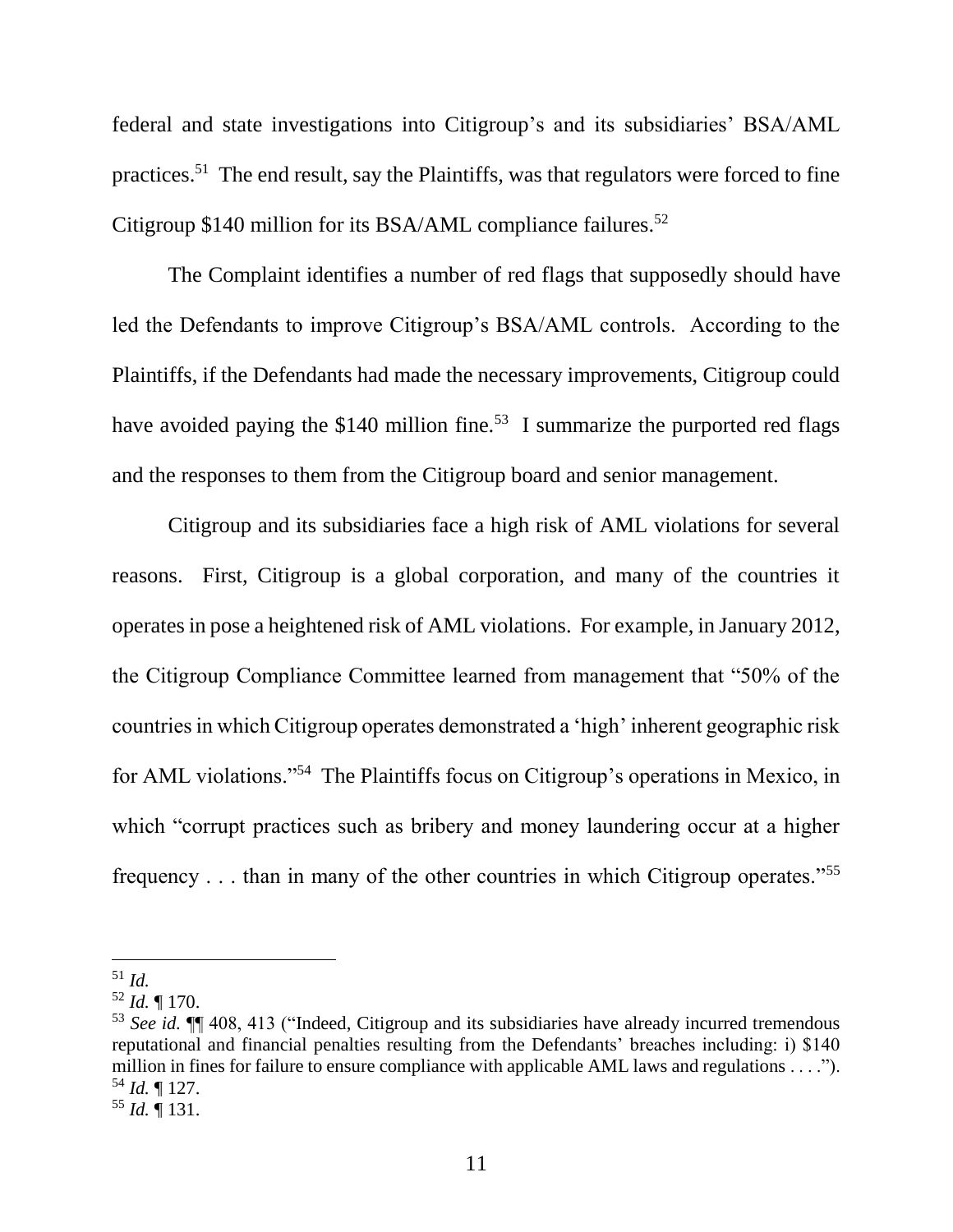According to the Plaintiffs, Citigroup directors and senior management knew or should have known that the "corrupt practices" common in Mexico would pose a serious risk of money laundering at Citigroup subsidiaries operating in that country.<sup>56</sup> Those subsidiaries included Banamex, which Citigroup acquired in 2001.<sup>57</sup> As part of that acquisition, Citigroup also bought Banamex USA ("BUSA"), "which had numerous branches along the Mexican border and routinely engaged in cross-border transactions."<sup>58</sup>

Second, Citigroup's "inorganic[]" growth led to the absorption of "disparate businesses with different and sometimes conflicting standards, systems, and controls."<sup>59</sup> This potpourri of business lines created a heightened risk of AML violations.<sup>60</sup> Senior management and directors appear to have recognized this. For example, in October 2009, management told the Audit and Risk Management Committees that Citigroup's AML compliance in North America "need[ed] improvement."<sup>61</sup> And in January 2012, "management reported to the Citigroup Compliance Committee that the Company was rated 'medium high' in the categories of 'inherent AML risk,' 'quality of AML controls,' and 'residual AML risk.'"<sup>62</sup>

- <sup>59</sup> *Id.* ¶ 126.
- <sup>60</sup> *Id.*

<sup>56</sup> *Id.* ¶ 135.

<sup>57</sup> *Id.* ¶ 132.

<sup>58</sup> *Id.* ¶¶ 132, 134.

<sup>61</sup> *Id.* ¶ 127 (alteration in original).

<sup>62</sup> *Id.*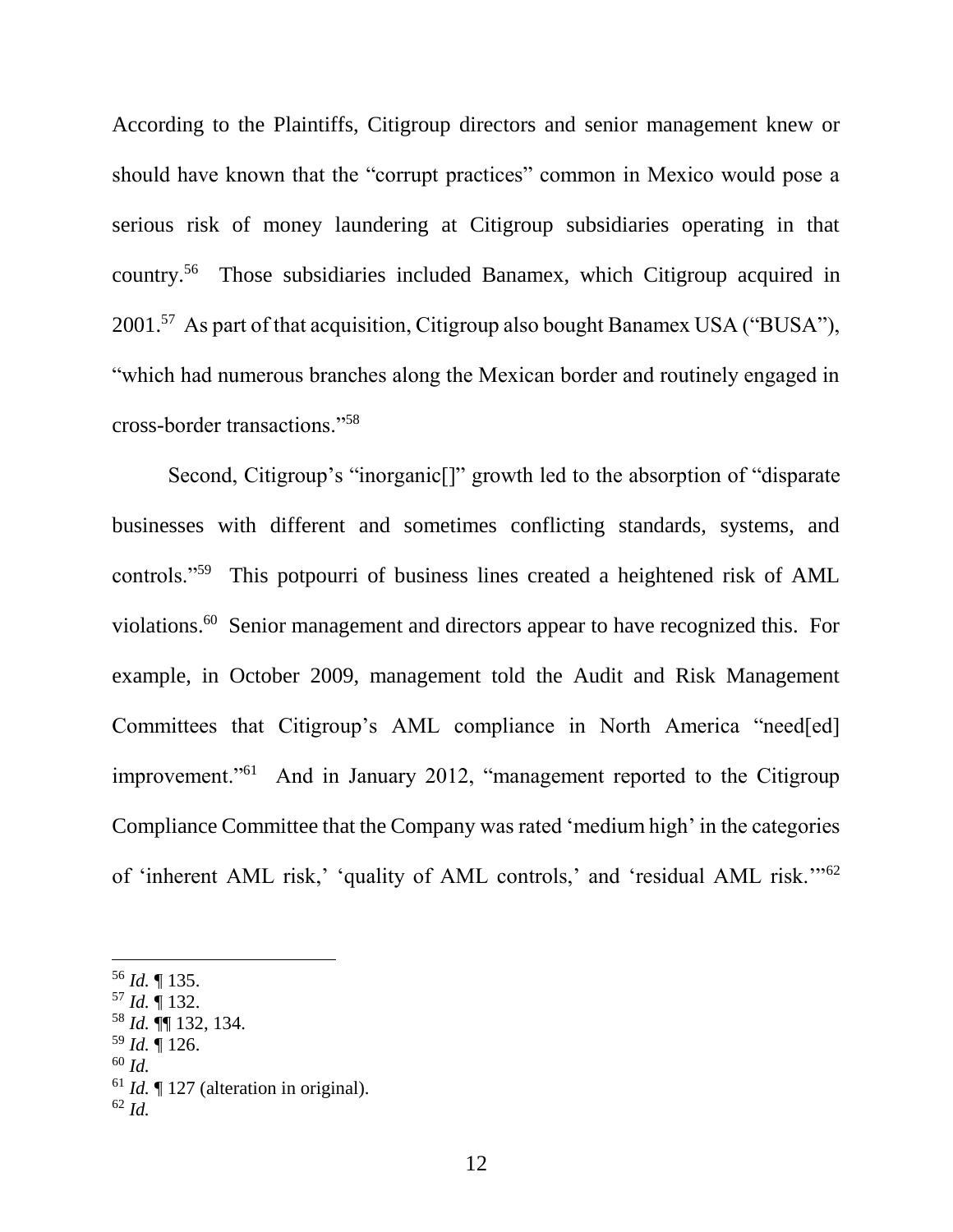These AML issues were ascribed to, among other things, Citigroup's growing presence in emerging markets, its failure to create centralized AML systems, and its lack of consistent standards.<sup>63</sup> Beginning in April 2012, Citigroup's Internal Audit ("IA") team continually informed Citigroup board members of these risks. $<sup>64</sup>$ </sup>

All of this is background to the primary allegations about Citigroup's BSA/AML compliance issues. The Plaintiffs' focus is the Citigroup board's purportedly inadequate response to a regulatory order and several consent orders issued by various government agencies. In July 2010, the OCC issued Citibank a Part 30 order<sup>65</sup> as a result of "serious compliance deficiencies in the bank's operations."<sup>66</sup> That order directed Citibank to improve its AML compliance in several of its business lines. $67$  In particular, Citibank was asked to improve "identification of high risk customers and of client relationships on a bank-wide basis; . . . expan[d] . . . periodic customer reviews; and . . . optimiz[e] . . . automated transaction monitoring systems."<sup>68</sup> Two years later, the OCC found that these "[d]eficiencies were not properly and timely addressed."<sup>69</sup>

<sup>63</sup> *Id.*

<sup>64</sup> *Id.* ¶ 128.

<sup>&</sup>lt;sup>65</sup> A Part 30 order refers to an order issued under 12 C.F.R. § 30.2, which "establishes procedures for requiring submission of a compliance plan and issuing an enforceable order pursuant to" the law requiring the OCC "to establish safety and soundness standards."

<sup>66</sup> Compl. ¶ 143.

<sup>67</sup> *Id.*

<sup>68</sup> *Id.*

<sup>&</sup>lt;sup>69</sup> *Id.* (alteration in original). The Plaintiffs refer to an April 17, 2012 board meeting at which the directors learned that "Citigroup's 2011 overall compliance risk rating was 'medium-high' and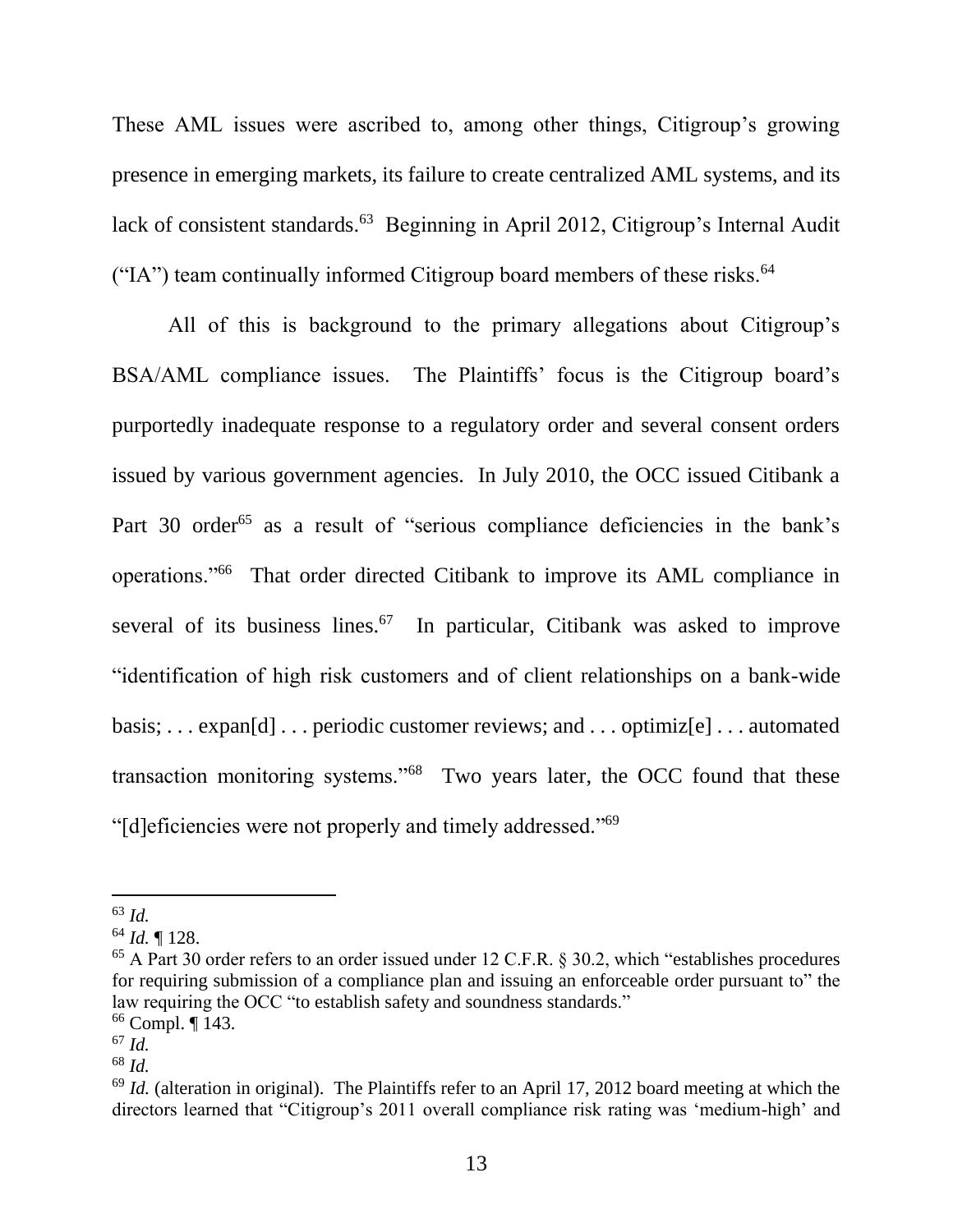As a result of Citibank's failure to obey the Part 30 order, the OCC issued a consent order on April 5,  $2012<sup>70</sup>$  The consent order "castigated Citibank for its AML program deficiencies," noting several "internal control weaknesses."<sup>71</sup> The OCC identified weaknesses in Citibank's monitoring of client relationships, its customer due diligence processes, and the "scope and documentation of the validation and optimization process applied to the automated transaction monitoring system."<sup>72</sup> Among other things, the consent order required Citibank to implement a "BSA/AML Action Plan" and to improve its customer due diligence practices.<sup>73</sup> The OCC made clear that Citibank's board was ultimately responsible for ensuring the bank's compliance with the consent order.<sup>74</sup>

According to the Complaint, even after the April 2012 consent order was issued, "directors and senior management stood idly by with respect to AML compliance."<sup>75</sup> In the months following entry of the consent order, Citigroup board members received several warnings about AML issues. For example, in July 2012, IA told the Compliance Committee that there was "[i]nadequate AML control,

that its AML Risk Assessment was also 'medium-high.'" *Id.* ¶ 286. Yet they fail to mention that at the same meeting, the directors were also told that "28 of the 35 [Part 30] milestones were completed during 1Q 2012." Leavengood Aff. Ex. 3 at 11.

- $^{72}$  *Id.*  $\sqrt{\phantom{a}}$  145.
- $^{73}$  *Id.*  $\overline{$  146.
- <sup>74</sup> *Id.*

l

<sup>75</sup> *Id.* ¶ 151.

 $70$  Compl.  $\P$  144.

 $^{71}$  *Id.*  $\P$  $\overline{\phantom{1}}$  144–45.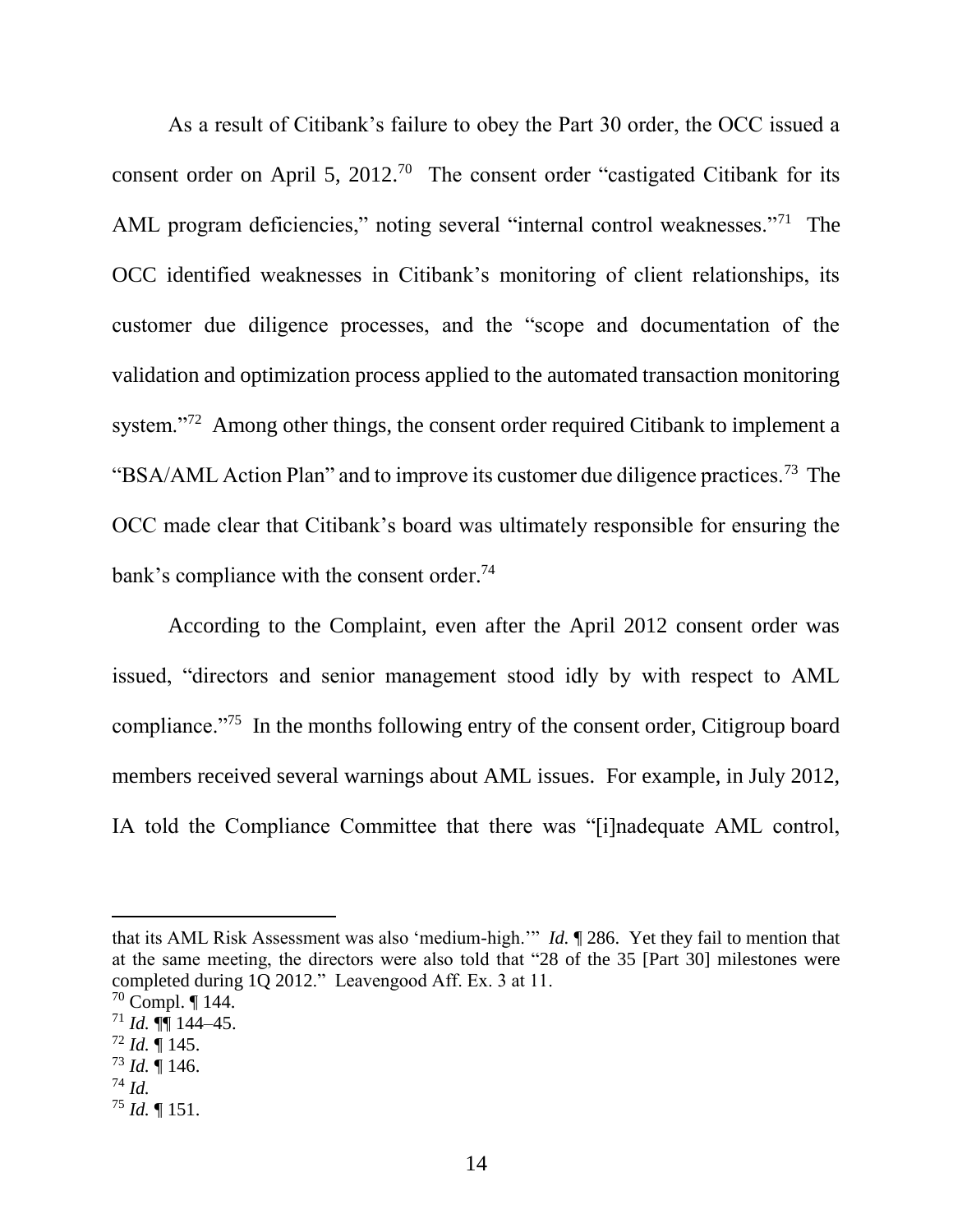governance, and oversight" at Banamex and BUSA.<sup>76</sup> That same month, the Audit Committee learned that AML risk was increasing.<sup>77</sup> Documents incorporated by reference in the Complaint make clear, however, that the Citigroup board took action in response to the problems revealed by the first consent order. To take just one example, at an April 17, 2012 Citigroup board meeting, directors learned that "the Compliance Committees [had] received a presentation from the AML Monitoring Team, including efforts to improve the quality and integrity of the data feeding . . . Citibank's AML monitoring platforms."<sup>78</sup> Directors were also told at this meeting that "the Compliance Committees directed [IA] to provide a country-by-country AML assessment."<sup>79</sup>

Despite these efforts, on August 2, 2012, BUSA entered into a consent order with the FDIC and the California Department of Financial Institutions ("CDFI").<sup>80</sup> The consent order required BUSA's board to "'develop, adopt, and implement an updated written compliance program' that would be designed to 'ensure and maintain compliance' with the BSA."<sup>81</sup> BUSA was also ordered to hire a BSA compliance officer and enough staff to monitor compliance with the BSA.<sup>82</sup> The

<sup>76</sup> *Id.* ¶ 150 (alteration in original) (emphasis omitted).

<sup>77</sup> *Id.*

<sup>78</sup> Leavengood Aff. Ex. 3 at 12.

<sup>79</sup> *Id.*

 $80$  Compl.  $\P$  151.

<sup>81</sup> *Id.* ¶ 152 (footnote omitted).

<sup>82</sup> *Id.*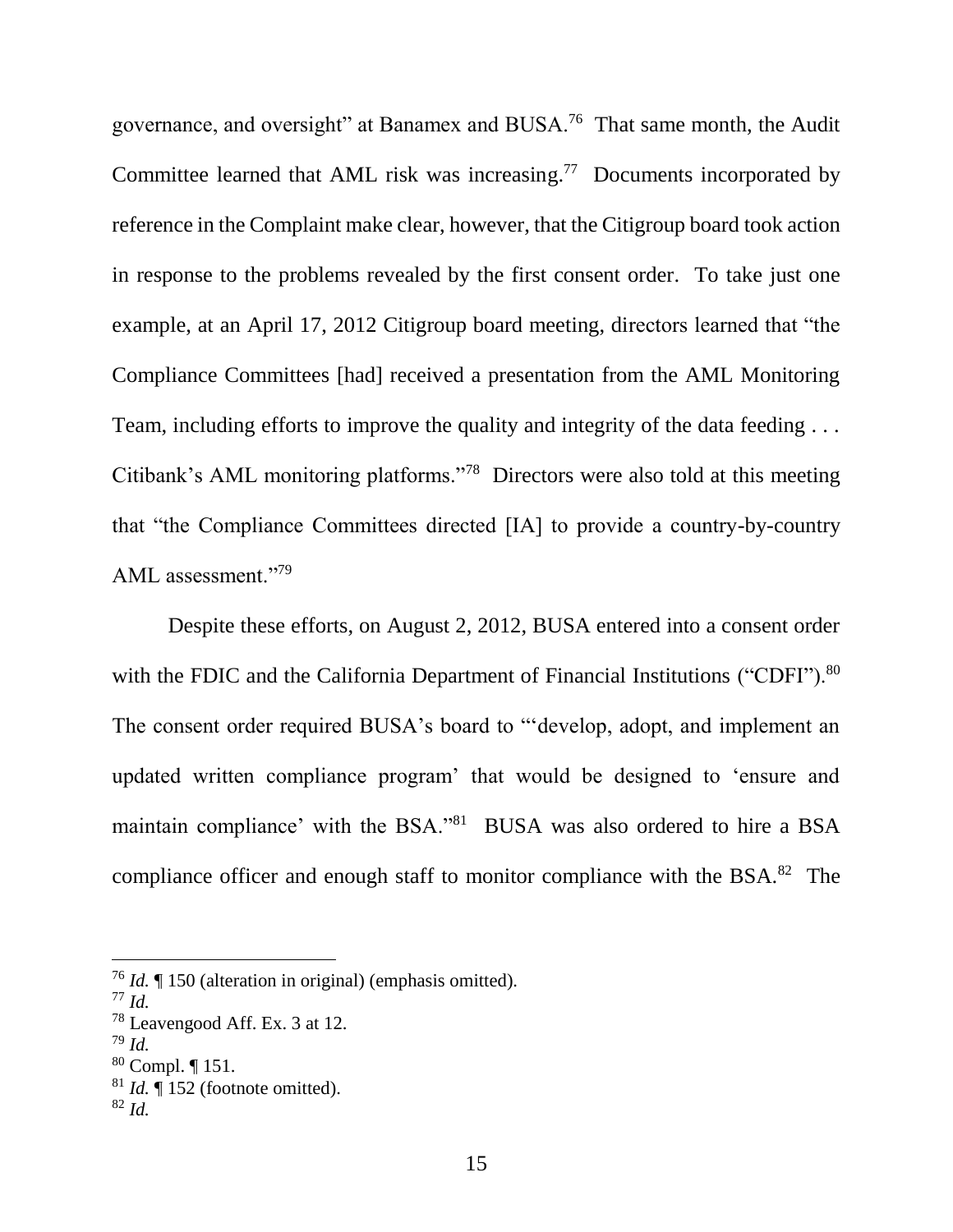Plaintiffs allege that "[t]he Citigroup Board was aware of the FDIC/CDFI Consent Order no later than October 2012, when Joss[, the chair of the Compliance Committee at the time,] discussed the consent order with the Citigroup, Citibank, and Citicorp boards."<sup>83</sup>

The Plaintiffs allege that the entry of the second consent order failed to prompt action from the Defendants, "leav[ing] [Citigroup] and its subsidiaries vulnerable to AML violations."<sup>84</sup> The Plaintiffs point out that in September and October 2012, IA found that "BUSA's control environment remained 'unsatisfactory."<sup>85</sup> In October and November 2012, the FDIC and CDFI conducted an on-site visit of BUSA, and they concluded that since the entry of the August 2012 consent order, "BUSA had made inadequate progress on AML/BSA compliance."<sup>86</sup> And in early 2013, the AML control environment "retained a 'limited assurance' rating, while the 'overall effectiveness of controls over affiliate transactions' at BUSA received an 'insufficient assurance' rating."87

Again, however, documents incorporated by reference in the Complaint reveal that the Citigroup board took action in response to continuing AML issues. For instance, when the Citigroup board met on December 12, 2012, the directors learned

<sup>83</sup> *Id.* ¶ 151.

<sup>84</sup> *Id.* ¶ 154.

<sup>85</sup> *Id.* ¶¶ 155–56.

<sup>86</sup> *Id.* ¶ 157.

<sup>87</sup> *Id.* ¶ 158.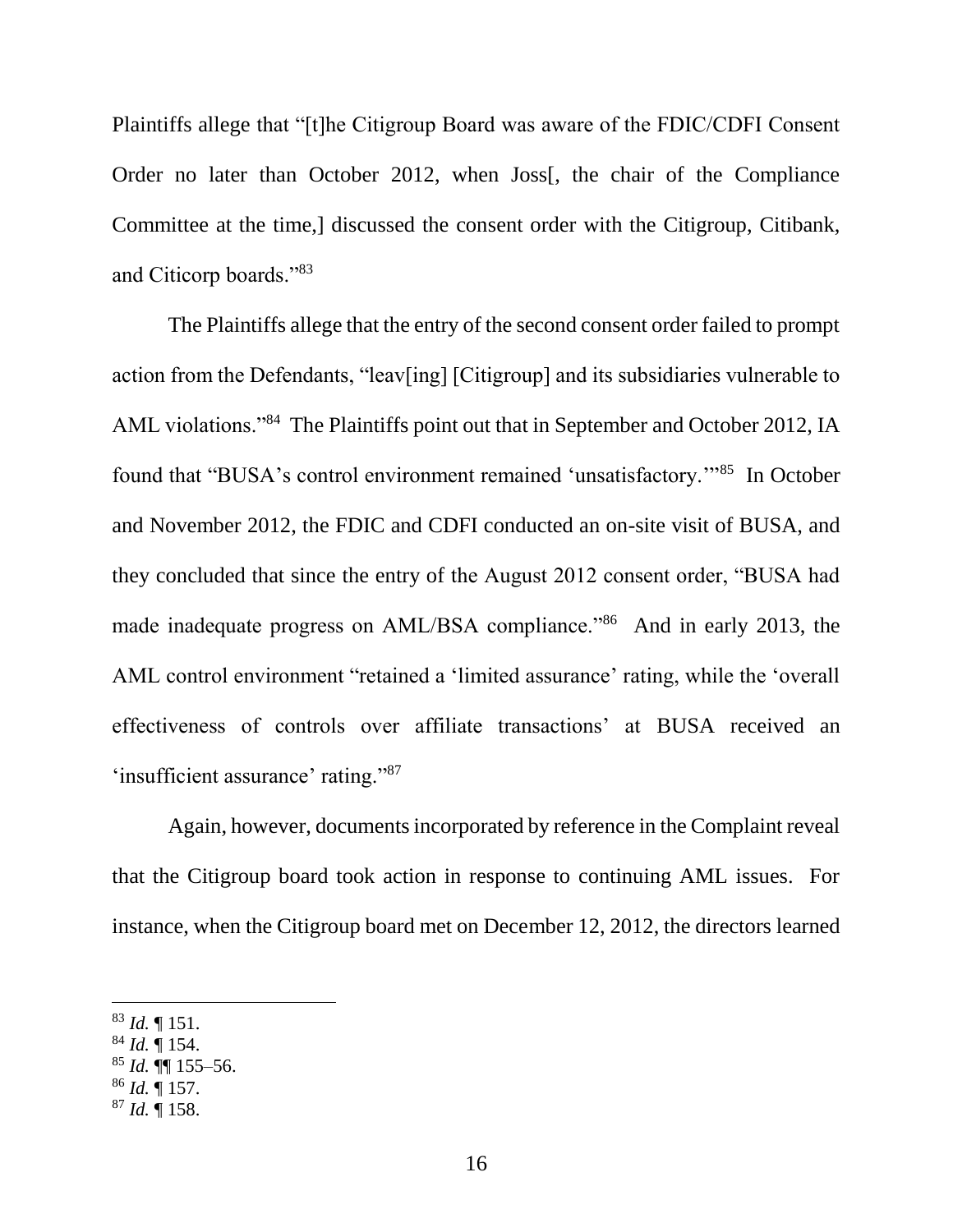that management had taken "proactive efforts concerning AML issues, [and] that management's current areas of focus include the Consumer North America high risk account re-remediation; expired customer due diligence documentation; migration programs in Mexico; . . . and broader structural issues."<sup>88</sup> At the same meeting, the board also learned of "continued progress on OCC commitments and business priorities, including creating and implementing a global governance structure and framework and short-term tactical project execution."<sup>89</sup>

Nevertheless, on March 21, 2013, yet another consent order was issued, this time by the FRB.<sup>90</sup> Unlike the two consent orders discussed above, this one addressed Citigroup's role in ensuring that its subsidiaries achieved compliance.<sup>91</sup> The FRB found that "Citigroup lacked effective systems of governance and internal controls to adequately oversee the activities of the Banks."<sup>92</sup> Under the FRB consent order, Citigroup was required to ensure firmwide compliance, and to "implement a firmwide compliance risk management program."<sup>93</sup> The consent order also required

<sup>88</sup> Leavengood Aff. Ex. 4 at 7. The Complaint quotes from the minutes of this meeting. Compl. 287. Specifically, the Complaint notes that "'federal and state regulators . . . emphasized that they had expected more progress against the implementation of many of the enhanced or newly developed plans and programs' following the FDIC/CDFI Consent Order." *Id.* (alteration in original). The use of ellipses here is telling. The Complaint omits to mention that "federal and state regulators *acknowledged BUSA's efforts*." Leavengood Aff. Ex. 4 at 7 (emphasis added). The Complaint also fails to include the next part of that sentence, which reveals that "BUSA expects to submit a revised plan that aligns with the examiners' expectations." *Id.*

<sup>89</sup> Leavengood Aff. Ex. 4 at 7.

<sup>90</sup> Compl. ¶ 159.

<sup>91</sup> *Id.*

<sup>92</sup> *Id.* (emphasis omitted). "Banks" refers to Citibank and BUSA. *Id.* ¶ 160 n.48.

<sup>93</sup> *Id.* ¶ 159.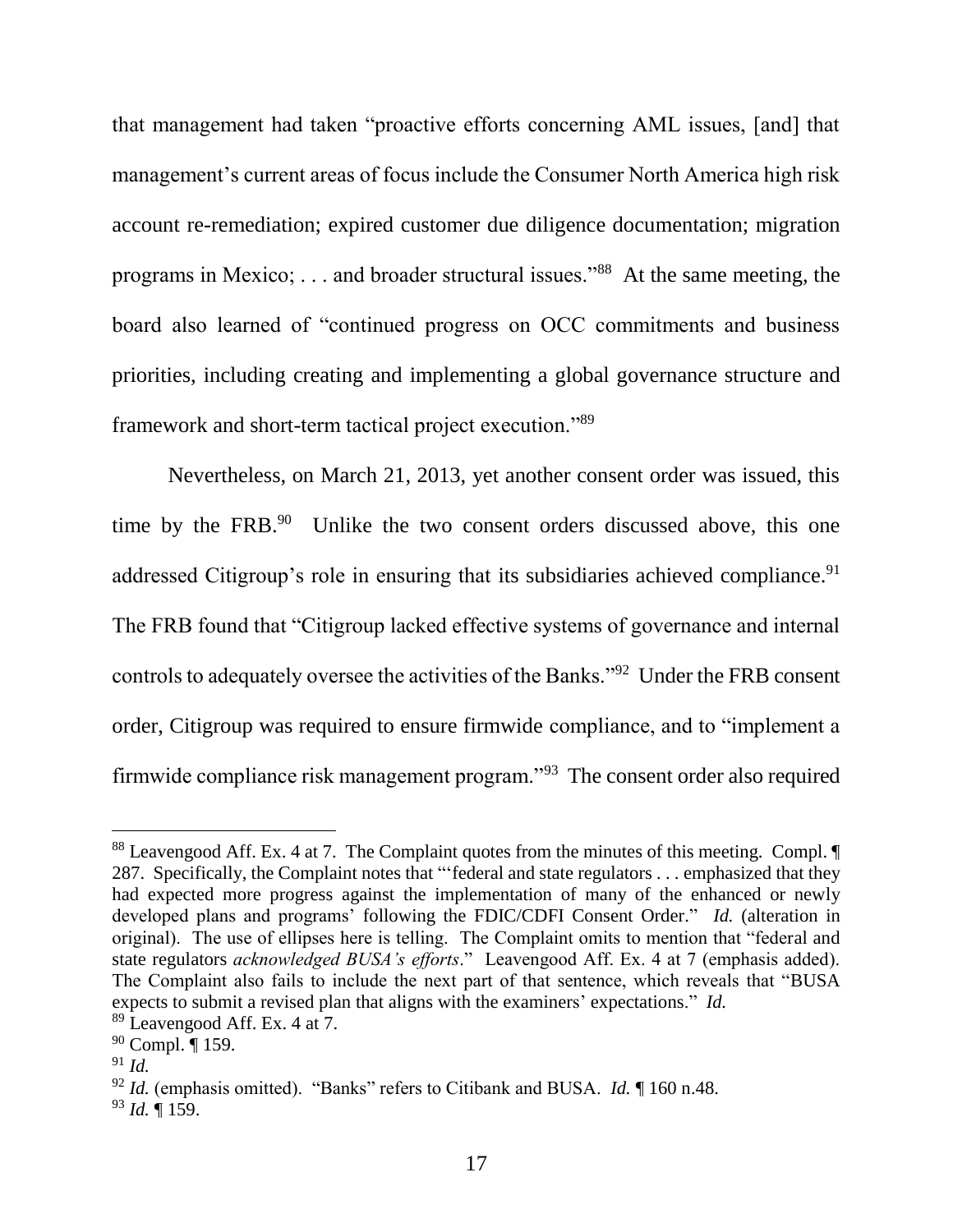the Citigroup board itself to "review [Citigroup's] firmwide BSA/AML compliance program and, based on its findings, submit to the FRB a plan to 'strengthen the management and oversight' of the compliance program."<sup>94</sup>

The Complaint next focuses on the approximately two-year period between the entry of the FRB consent order and the imposition of the \$140 million fine. The Plaintiffs allege that during this period, "Citigroup's Board failed to respond meaningfully and in good faith to the misconduct that attracted so much regulatory scrutiny, ultimately leading to the imposition of [the] fine."<sup>95</sup> The Plaintiffs cite several reports from IA to the Citigroup board and its committees.<sup>96</sup> In those reports, IA revealed that "BUSA's BSA/AML controls, risk management controls, and oversight procedures were deficient."<sup>97</sup> A few examples illustrate the tenor of these reports. In an April 2013 report to the Audit and Compliance Committees, IA noted that "BUSA's AML control environment earned an 'insufficient assurance' rating, with increasing risk of violations 'due to poor risk management, failures in control design and execution, and inadequate management oversight."<sup>98</sup> In July and August 2013, IA told the Audit Committee that BUSA was "'substantially non-compliant' with the FDIC Consent Order."<sup>99</sup> And about nine months later, IA reported that

- <sup>95</sup> *Id.* ¶ 162.
- <sup>96</sup> *Id.* ¶ 163.
- <sup>97</sup> *Id.*
- <sup>98</sup> *Id.*

 $\overline{a}$ 

<sup>99</sup> *Id.*

<sup>94</sup> *Id.* ¶ 161.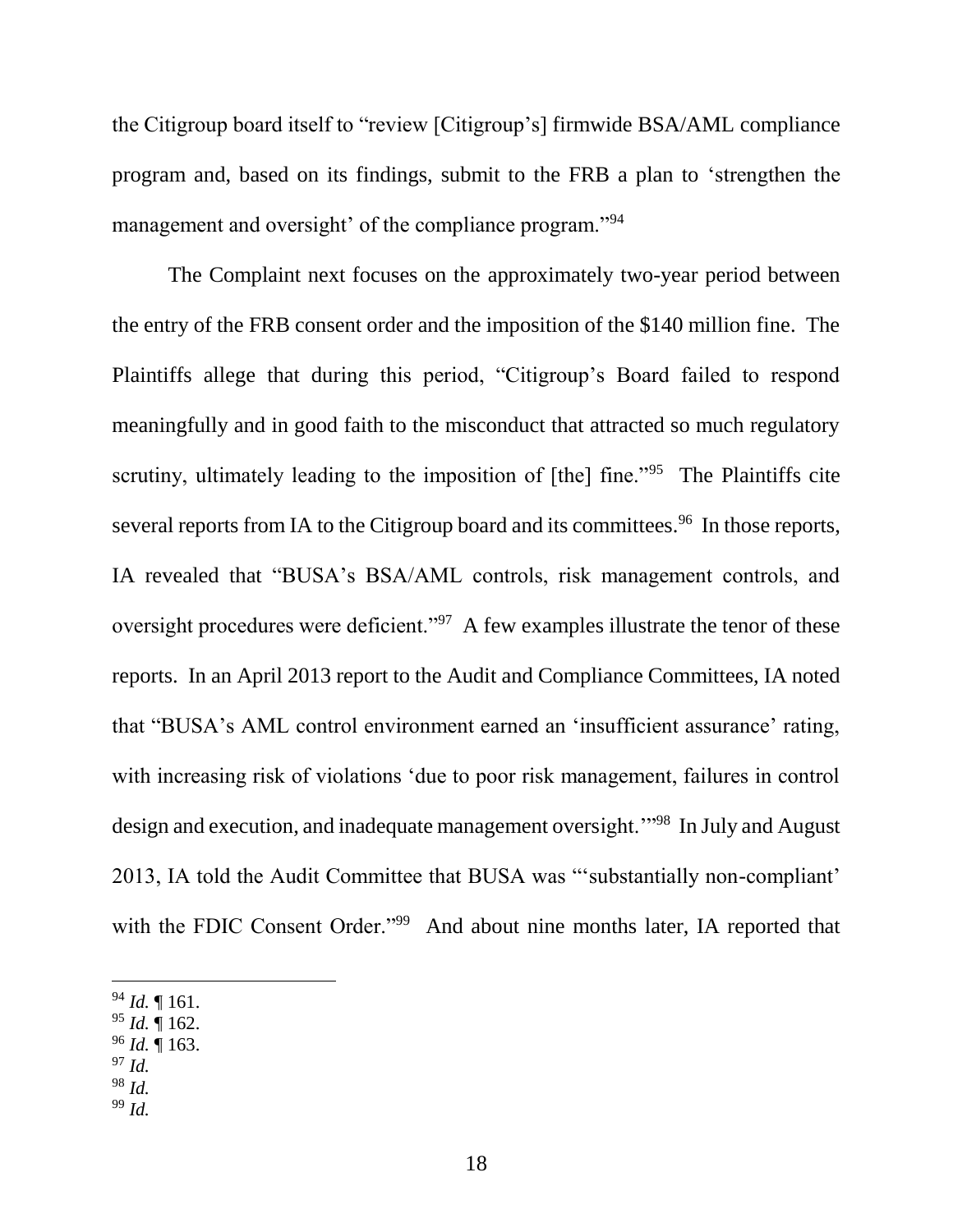"significant weaknesses continue to exist in  $AML$ ."<sup>100</sup> In sum, IA put out twentytwo reports in which "BUSA's AML programs were given an 'insufficient assurance' rating between February 2013 and April 2015."<sup>101</sup>

The picture painted in the Complaint is indeed one of a board that "sat like stones growing moss" in the face of clear warnings about persistent AML issues.<sup>102</sup> But the documents incorporated by reference in the Complaint belie this narrative. For example, about one month after entry of the FRB consent order, the Citigroup board, along with the Citibank and Citicorp boards, learned that "management was preparing an action plan [in response to the FRB consent order] and will meet with the FRB's staff to better understand its expectations."<sup>103</sup> The Citigroup board was also informed that "management reported progress on . . . de-risking, enhancing controls, strengthening governance and OCC commitments and business priorities."<sup>104</sup> And, as to BUSA, the board was told that management planned to "de-risk the business, close money services businesses and close eight branches along the US-Mexican border."<sup>105</sup> Later, in September 2013, the Citigroup, Citibank, and Citicorp boards learned that outside counsel had reviewed BUSA's operations and that "employee terminations" had been undertaken as part of the

<sup>100</sup> *Id.*

<sup>101</sup> *Id.* ¶ 302.

<sup>102</sup> *Id.* ¶ 9.

 $103$  Leavengood Aff. Ex. 6 at 19.

 $104$  *Id.* 

<sup>105</sup> Leavengood Aff. Ex. 6 at 24.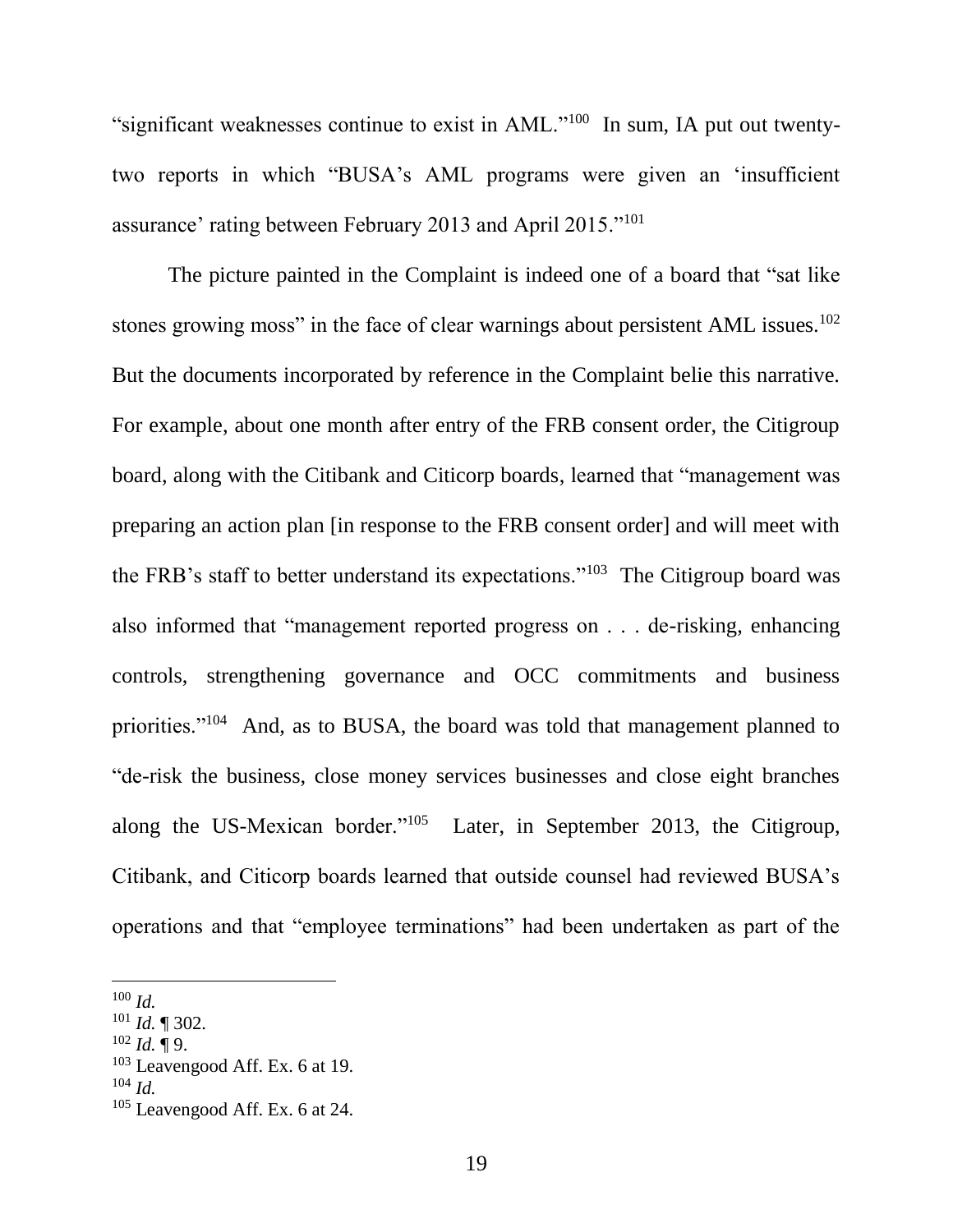compliance effort.<sup>106</sup> At this meeting, members of the three boards "directed questions to management about BUSA, including personnel changes and prior regulatory reviews."<sup>107</sup>

The Citigroup board received additional updates about AML compliance in December 2013. Specifically, the board learned that the Citigroup and Citibank Compliance Committees were "focus[ed] on whether management is embracing AML controls."<sup>108</sup> The board was told that "the AML surveillance process reviews 2.8 billion transactions per month, flags about 200,000 matters each month and that about  $150,000$  of these matters are subject to further review by analysts."<sup>109</sup> About one year later, in January 2015, the Citigroup board was informed that, while the "aggregate risk rating for AML is High," "the aggregate risk trend is decreasing due to de-risking of certain high-risk client types, businesses, and geographies, in combination with ongoing improvements to the control environment."<sup>110</sup> Moreover, the board learned that two products "identified as having inherently higher levels of AML risk" demonstrated "decreasing risk trends."<sup>111</sup>

Citigroup's efforts were ultimately unavailing. On July 22, 2015, "the FDIC 'announced the assessment of a civil money penalty of \$140 million against

<sup>106</sup> Leavengood Aff. Ex. 13 at 8.

<sup>107</sup> *Id.*

<sup>108</sup> Leavengood Aff. Ex. 14 at 16.

<sup>109</sup> *Id.*

 $110$  Leavengood Aff. Ex. 11 at 5.

 $111$  *Id.*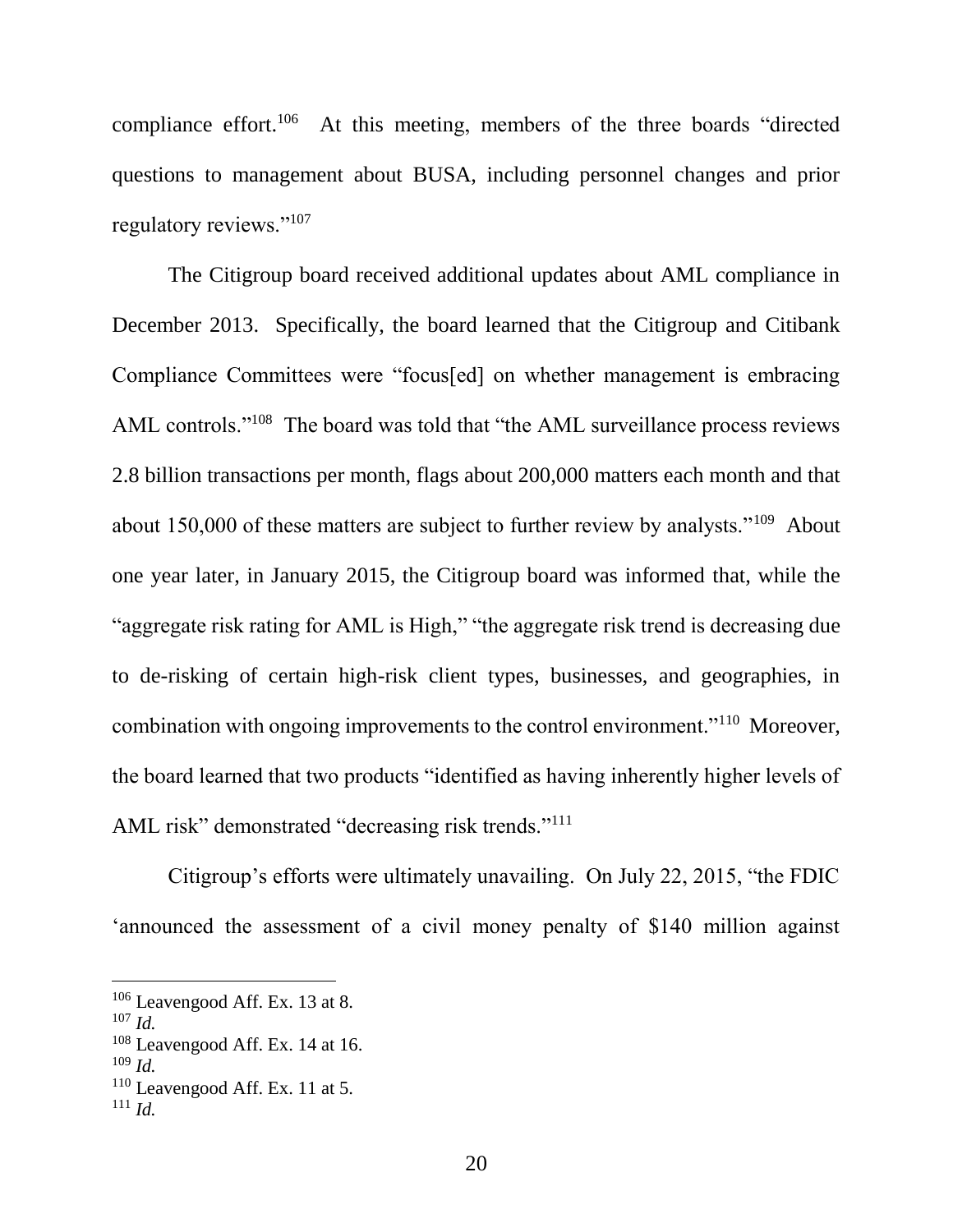Banamex USA . . . for violations of the Bank Secrecy Act . . . and anti-money laundering . . . laws and regulations."<sup>112</sup> The FDIC found that BUSA had

failed to implement an effective BSA/AML Compliance Program over an extended period of time. The institution failed to retain a qualified and knowledgeable BSA officer and sufficient staff, maintain adequate internal controls reasonably designed to detect and report illicit financial transactions and other suspicious activities, provide sufficient BSA training, and conduct effective independent testing.<sup>113</sup>

For its part, the CDBO imposed a \$40 million fine on BUSA, citing "new, substantial violations of the BSA and anti-money laundering mandates over an extended period of time."<sup>114</sup> The FDIC fine was satisfied in part by the CDBO fine.<sup>115</sup> On the same day that these fines were announced, Citigroup announced its decision to close BUSA.<sup>116</sup> But BUSA "remains subject to a number of investigations, including a criminal investigation by the U.S. Department of Justice and an investigation by the Treasury Department's Financial Crimes Enforcement Network."<sup>117</sup>

## 2. Accounts Receivable Fraud at Banamex

The Plaintiffs allege that lack of oversight and inadequate internal controls caused Banamex to become the victim of a massive accounts receivable fraud.<sup>118</sup> Citigroup lost over \$400 million as a result of the fraud, which took the following

- $114$  *Id.*  $\overline{9}$  165.
- $115$  *Id.*  $\overline{$  165 n.52.
- $116$  *Id.* 167.
- <sup>117</sup> *Id.*

l

<sup>118</sup> *Id.* ¶ 171.

<sup>112</sup> Compl. ¶ 164 (first alteration in original).

 $113$  *Id.* 166.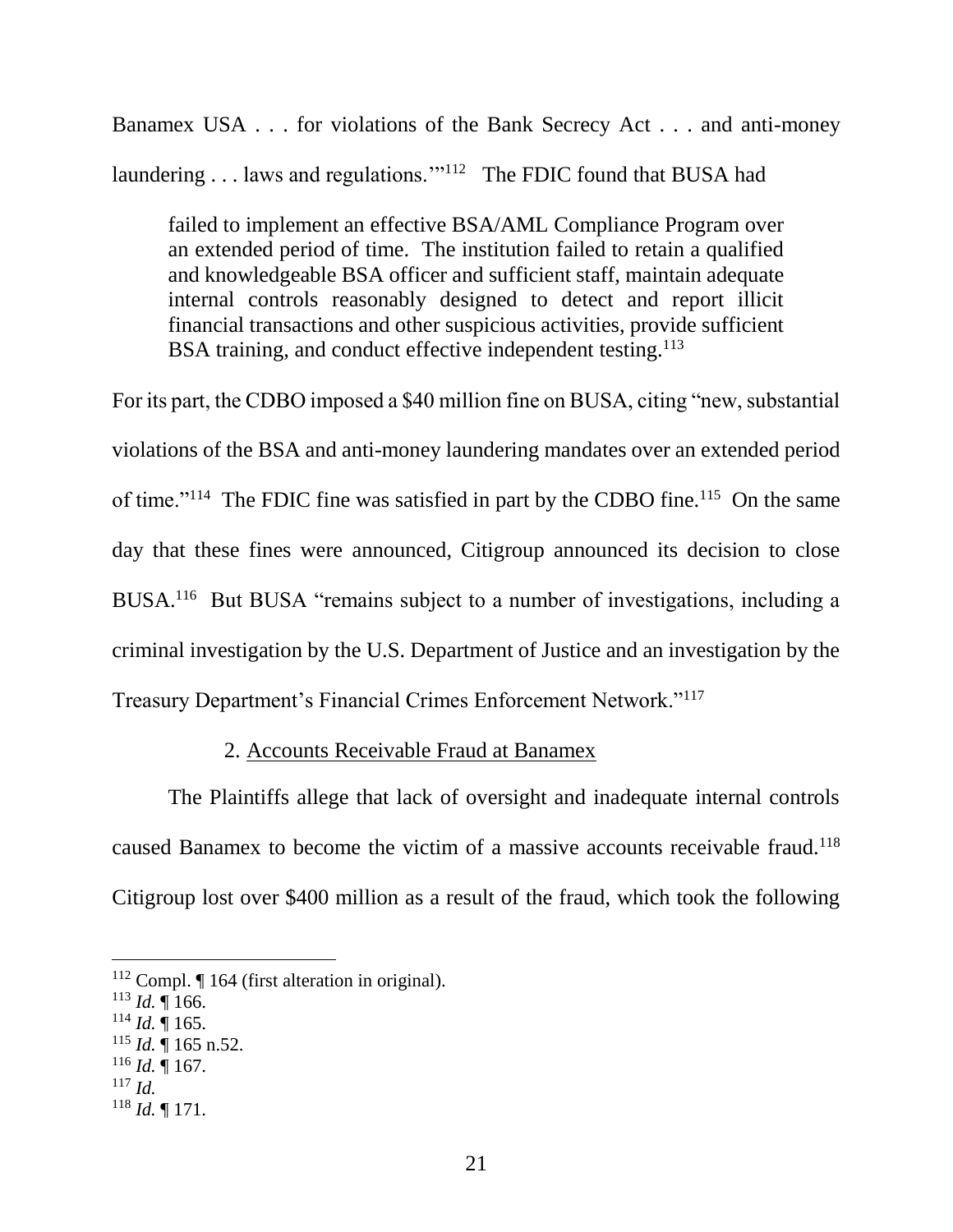form.<sup>119</sup> Oceanografia S.A. de C.V. ("OSA"), a Mexican oil services company, borrowed a total of approximately \$585 million from Banamex.<sup>120</sup> The loans were secured by accounts receivable submitted by  $OSA$ .<sup>121</sup>  $OSA$ , in turn, was an important supplier to Pemex, a state-owned Mexican oil company.<sup>122</sup> Many of Banamex's loans to OSA were secured by accounts receivable reflecting payments Pemex owed to  $OSA$ .<sup>123</sup> The problem was that most of these accounts receivable were fraudulent.<sup>124</sup> The fraud, which came to light in February 2014, wiped out 19% of Banamex's banking profits for 2013.<sup>125</sup> And in October 2014, Mexico's banking regulator fined *Banamex* \$2.5 million after determining that "the fraud resulted from weaknesses in Banamex's internal controls, errors in its loan origination and administration procedures, and deficiencies relating to risk administration and internal audits."<sup>126</sup> I turn now to the purported red flags related to this fraud and the response to them.

According to the Plaintiffs, Citigroup and its subsidiaries failed to implement adequate "maker/checker controls" or properly segregate duties.<sup>127</sup> Maker/checker

<sup>119</sup> *Id.*

l

<sup>120</sup> *Id.* ¶ 199.

<sup>121</sup> *Id.*

<sup>122</sup> *Id.* ¶ 200.

- <sup>123</sup> *Id.* ¶¶ 200, 206.
- $124$  *Id.*  $\sqrt{207}$ .
- $125$  *Id.*  $\P\P$  207–08.
- <sup>126</sup> *Id.* ¶¶ 173, 217.

<sup>127</sup> *Id.* ¶ 174.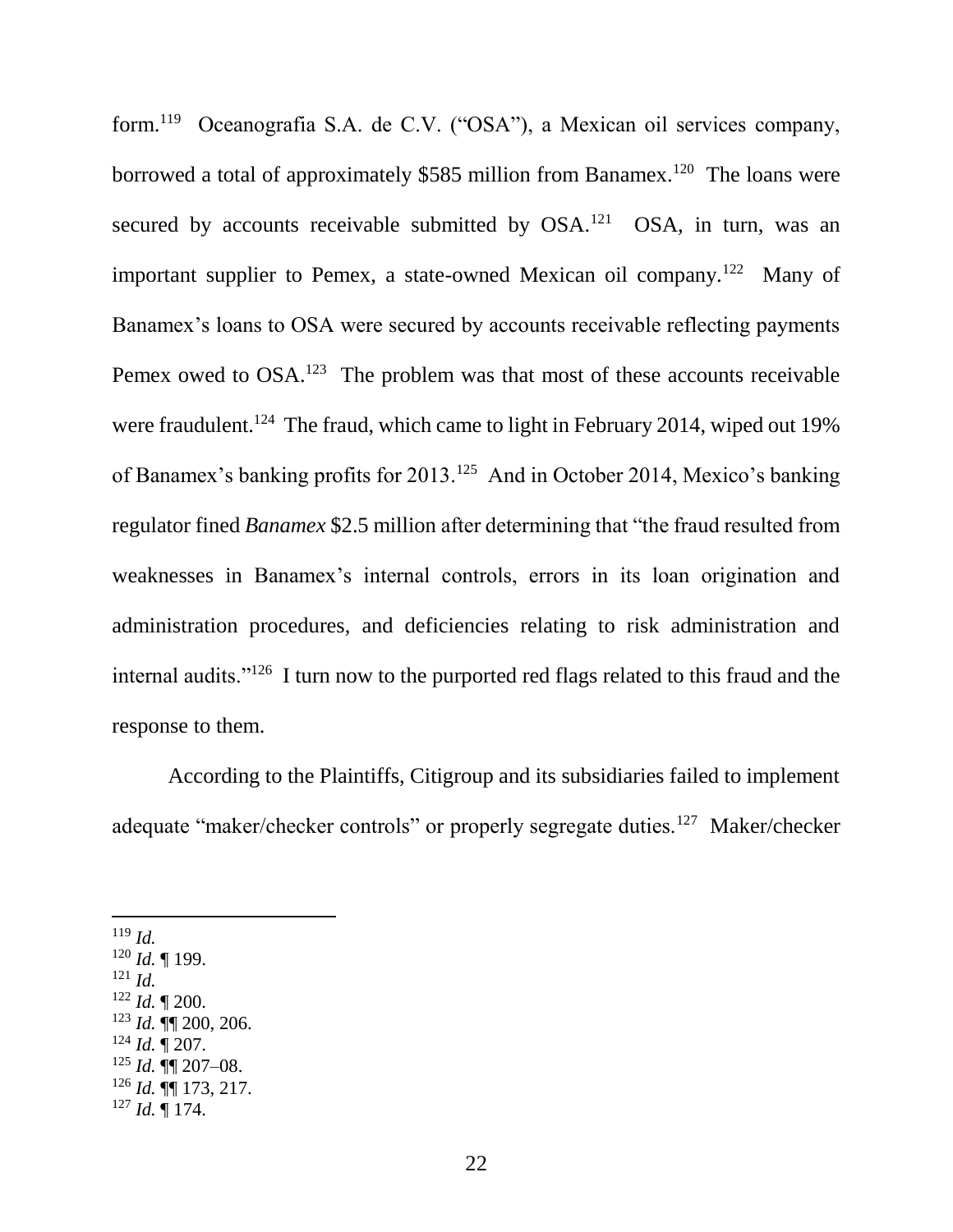controls are designed to reduce the likelihood of misconduct "by preventing too much authority from being centralized in single individuals or positions."<sup>128</sup> Segregation of duties is meant to achieve the same goal.<sup>129</sup> The Defendants knew that maker/checker controls were not strong in Mexico, and in September 2013, management told the Audit Committees about "the failure to enforce the separation of duties in Mexico."<sup>130</sup> Later, IA revealed in its 2013 year-end review that "a fraud within the treasury and trade business . . . 're-enforce[d] the need for attention to key maker-checker controls and oversight of manual processes."<sup>131</sup> The Plaintiffs concede that Citigroup management developed "Project Andes," an initiative to improve segregation of duties and to address issues in the maker/checker process.<sup>132</sup> But the Plaintiffs fault Citigroup for failing to consider "expanding Project Andes to retail banks until after the OSA fraud."<sup>133</sup>

The Plaintiffs next point to a series of fraud-related incidents at Citigroup and its subsidiaries that supposedly should have warned the board of "significant issues concerning fraud detection and prevention."<sup>134</sup> In one incident, "a Citigroup

<sup>128</sup> *Id.*

<sup>129</sup> *Id.*

 $130$  *Id.* | 175.

<sup>&</sup>lt;sup>131</sup> *Id.* (second alteration in original).

<sup>132</sup> *Id.* ¶ 176.

<sup>133</sup> *Id.* (emphasis omitted).

<sup>&</sup>lt;sup>134</sup> *Id.* If 181. The Plaintiffs suggest that these incidents were caused in part by "the failure to align subsidiaries' technology systems (including those of Banamex) with the rest of Citigroup." *Id.* ¶ 178.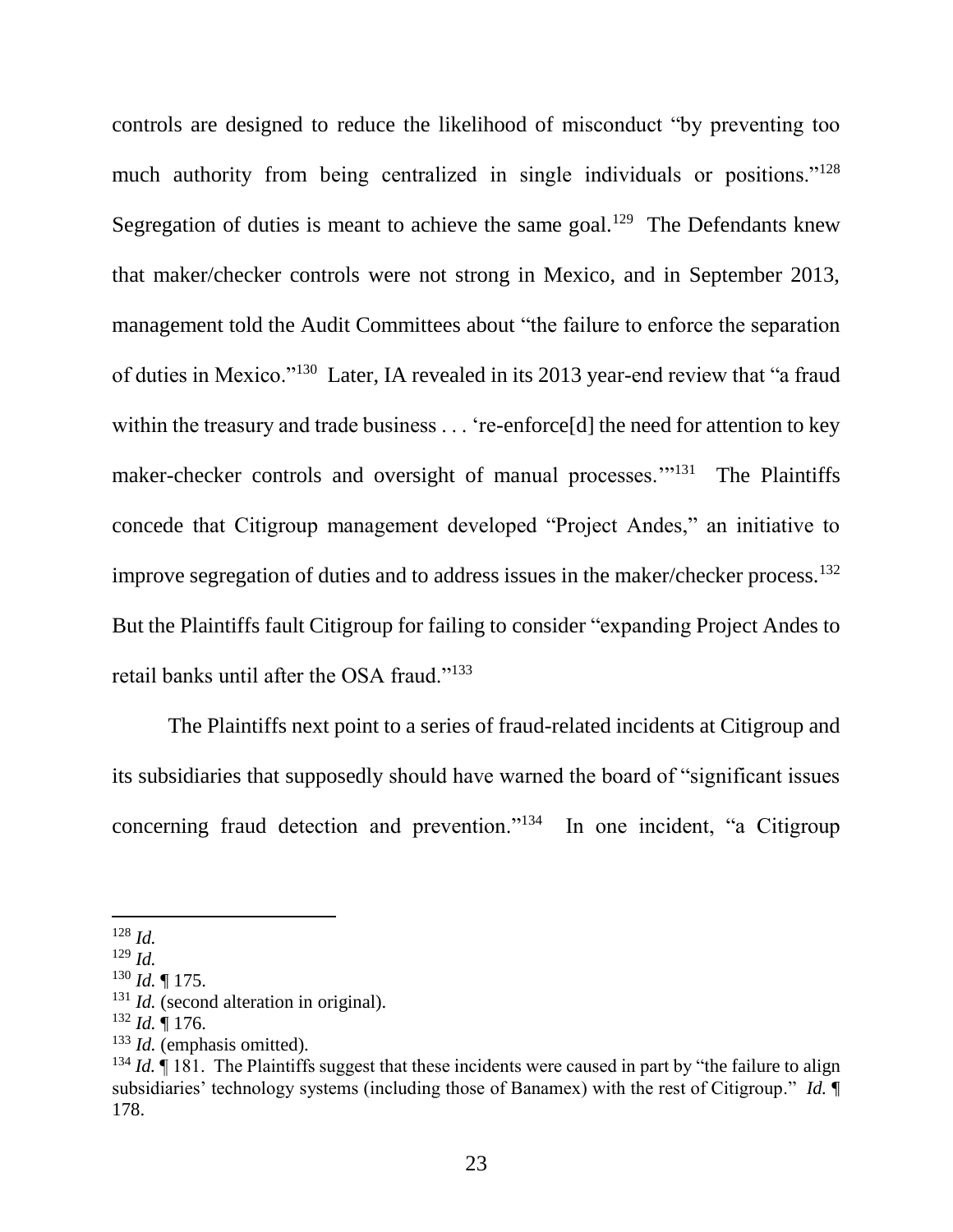Treasury Finance employee fraudulently transferred \$25 million to his own personal bank account."<sup>135</sup> In a July 18, 2011 meeting, the Audit Committee learned that the fraud stemmed from "a 'poor control environment,' 'inadequate supervision and review,' and insufficient review of manual transactions."<sup>136</sup> The next spring, the Audit Committee was told that "five Banamex employees had accepted at least 16 million Mexico pesos . . . in kickbacks as part of [a] scheme" with several Banamex vendors.<sup>137</sup> Again, inadequate controls were to blame.<sup>138</sup> In 2013, management discovered that a Banamex bond trader had fraudulently concealed trading losses by deferring loss recognition and manipulating trades.<sup>139</sup> In March 2014, the Audit Committee learned that thirty-seven Banamex employees had been selling confidential credit card customer information.<sup>140</sup> And in October 2014, Citigroup announced that a Banamex security unit had been engaging in several nefarious activities for almost fifteen years, including "recording phone calls without authorization; fraudulently misreporting gas expenses in order to increase the reimbursements [members of the unit] received from Banamex; developing shell

<sup>136</sup> *Id.*

- <sup>137</sup> *Id.* ¶ 183.
- <sup>138</sup> *Id.*
- <sup>139</sup> *Id.* ¶ 184.
- $140$  *Id.* 185.

<sup>135</sup> *Id.* ¶ 182.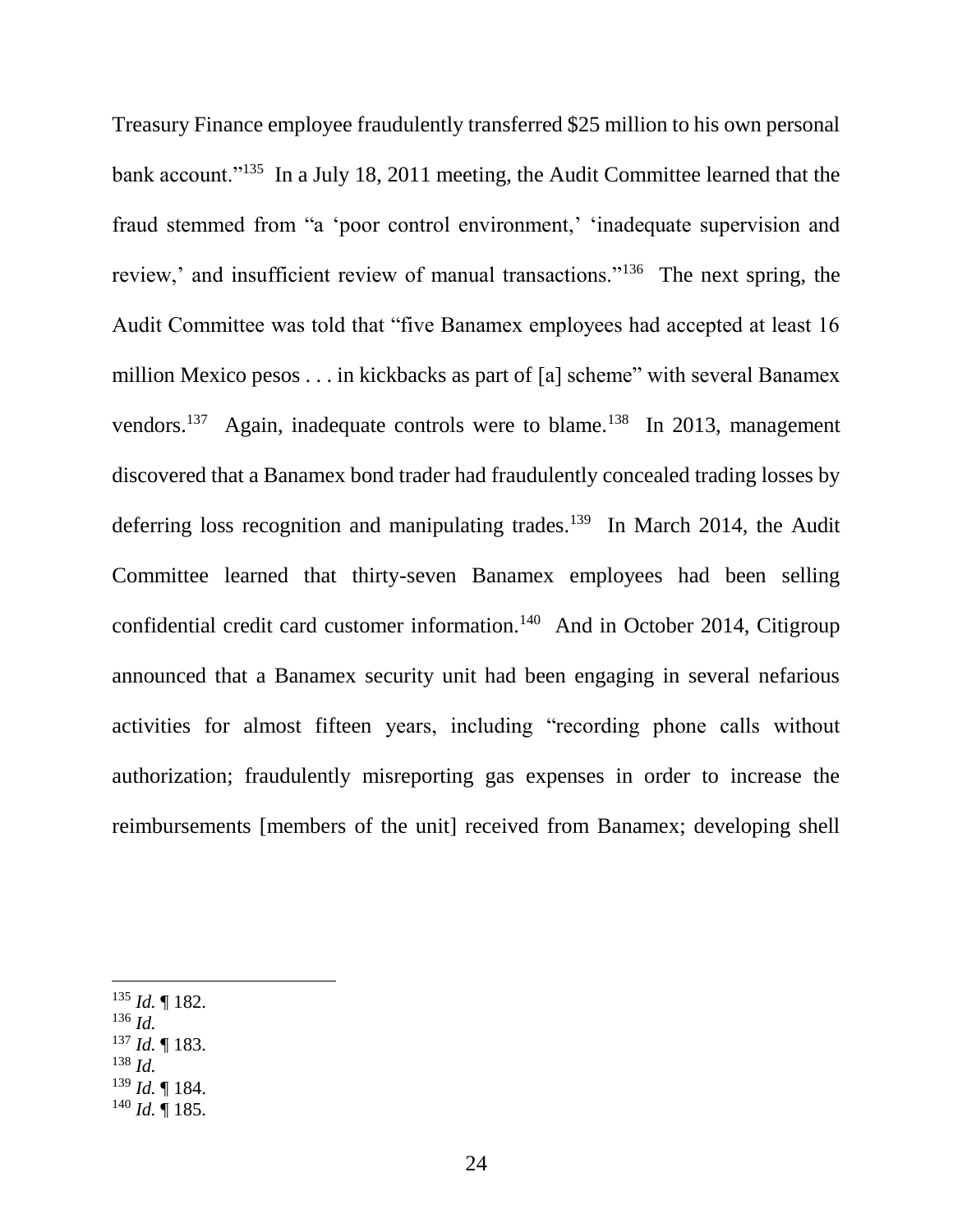companies to launder proceeds; and receiving kickbacks from vendors who overcharged Banamex."<sup>141</sup>

Banamex's brokerage unit, Accival, also fell victim to a fraud committed by one of its employees.<sup>142</sup> In this scheme, an Accival operations manager "fraudulently transferred funds from an Accival account to a private customer account using foreign exchange . . . transactions."<sup>143</sup> Accival lost approximately \$6.9 million in the fraudulent transfers.<sup>144</sup> IA later told the Audit Committee that the fraud stemmed from "[k]ey control weaknesses related to segregation of duties and maker/checker controls."<sup>145</sup>

A more salient purported red flag was the Mexican homebuilders fraud, which involved fraudulent collateral.<sup>146</sup> Banamex developed a product that resembled a revolving loan facility.<sup>147</sup> Banamex extended credit to homebuilders who, in turn, transferred properties to a trust.<sup>148</sup> Those properties served as collateral for the loan facility.<sup>149</sup> When the homebuilders sold the homes they built, "they were required to deposit the proceeds of the sale into the trust, and the proceeds would be

<sup>143</sup> *Id.*

l

<sup>144</sup> *Id.*

- <sup>146</sup> *Id.* ¶ 190.
- <sup>147</sup> *Id.* ¶ 191.
- <sup>148</sup> *Id.*
- <sup>149</sup> *Id.*

 $141$  *Id.* 186.

<sup>142</sup> *Id.* ¶ 187.

<sup>&</sup>lt;sup>145</sup> *Id.* 189 (alteration in original) (emphasis omitted).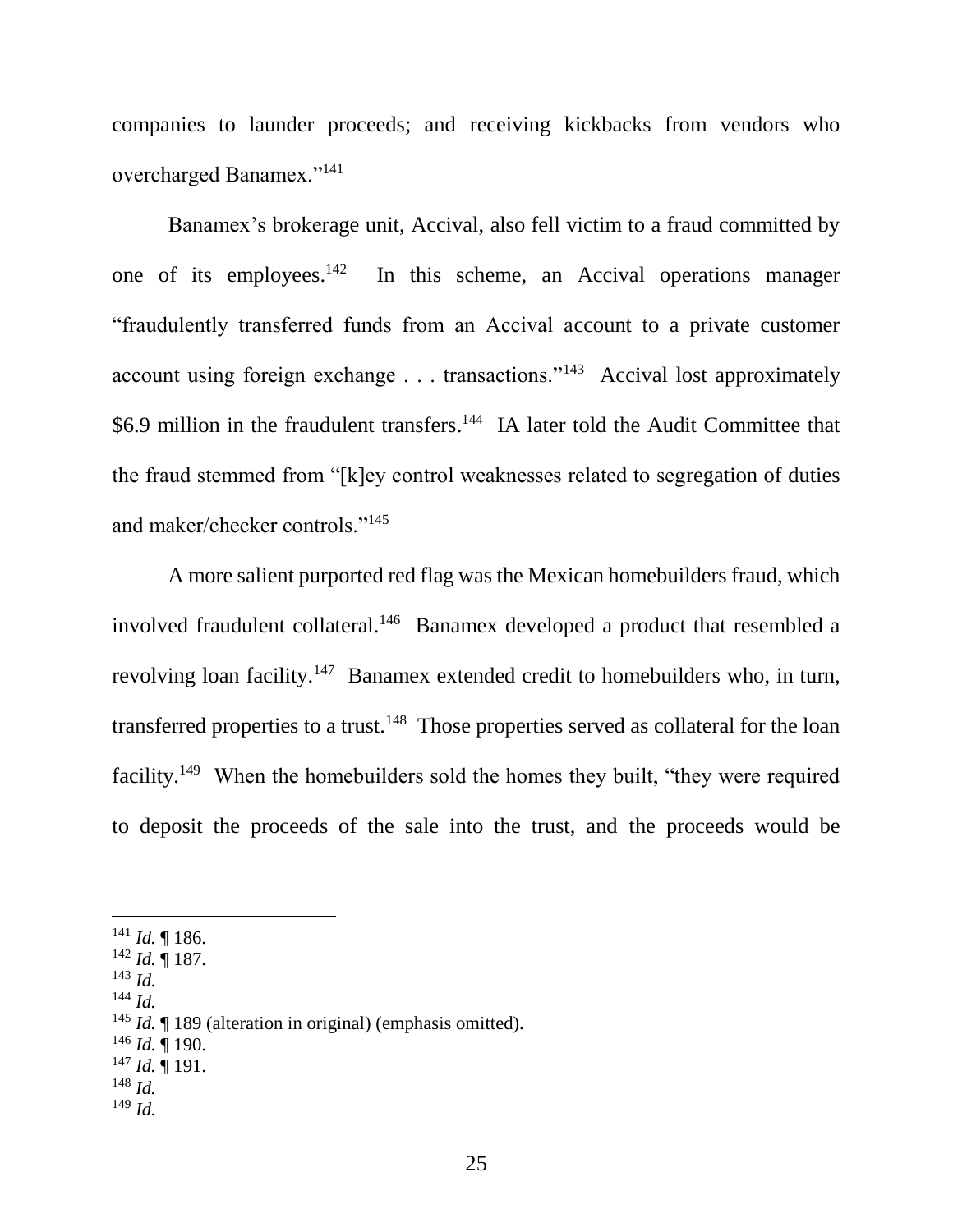redistributed primarily to Banamex as repayment for the loan."<sup>150</sup> Unfortunately, many of the homebuilders did not deposit the proceeds of their sales into the trust, and some "overstated the value of the collateral against which Banamex made its loans."<sup>151</sup> Citigroup lost between \$75 million and \$85 million as a result of the fraud, which management attributed to "design and execution deficiencies in the management of collateral."<sup>152</sup> Management also told the Citigroup board that it would conduct "a global, end-to-end assessment of Citi's management effectiveness with respect to secured lending and collateral management, as well as a review of Banamex's overall collateral framework, in order to identify potential gaps and the actions necessary to remediate control deficiencies." 153

According to the Plaintiffs, if the Defendants had heeded the warnings contained in the events just described, the OSA accounts receivable fraud could have been avoided. And, the Plaintiffs suggest, there were red flags about OSA itself. The Plaintiffs complain that Banamex decided to extend more credit to OSA under the receivables program even though "it had been apparent for several years that OSA was a troubled company."<sup>154</sup> For example, in 2005, Mexican regulators learned

<sup>152</sup> *Id.* **¶** 193–194 (emphasis omitted).

 $\overline{a}$ <sup>150</sup> *Id.*

<sup>151</sup> *Id.* ¶ 193.

<sup>&</sup>lt;sup>153</sup> Leavengood Aff. Ex. 13 at 5.

<sup>154</sup> Compl. ¶ 201.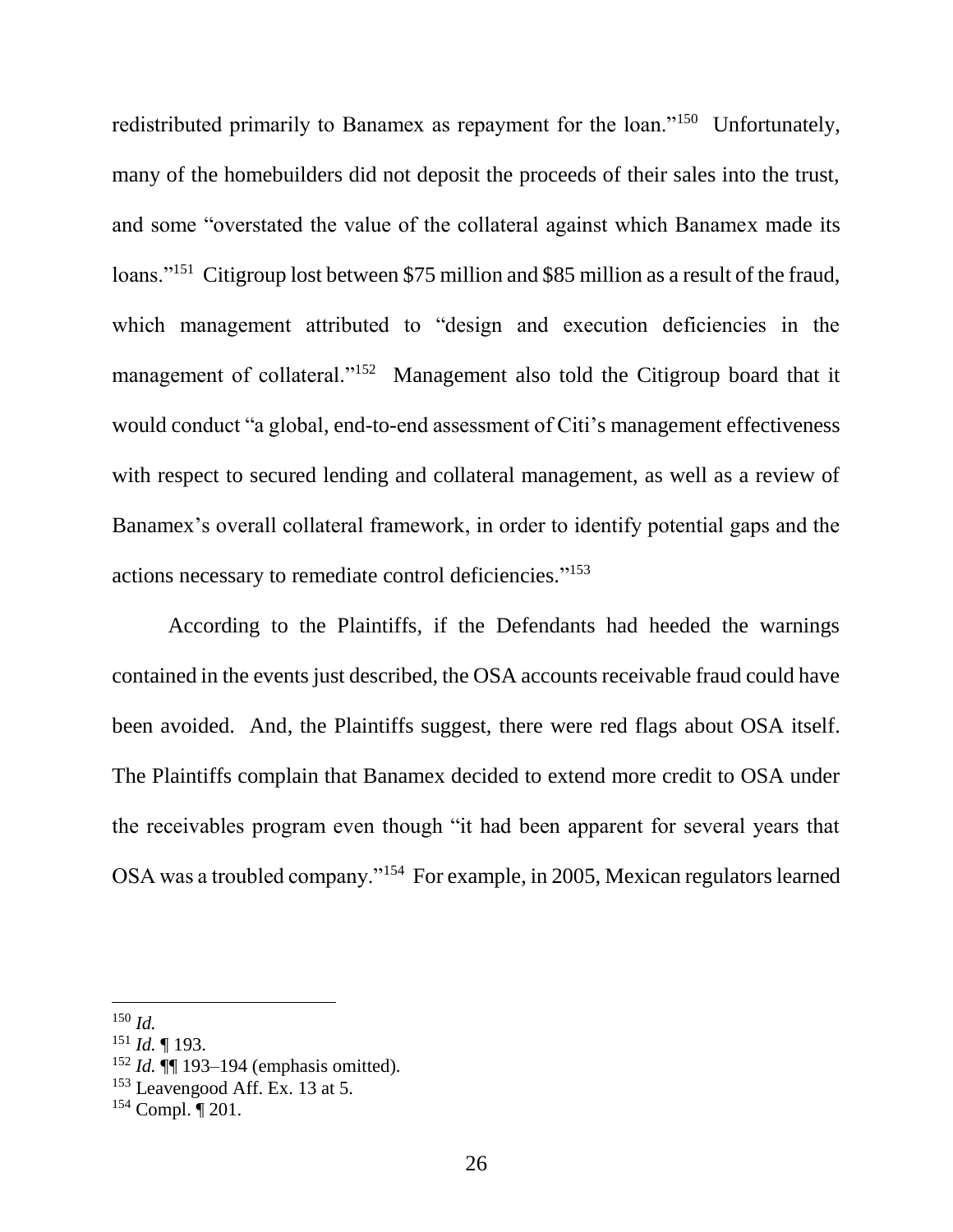that OSA had obtained a \$27 million loan by submitting phony Pemex paperwork.<sup>155</sup> And in 2009, Fitch, the ratings agency, highlighted OSA's "high leverage and poor cash flow."<sup>156</sup> Fitch eventually refused to provide any rating for OSA because OSA failed to give Fitch enough information, which the Plaintiffs describe as "a telltale sign of potential wrongdoing."<sup>157</sup>

Despite the problems at OSA, Banamex extended so much credit to the "troubled company" that "by 2012, Banamex's loans to OSA constituted nearly half of OSA's revenue."<sup>158</sup> Banamex loosened its lending procedures to make this happen. For example, at some point it ceased "contacting Pemex to verify the receipts submitted by OSA as the bases for its credit."<sup>159</sup> Citigroup management later suggested that this was unusual among accounts receivable programs, in which invoices used as collateral are typically reconciled.<sup>160</sup> These risky practices were possible because "Citi's Board had not implemented basic controls and legal compliance mechanisms."<sup>161</sup> Moreover, while Banamex was being defrauded, IA failed to perform an audit to determine whether "the OSA/Pemex program 'was

 $\overline{a}$ 

<sup>161</sup> *Id.* ¶ 205.

<sup>&</sup>lt;sup>155</sup> *Id.* The Complaint does not say whether this information was ever conveyed to anyone at Citigroup.

<sup>156</sup> *Id.* ¶ 202.

<sup>157</sup> *Id.*

<sup>158</sup> *Id.* ¶ 203.

<sup>159</sup> *Id.* ¶ 204; *see also id.* ¶ 208 ("Although the funds loaned to OSA constituted the largest accounts receivable financing program at Banamex, no verification was performed regarding the quality of the receivables, and 'loans were made based on statements of individuals.'"). <sup>160</sup> *Id.* ¶ 208.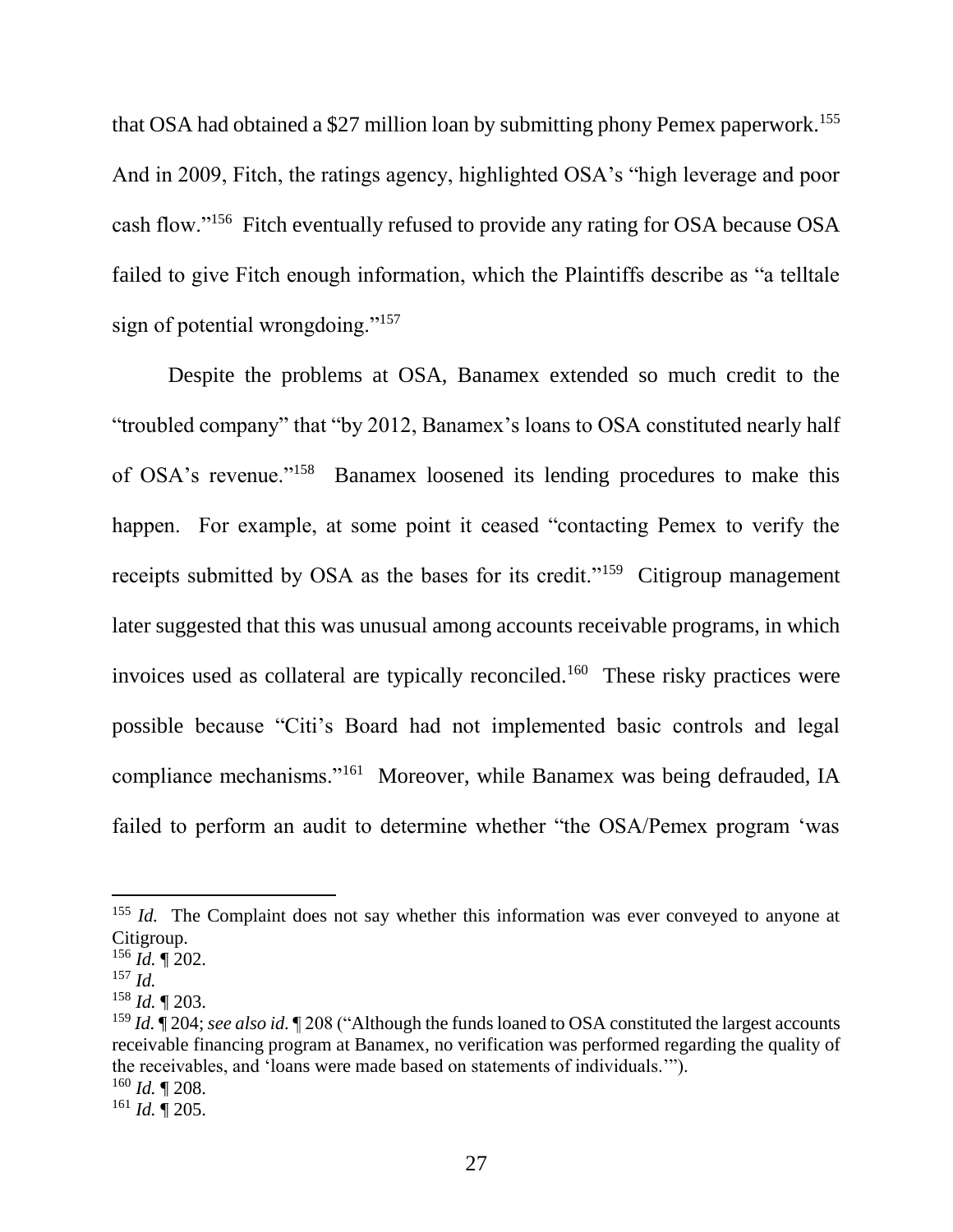appropriately classified as a buyer centric or seller centric program."<sup>162</sup> As noted above, Citigroup lost over \$400 million in the accounts receivable fraud, and Mexico's banking regulator fined Banamex \$2.5 million for allowing the fraud to occur.<sup>163</sup> The Securities and Exchange Commission and the Mexican Attorney General later announced investigations into the fraud.<sup>164</sup>

#### 3. Foreign Exchange Rate Manipulation

The next corporate trauma for which the Plaintiffs seek relief involves foreign exchange ("FX") rate manipulation on the part of Citigroup traders. From at least 2007 to at least 2013, Citigroup FX traders colluded with traders at other firms to manipulate FX benchmark rates, triggered customer stop loss orders,<sup>165</sup> and increased profits by sharing confidential client information with traders at other  $firms.^{166}$ 

These Citigroup traders manipulated two widely used FX benchmark rates the 4:00 pm WM Reuters fix and the 1:15 European Central Bank fix—by "exchang[ing] details relating to their net currency orders and related future fixes

<sup>&</sup>lt;sup>162</sup> *Id.* ¶ 210. The Plaintiffs concede that "an internal audit was conducted in November 2013 of the supply finance program generally," but they note that "the OSA/Pemex relationship was completely excluded from the audit." *Id.*

<sup>163</sup> *Id.* ¶¶ 173, 215, 217. Mexico's banking regulator also issued a corrective action plan, and Banamex was fined an unspecified amount in May 2015 for failing to comply with the terms of that plan. *Id.* ¶ 218.

<sup>164</sup> *Id.* ¶ 219.

<sup>&</sup>lt;sup>165</sup> "A stop loss order is an instruction from a client to trade currency if the currency reaches a specified rate." *Id.* ¶ 228.

 $166$  *Id.* 1226.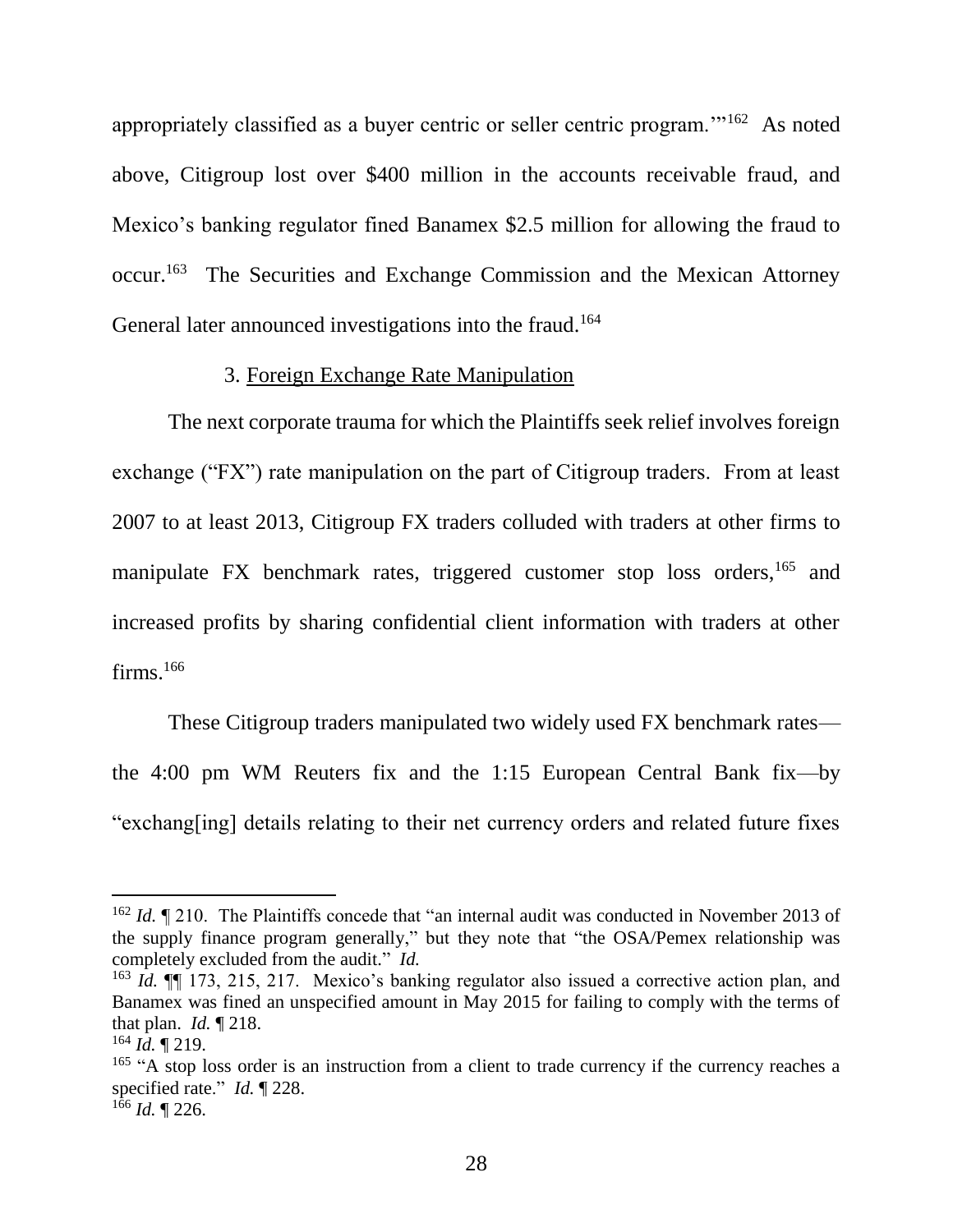with FX traders at other banks to coordinate trading strategies."<sup>167</sup> The communications at issue occurred in "private electronic chat rooms."<sup>168</sup> Citigroup FX traders also shared clients' instructions about stop loss orders with "traders at other firms to manipulate the FX spot rate and ultimately to set off clients' stop loss orders."<sup>169</sup> Citigroup profited from this manipulation "because FX Traders could take advantage of the difference between the rate at which they purchased a particular currency and the rate at which they sold to a client pursuant to a stop loss order."<sup>170</sup> And Citigroup FX traders revealed the identities of certain clients to traders at other firms in furtherance of their "collusive trading activity."<sup>171</sup> Citigroup ultimately paid \$2.2 billion in fines as a result of these activities, and Citicorp pleaded guilty to conspiracy to violate federal antitrust laws.<sup>172</sup>

The Plaintiffs point to several purported red flags that they say should have alerted the Defendants to the compliance threat posed by FX benchmark manipulation and collusive trading. In 2009, the Audit and Risk Management Committee learned that "the current 'market turbulence increases operational risk

<sup>167</sup> *Id.* ¶ 227.

<sup>168</sup> *Id.*

<sup>169</sup> *Id.* ¶ 228.

<sup>170</sup> *Id.*

<sup>&</sup>lt;sup>171</sup> *Id.*  $\parallel$  229. The Plaintiffs also allege that "Citigroup FX Traders and salespeople added 'sales markup, through the use of live hand signals or undisclosed prior internal arrangements or communications, to prices given to customers that communicated with sales staff on open phone lines.'" *Id.* ¶ 230.

<sup>172</sup> *Id.* ¶¶ 222, 233.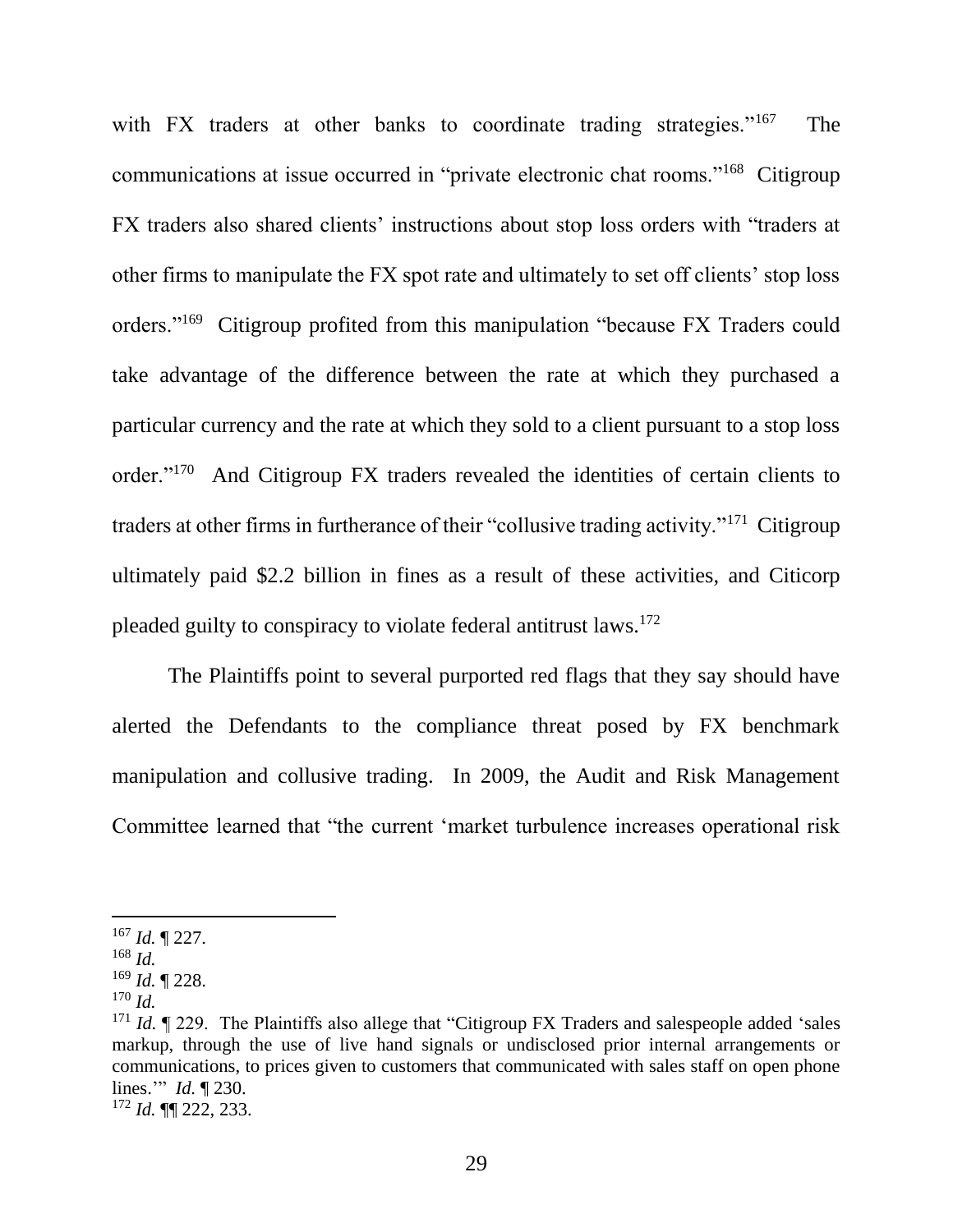significantly."<sup>173</sup> And in August 2011, "Citi became aware that a trader in its  $FX$ business outside London had inappropriately shared confidential client information in a chat room with a trader at another firm."<sup>174</sup> This trader was fired, and "reminders" were given to Citi employees about the need to maintain client confidentiality."<sup>175</sup> Later, in April 2013, IA told the Audit Committee that "FX transaction execution maker/checker controls and post transaction reviews require improvement."<sup>176</sup> The Plaintiffs omit the portion of this IA report that describes the remedial actions to be taken, including "[c]lear definition of FX execution mandates in terms of transaction size, products, tenors, currencies, and approvals."<sup>177</sup>

According to the Plaintiffs, another red flag appeared back in 2001, when Citigroup itself helped draft the industry standards governing good practices in FX trading.<sup>178</sup> Those standards stated, among other things, that "[m]anipulative practices by banks with each other or with clients constitute unacceptable trading

<sup>&</sup>lt;sup>173</sup> *Id.*  $\lll$  247 (emphasis omitted). The report in which this remark appears does not specifically discuss FX-related issues, referring instead to "Madoff, large rogue trading losses at other firms," "mark manipulation, issuer/borrower fraud, [and] embezzlement." Leavengood Aff. Ex. 16 at CITI018447.

 $174$  Compl.  $\P$  248. The Complaint does not allege that this information was ever brought to the Citigroup board's attention. The same is true for the allegation that "several front office managers were aware of and/or involved in the FX misconduct as early as March 2010, but the misconduct persisted for years." *Id.* (footnote omitted).

 $175$  Leavengood Aff. Ex. 15 at 15.

 $176$  Compl.  $\P$  249.

 $177$  Leavengood Aff. Ex. 17 at CITI024853. The remedial action had a "final target completion date" of June 2013. *Id.*

<sup>178</sup> Compl. ¶ 250.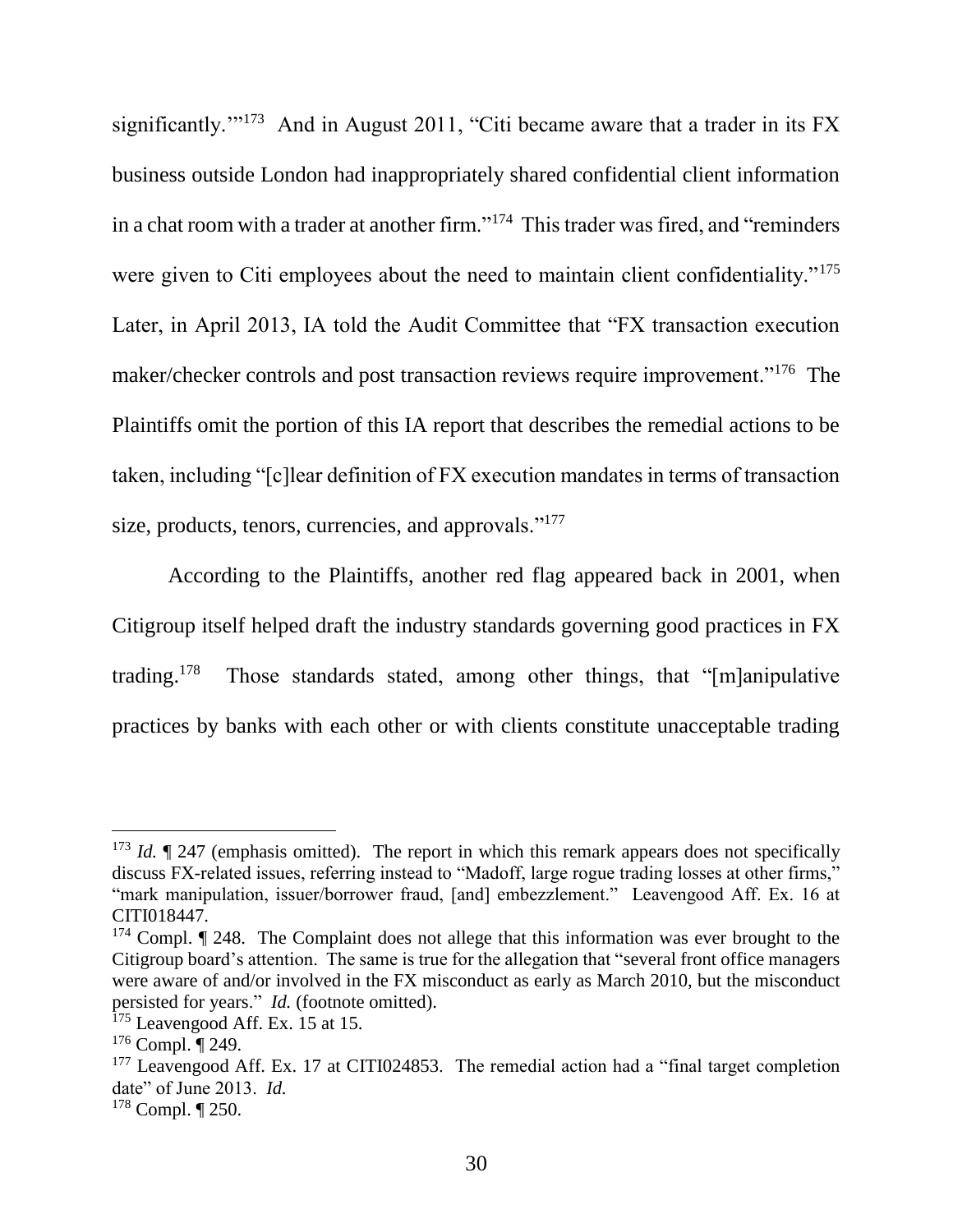behavior."<sup>179</sup> The Plaintiffs do not say, however, whether any of the Defendants played a role in formulating (or were even aware of) these standards. The same gap exists in the Plaintiffs' allegation that "Citigroup's oversight failures leading to the FX-related misconduct occurred in the midst of the LIBOR rate-fixing scandals that resulted in criminal investigations and monetary penalties *against other firms*."<sup>180</sup>

Despite these supposed red flags, the FX manipulation scheme continued, eventually costing Citigroup billions of dollars in fines. On November 11, 2014, the Commodity Futures Trading Commission ("CFTC") sanctioned Citibank for violations of the Commodity Exchange Act and CFTC regulations.<sup>181</sup> According to the CFTC, when the fraud took place, Citibank knew of "related attempts by banks 'to manipulate the London Interbank Offered Rate ["LIBOR"] and other interest rate benchmarks'; yet, the FX manipulation proceeded without detection because of 'internal control and supervisory failures' at Citibank."<sup>182</sup> The CFTC imposed a \$310 million fine and issued a consent order requiring the bank to improve its internal controls.<sup>183</sup> That same day, the OCC issued its own consent order, in which

 $179$  *Id.*  $\sqrt{\ }$  250 (emphasis omitted).

<sup>&</sup>lt;sup>180</sup> *Id.* If 252 (emphasis added). The Plaintiffs also allege that the Risk Management and Finance Committee learned in 2011 that "a trader at UBS had engaged in fraudulent trading, ultimately costing UBS \$2 billion." *Id.* ¶ 252 n.110. And the Plaintiffs allege that "Citigroup was itself subject to an investigatory probe concerning LIBOR" when the FX-related misconduct took place. *Id.* ¶ 323.

<sup>181</sup> *Id.* ¶ 235.

<sup>182</sup> *Id.*

<sup>183</sup> *Id.*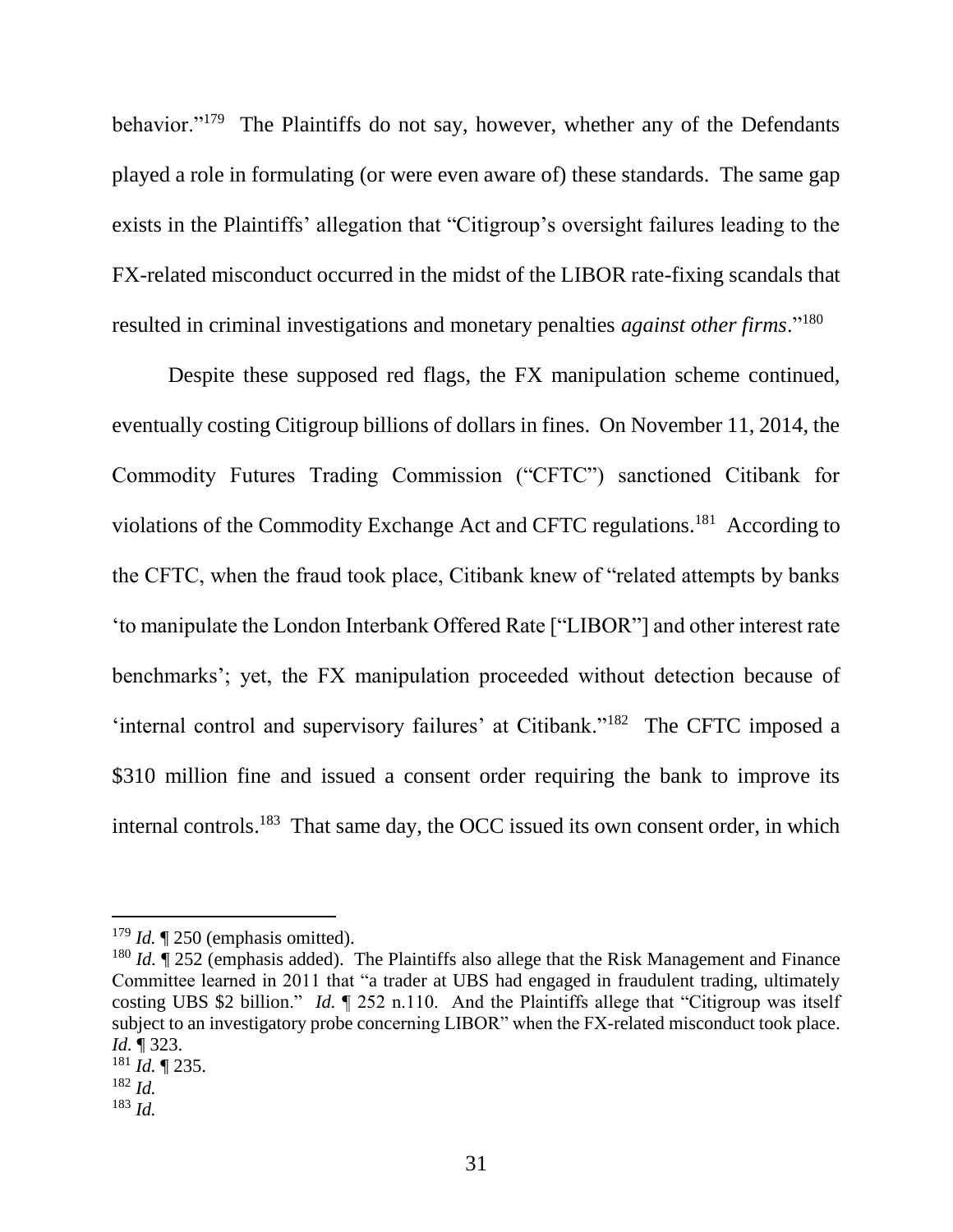it "identified 'deficiencies and unsafe or unsound practices related to [Citibank's] wholesale foreign exchange business."<sup>184</sup> The OCC, for its part, fined Citibank \$350 million.<sup>185</sup> On the same day that these two consent orders were entered, the United Kingdom's Financial Conduct Authority ("FCA") issued a "Final Notice" finding that Citibank had "'fail[ed] to take reasonable care to organize and control its affairs responsibly and effectively with adequate risk management systems' in connection with FX trading manipulation."<sup>186</sup> The FCA also found that Citibank knew of oversight issues at other firms related to LIBOR enforcement actions, and it levied a fine of approximately \$358 million.<sup>187</sup>

Several months later, on May 20, 2015, Citicorp entered the guilty plea mentioned above.<sup>188</sup> The plea agreement stated that Citicorp had participated in a "combination and conspiracy to fix, stabilize, maintain, increase or decrease the price of, and rig bids and offers for, the euro/U.S. dollar . . . currency pair exchanged in the foreign currency exchange spot market . . . in violation of the Sherman Antitrust Act."<sup>189</sup> Citicorp paid a \$925 million criminal fine, and it was put on probation for three years.<sup>190</sup> And on the same day that Citicorp pleaded guilty to

l

- <sup>186</sup> *Id.* ¶ 237.
- <sup>187</sup> *Id.*
- <sup>188</sup> *Id.* ¶ 233.

<sup>190</sup> *Id.*

<sup>184</sup> *Id.* ¶ 236.

<sup>185</sup> *Id.*

<sup>&</sup>lt;sup>189</sup> *Id.* (second alteration in original).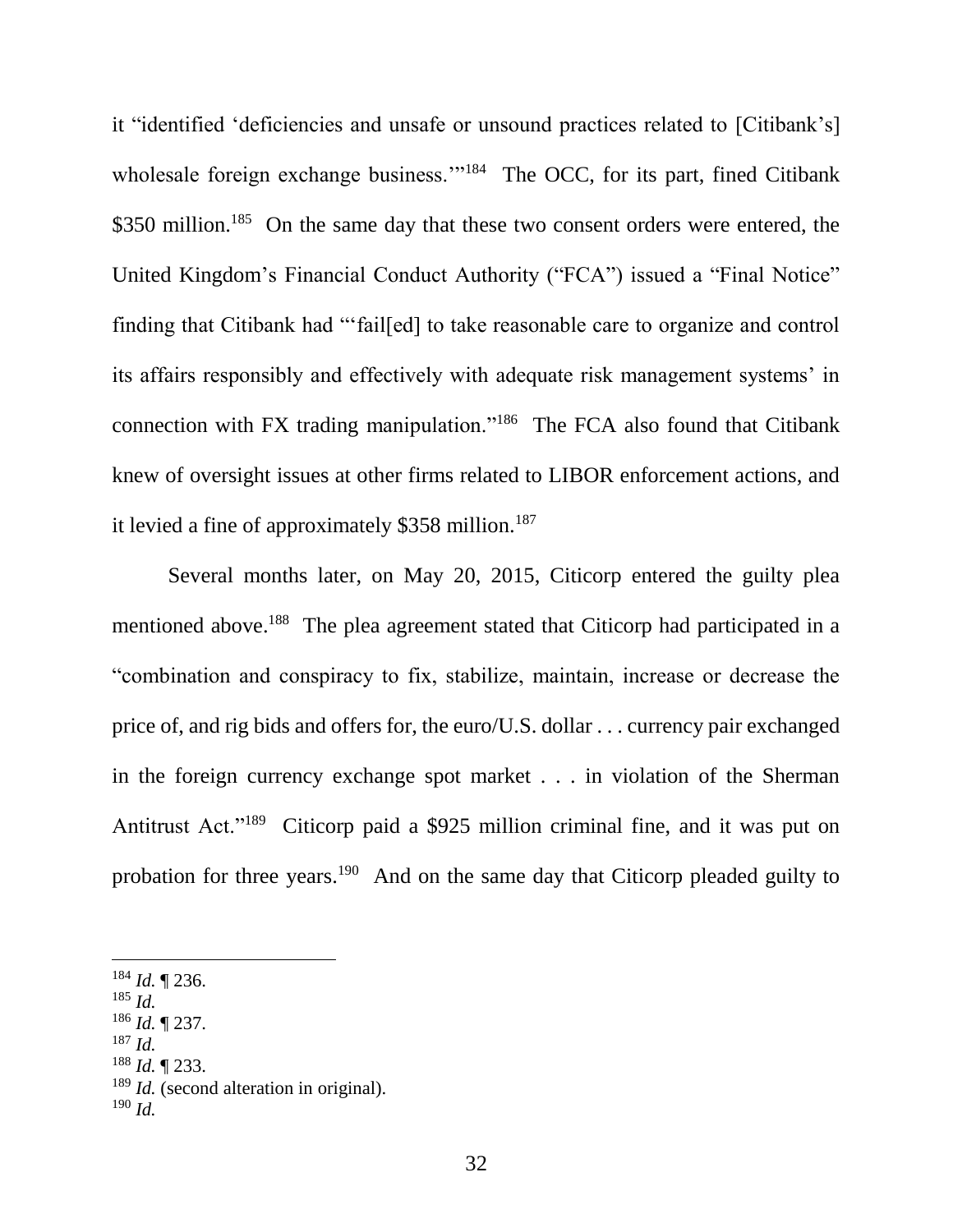antitrust violations, Citigroup entered a consent order with the FRB, which fined Citigroup \$342 million after determining that, "[a]s a result of deficient policies and procedures . . . Citigroup engaged in unsafe and unsound banking practices."<sup>191</sup> There has also been "significant private litigation against Citigroup" stemming from its antitrust violations, and Citigroup is now being investigated by the Korea Fair Trade Commission in connection with FX manipulation.<sup>192</sup>

As noted above, the regulators that investigated Citigroup's FX trading practices found that "Citigroup and its subsidiaries did not have sufficient measures in place to exercise satisfactory control over the FX spot trading business."<sup>193</sup> To take just one example, the FRB noted that Citigroup

lacked adequate firm-wide governance, risk management, compliance and audit policies and procedures to ensure that the firm's Covered FX Activities conducted at Citigroup complied with safe and sound banking practices, applicable U.S. laws and regulations, including policies and procedures to prevent potential violations of the U.S. commodities, antitrust and criminal fraud laws, and applicable internal policies.<sup>194</sup>

The Plaintiffs conclude from these findings that the Defendants failed to exercise

appropriate oversight and maintain effective controls.<sup>195</sup>

<sup>&</sup>lt;sup>191</sup> *Id.* 1238 (alterations in original).

<sup>192</sup> *Id.* ¶ 239.

 $^{193}$  *Id.*  $\mathring{\mathbb{I}}$  240.

<sup>194</sup> *Id.* (emphasis omitted).

<sup>195</sup> *Id.* ¶ 245.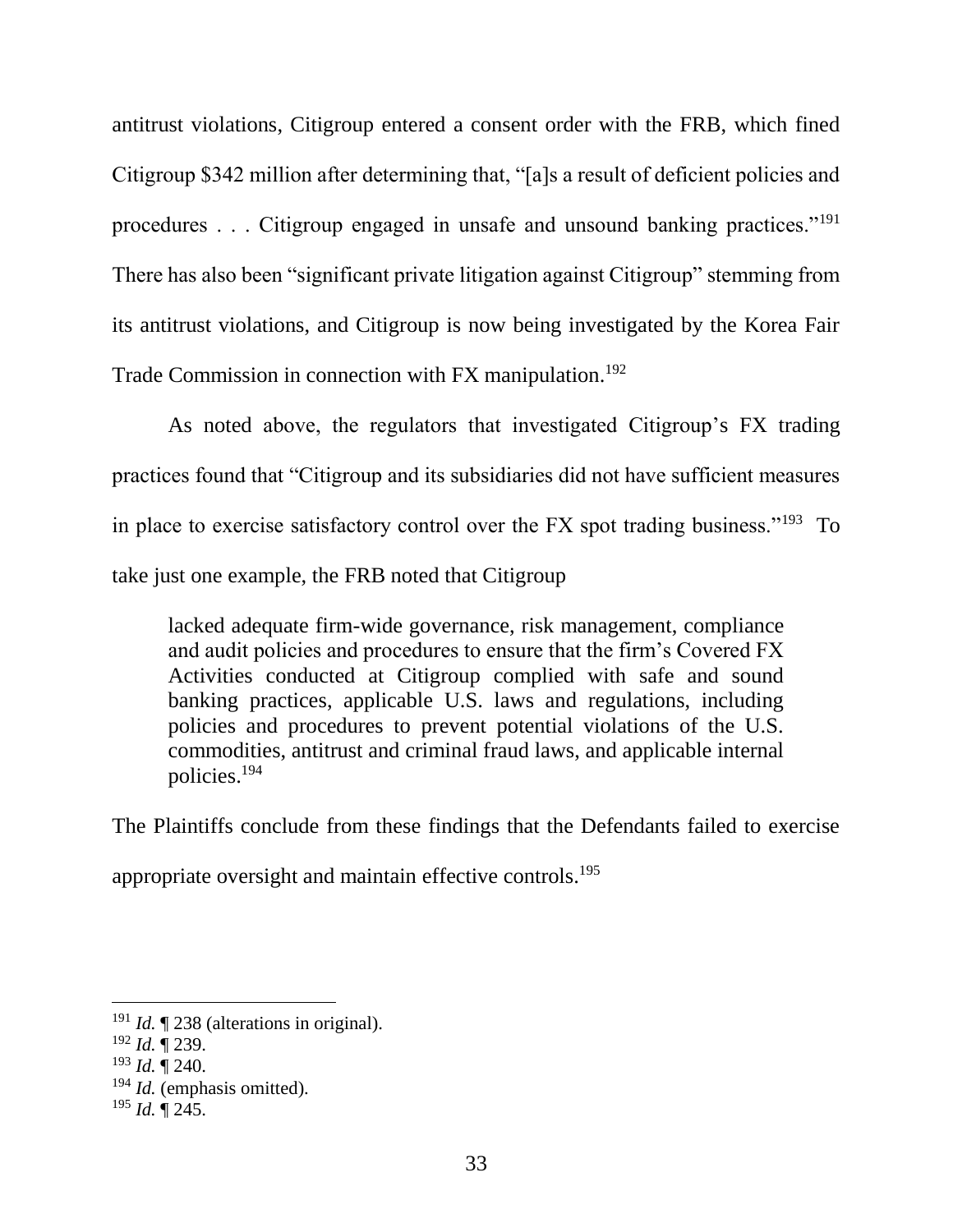#### 4. Unlawful Credit Card Practices

The final corporate trauma for which the Plaintiffs seek relief relates to a variety of unlawful credit card practices engaged in by Citigroup subsidiaries from at least 2000 to at least  $2013$ <sup>196</sup> The subsidiaries in question were Citibank, Citicorp Credit Services, Inc. ("CCSI"), and Department Stores National Bank ("DSNB").<sup>197</sup> Broadly speaking, these subsidiaries deceived millions of consumers into purchasing or keeping credit card "add-on products (i) relating to services that they did not receive, (ii) for which they did not give their informed and affirmative enrollment consent, (iii) that they did not know they could refuse, and/or (iv) that were not in their best financial interest."<sup>198</sup> As a result of this unlawful conduct, on July 20, 2015, the Consumer Financial Protection Bureau ("CFPB") imposed a \$35 million fine on Citibank and ordered it to pay \$700 million in restitution to the victims of the deceptive practices.<sup>199</sup> The OCC levied a separate fine of \$35 million.<sup>200</sup>

The Complaint describes the unlawful credit card practices in some detail; I offer only a brief summary of their salient characteristics. One component of these practices was to misrepresent the terms of various optional additions to credit cards, which included "identity monitoring, debt protection, and identity theft

<sup>&</sup>lt;sup>196</sup> *Id.*  $\parallel$  254. The unlawful practices stopped around February 2013. Leavengood Aff. Ex. 21 at 2–4.

<sup>197</sup> Compl. ¶ 255.

<sup>198</sup> *Id.* ¶ 254.

<sup>199</sup> *Id.* ¶ 253.

<sup>200</sup> *Id.* ¶¶ 253, 270–71.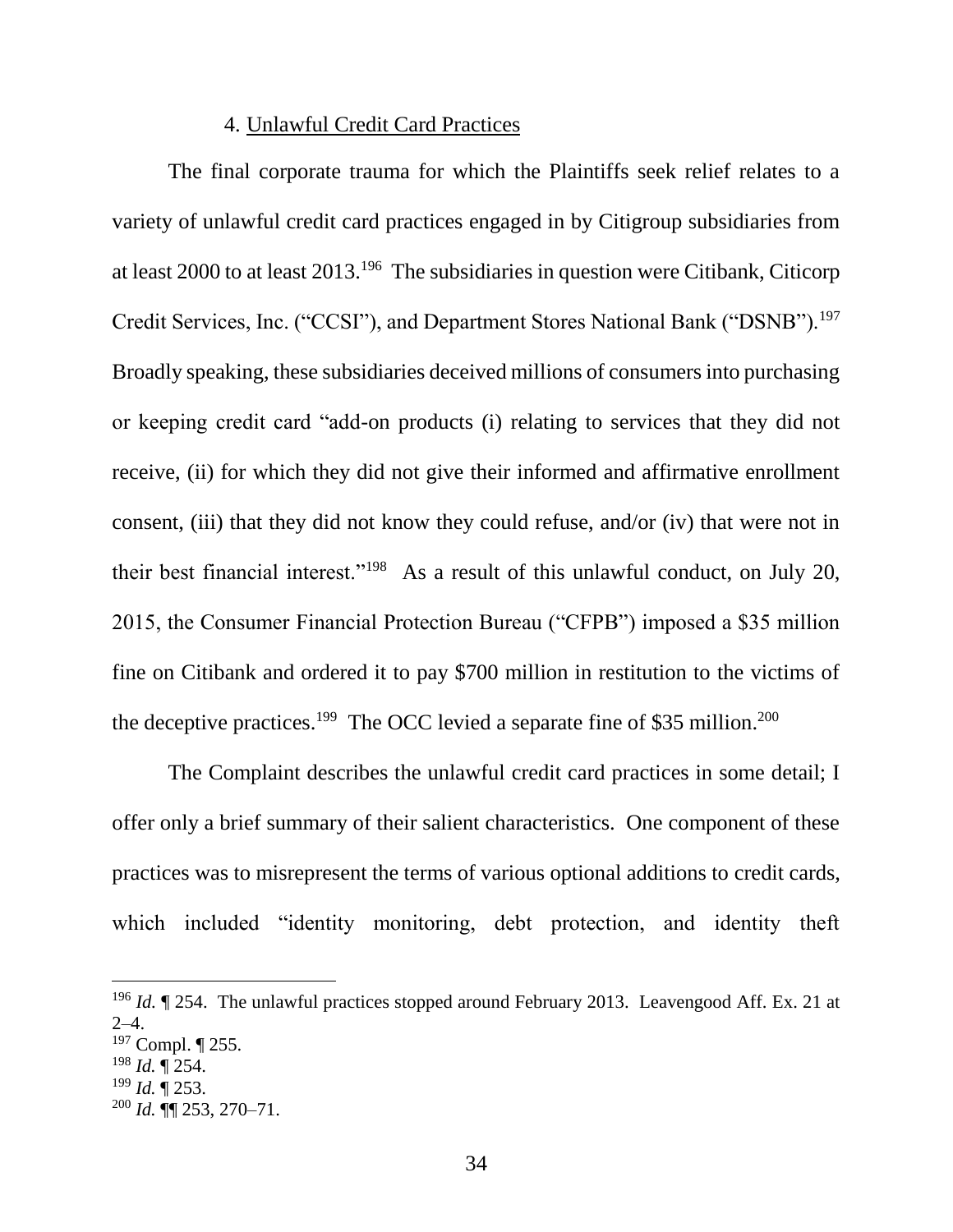reimbursement services."<sup>201</sup> Another aspect of the unlawful practices was to bill customers for add-ons that they never received.<sup>202</sup> And sometimes customer authorization was never secured for add-ons or "was obtained only after the[ Citigroup subsidiaries] began charging for the services."<sup>203</sup> The Citigroup subsidiaries at issue also "engaged in improper consumer retention practices," for example by "misrepresent[ing] the benefits of various services or omit[ing] the terms or limitations thereof" when consumers sought to cancel the services.<sup>204</sup> Finally, DSNB, which let customers "apply for credit cards via 'pin pad' offer screens at retail stores like Macy's," "deceptively made it appear that enrollment in . . . additional services was a condition to obtaining the credit card."<sup>205</sup>

The Plaintiffs point to a variety of purported red flags related to these unlawful practices. In July 2011, IA informed the Audit Committee that the control environment for credit cards needed improvement.<sup>206</sup> At the same meeting, the Audit Committee learned that "action will be taken through training and systems changes and the corrective action plans would be discussed and agreed with the OCC."<sup>207</sup> The next month, the West Virginia Attorney General sued Citigroup for

- <sup>203</sup> *Id.* ¶ 257.
- $^{204}$  *Id.*  $\sqrt{\ }$  261.
- <sup>205</sup> *Id.* ¶ 262.
- <sup>206</sup> *Id.* ¶ 264.

 $201$  *Id.* | 256.

<sup>202</sup> *Id.*

 $207$  Leavengood Aff. Ex. 24 at 3.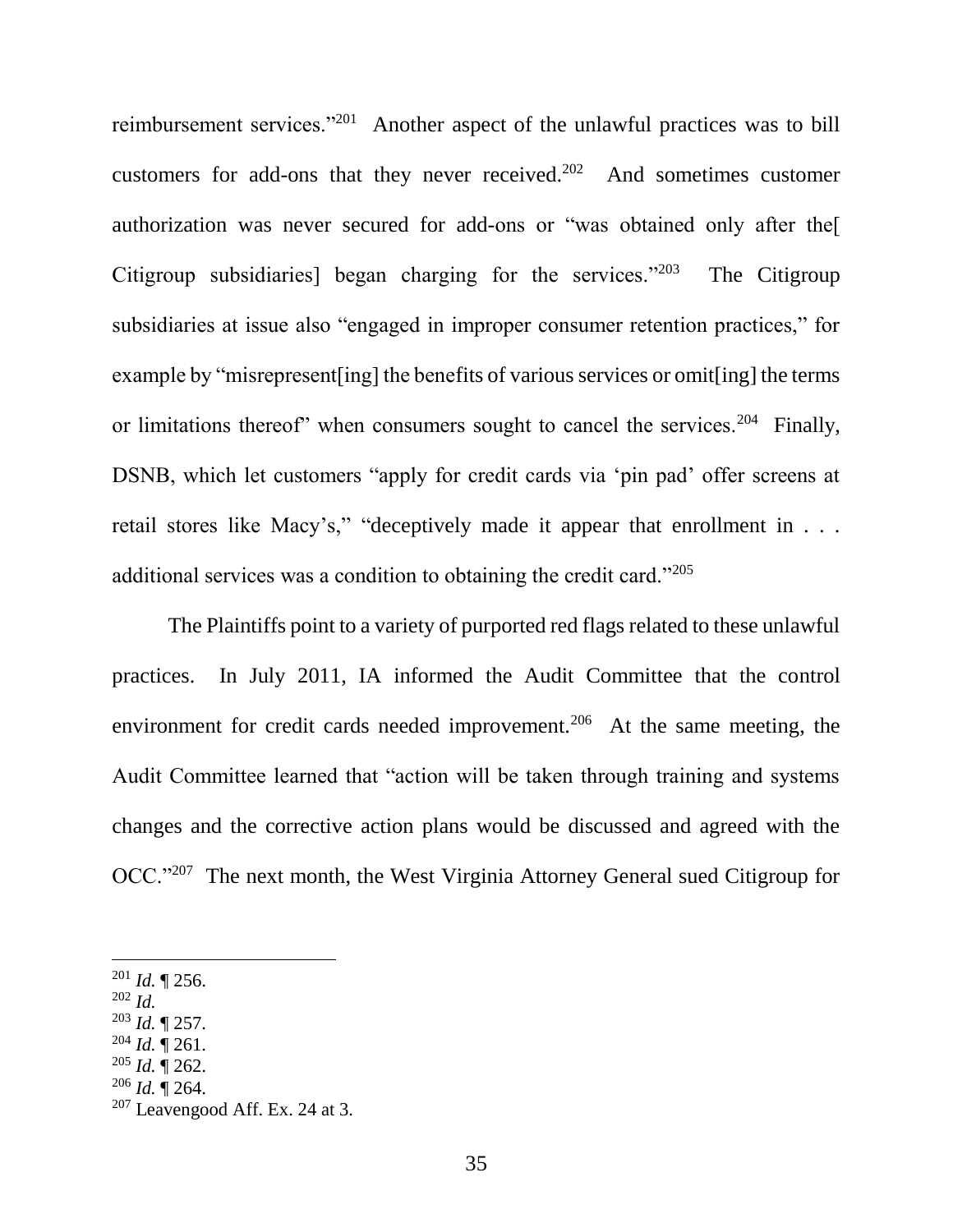deceptive practices it employed in marketing credit card protection programs, alleging that those practices violated the state's Consumer Credit and Protection Act.<sup>208</sup> Citigroup settled the charges about two years later for \$1.95 million.<sup>209</sup> Further red flags allegedly appeared in January 2012, when the Citibank and Citigroup Audit Committees received a memorandum describing the "'Retail Partners Cards Governance' controls . . . as medium-high risk."<sup>210</sup> Later, in October 2012, the Audit Committees learned that "the CFPB and FDIC were taking action against competitors Discovery and American Express, requiring hundreds of millions of dollars in restitution and penalties relating to the sales of add-on products."<sup>211</sup>

Citigroup itself became the subject of investigation for unlawful credit card practices. The Citigroup and Citibank Audit Committees learned in April 2013 that the FCA had conducted an investigation and found that "add-on Payment Protection Insurance . . . products from U.K. insurance company Card Protection Plan Ltd. . . . , which were sold by a wholly owned subsidiary of Citigroup from 2000 to 2011, were 'fundamentally flawed' and 'missold."<sup>212</sup> But the Complaint also alleges that

<sup>208</sup> Compl. ¶ 265.

<sup>209</sup> *Id.*

 $210$  *Id.* 1 266.

<sup>211</sup> *Id.*

<sup>&</sup>lt;sup>212</sup> *Id.*  $\parallel$  267 (footnote omitted). The Plaintiffs also allege that "in 2009, the Australia Securities and Investments Commission . . . was engaged in an investigation concerning the sale of credit insurance for credit cards and the conduct of call center employees." *Id.* ¶ 333. The Audit and Risk Management Committees learned that a fine may be imposed for such conduct. *Id.*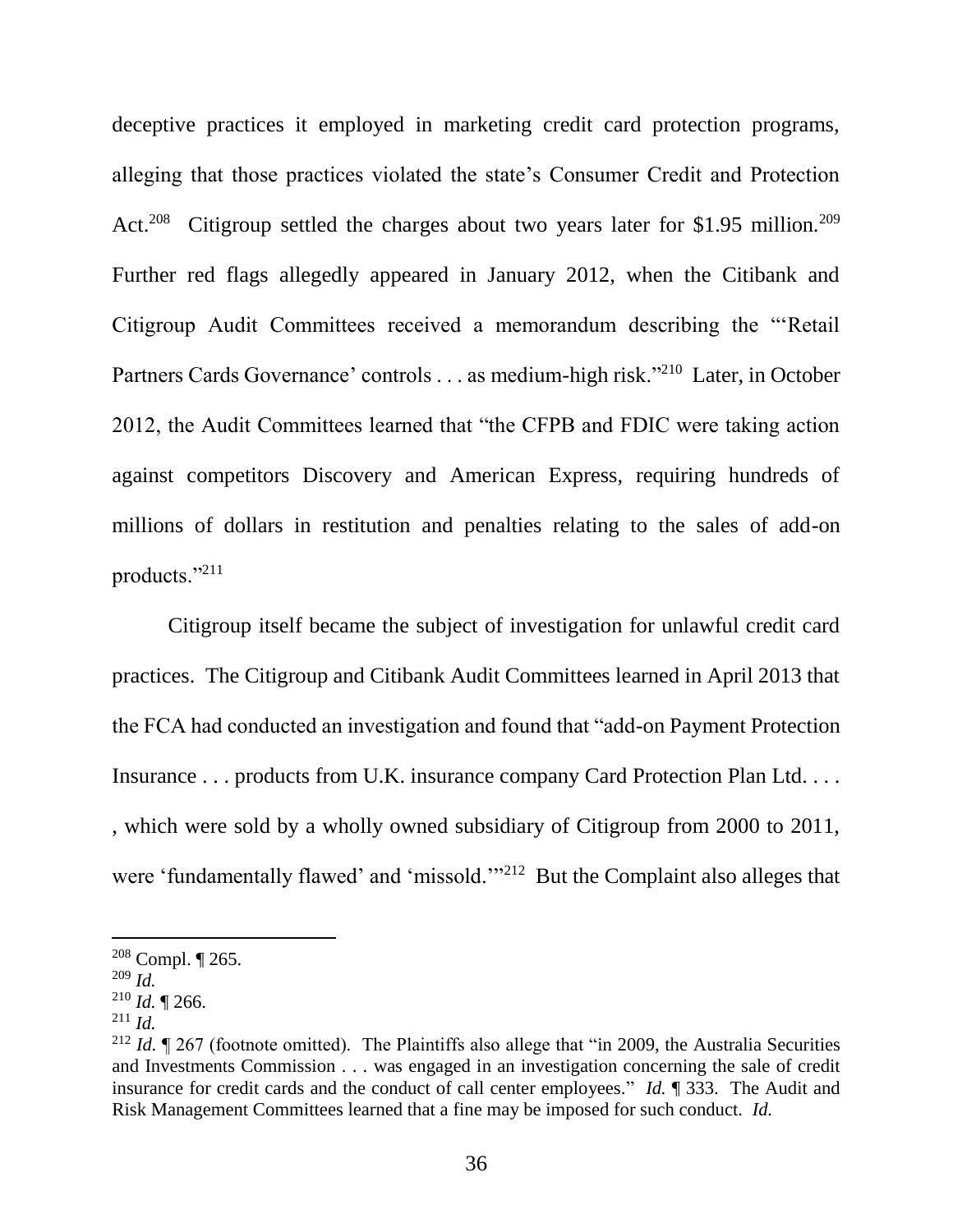in the wake of the FCA's investigation, "Citigroup . . . joined a customer remediation program involving 13 other financial institutions."<sup>213</sup> A month earlier, in March 2013, IA had told the Citigroup and Citibank boards that Citigroup's consumer compliance rating was downgraded because of "'significant deficiencies in controls over third party vendors' relating to identify theft and other fee-based products."<sup>214</sup> And, in October 2013, IA reported to the Audit Committees that there were "fiftyfour control issues relating to the card services provided for the Macy's accounts[, which were handled by DSNB, the entity responsible for distributing credit cards for private account labels]."<sup>215</sup> Three months later, IA was still telling the Audit Committee that there were several "ineffective controls in place to mitigate risks across Credit Granting, Customer Service, Fraud Management, Collections, and Technology."<sup>216</sup>

As noted above, on July 20, 2015, the CFPB and the OCC issued consent orders against the offending Citigroup subsidiaries.<sup>217</sup> As with the FX benchmark manipulation outlined above, the regulators found that these Citigroup subsidiaries

<sup>213</sup> *Id.* ¶ 339.

 $^{214}$  *Id.*  $\mathring{\mathbb{I}}$  268.

<sup>215</sup> *Id.* ¶ 269 (emphasis omitted). Not mentioned in the Complaint is that the Audit Committees also learned that "corrective actions [would] include awareness training and improved controls and procedures." Leavengood Aff. Ex. 28 at 5. Nor does the Complaint mention that those "Committees emphasized the seriousness of the findings and commended IA for the vigor of the review and the level of detail." *Id.*

<sup>&</sup>lt;sup>216</sup> Compl.  $\P$  269.

 $^{217}$  *Id.*  $\sqrt{270}$ .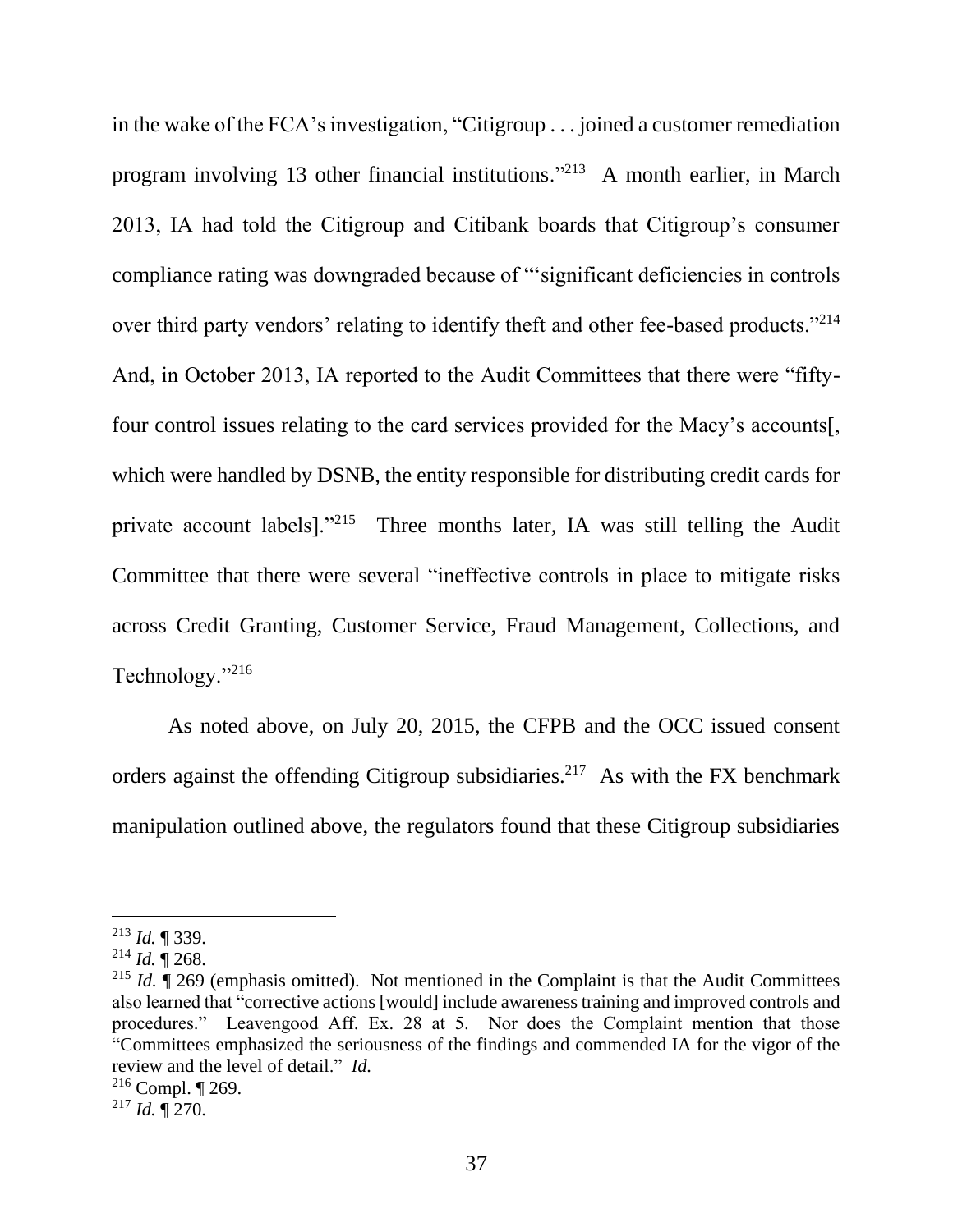"failed to enact adequate controls to ensure that their add-on credit businesses conformed to applicable consumer protection laws and regulations."<sup>218</sup> The OCC and the CFPB stressed that the Citigroup board bore the ultimate responsibility for ensuring that its subsidiaries complied with consumer financial laws.<sup>219</sup>

### *C. Procedural History*

Before the Plaintiffs initiated this litigation, they sought books and records from Citigroup under 8 *Del. C.* § 220.<sup>220</sup> After facing resistance from Citigroup, the Plaintiffs pursued two separate Section 220 actions and obtained the documents that form the basis of the allegations in their Complaint.<sup>221</sup>

The Plaintiffs filed their initial Complaint on March 30, 2016, and they filed a supplemental Complaint on April 14, 2016. After the Defendants moved to dismiss, the Plaintiffs amended their Complaint and filed the operative pleading in this case on August 15, 2016. The Complaint contains three counts. Count I is brought against both the current and former Citigroup directors who are named as Defendants in this case, and it alleges that they breached their fiduciary duties by failing to exercise appropriate oversight over Citigroup.<sup>222</sup> Count II is asserted against the Citigroup officers named as Defendants in this action, and it similarly

 $\overline{a}$ 

<sup>219</sup> *Id.* ¶ 275.

 $^{221}$  *Id.*  $\P\P$  100–04.

<sup>218</sup> *Id.* ¶ 272.

 $^{220}$  *Id.* ¶ 7.

 $^{222}$  *Id.*  $\P\P$  404–09.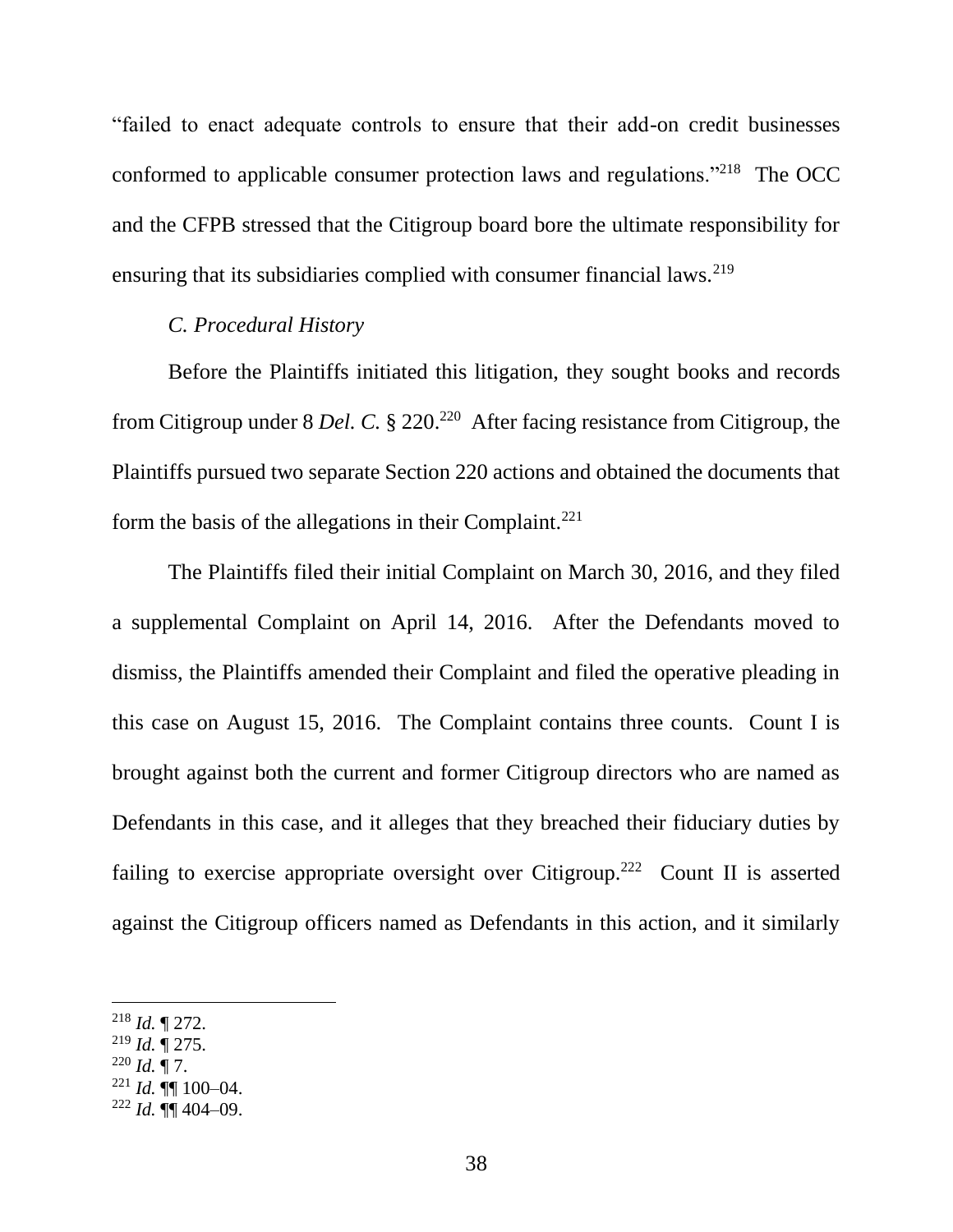alleges that they breached their fiduciary duties by failing to adequately monitor and oversee Citigroup.<sup>223</sup> Count III is a waste claim that the Plaintiffs have since voluntarily withdrawn.<sup>224</sup>

The Defendants moved to dismiss the Complaint on September 30, 2016. They argue primarily that the Complaint fails to adequately allege demand futility as to any of the four corporate traumas described above. I held oral argument on the Defendants' Motion on July 20, 2017, after which the parties submitted supplemental briefing on the red flags alleged in the Complaint and the Citigroup board's response to them.

#### **II. ANALYSIS**

As just noted, the Defendants seek dismissal of the Complaint under Court of Chancery Rule 23.1 for failure to make a demand.<sup>225</sup> The demand requirement is an extension of the fundamental principle that "directors, rather than shareholders, manage the business and affairs of the corporation."<sup>226</sup> Directors' control over a corporation embraces the disposition of its assets, including its choses in action. Thus, under Rule 23.1, a derivative plaintiff must "allege with particularity the efforts, if any, made by the plaintiff to obtain the action the plaintiff desires from the

<sup>223</sup> *Id.* ¶¶ 410–14. The parties have agreed to dismiss John P. Davidson III, Bradford Hu, and Kevin L. Thurm from this case.

<sup>224</sup> *Id.* ¶¶ 415–422; Pls.' Answering Br. 27 n.102.

<sup>&</sup>lt;sup>225</sup> The Defendants also moved to dismiss under Court of Chancery Rule 12(b)(6).

<sup>226</sup> *Aronson v. Lewis*, 473 A.2d 805, 811 (Del. 1984) (citing 8 *Del. C.* § 141(a)), *overruled on other grounds by Brehm v. Eisner*, 746 A.2d 244 (Del. 2000).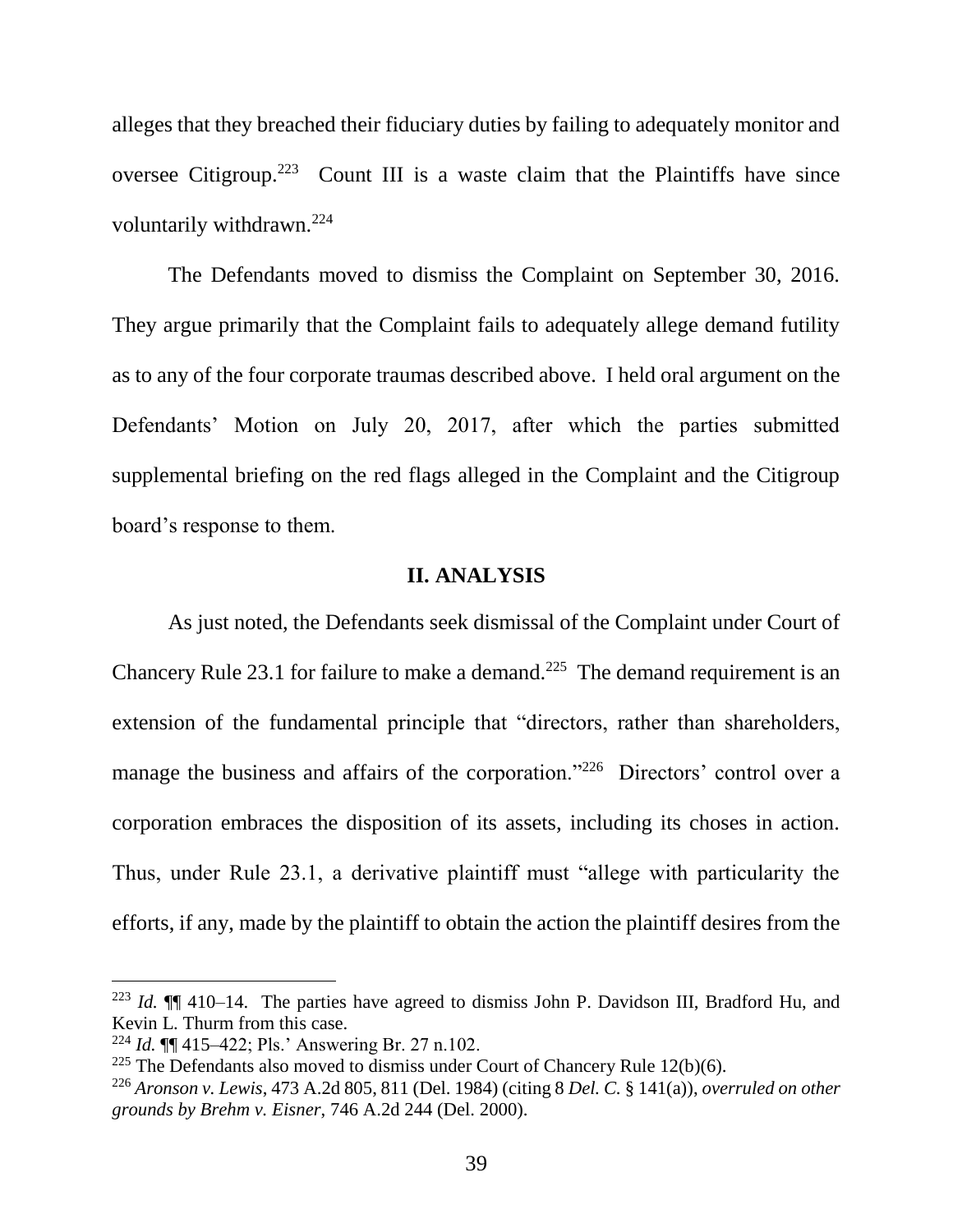directors or comparable authority and the reasons for the plaintiff's failure to obtain the action or for not making the effort." $227$  Where, as here, the plaintiff has failed to make a pre-suit demand on the board, the Court must dismiss the complaint "unless it alleges particularized facts showing that demand would have been futile."<sup>228</sup> The plaintiff's "pleadings must comply with stringent requirements of factual particularity that differ substantially from the permissive notice pleadings governed solely by Chancery Rule  $8(a)$ ."<sup>229</sup> Under the heightened pleading requirements of Rule 23.1, conclusory "allegations of fact or law not supported by allegations of specific fact may not be taken as true."<sup>230</sup>

Nevertheless, "[o]n a motion to dismiss pursuant to Rule 23.1, the Court considers the same documents, similarly accepts well-pled allegations as true, and makes reasonable inferences in favor of the plaintiff—all as it does in considering a motion to dismiss under Rule  $12(b)(6)$ ."<sup>231</sup> And "where a complaint quotes or characterizes some parts of a document but omits other parts of the same document, the Court may apply the incorporation-by-reference doctrine to guard against the

 $227$  Ct. Ch. R. 23.1(a).

<sup>228</sup> *Ryan v. Gursahaney*, 2015 WL 1915911, at \*5 (Del. Ch. Apr. 28, 2015), *aff'd*, 128 A.3d 991 (Table) (Del. 2015).

<sup>229</sup> *Brehm*, 746 A.2d at 254.

<sup>230</sup> *Grobow v. Perot*, 539 A.2d 180, 187 (Del. 1988), *overruled on other grounds by Brehm*, 746 A.2d 244.

<sup>231</sup> *Beam ex rel. Martha Stewart Living Omnimedia, Inc. v. Stewart*, 833 A.2d 961, 976 (Del. Ch. 2003), *aff'd*, 845 A.2d 1040 (Del. 2004).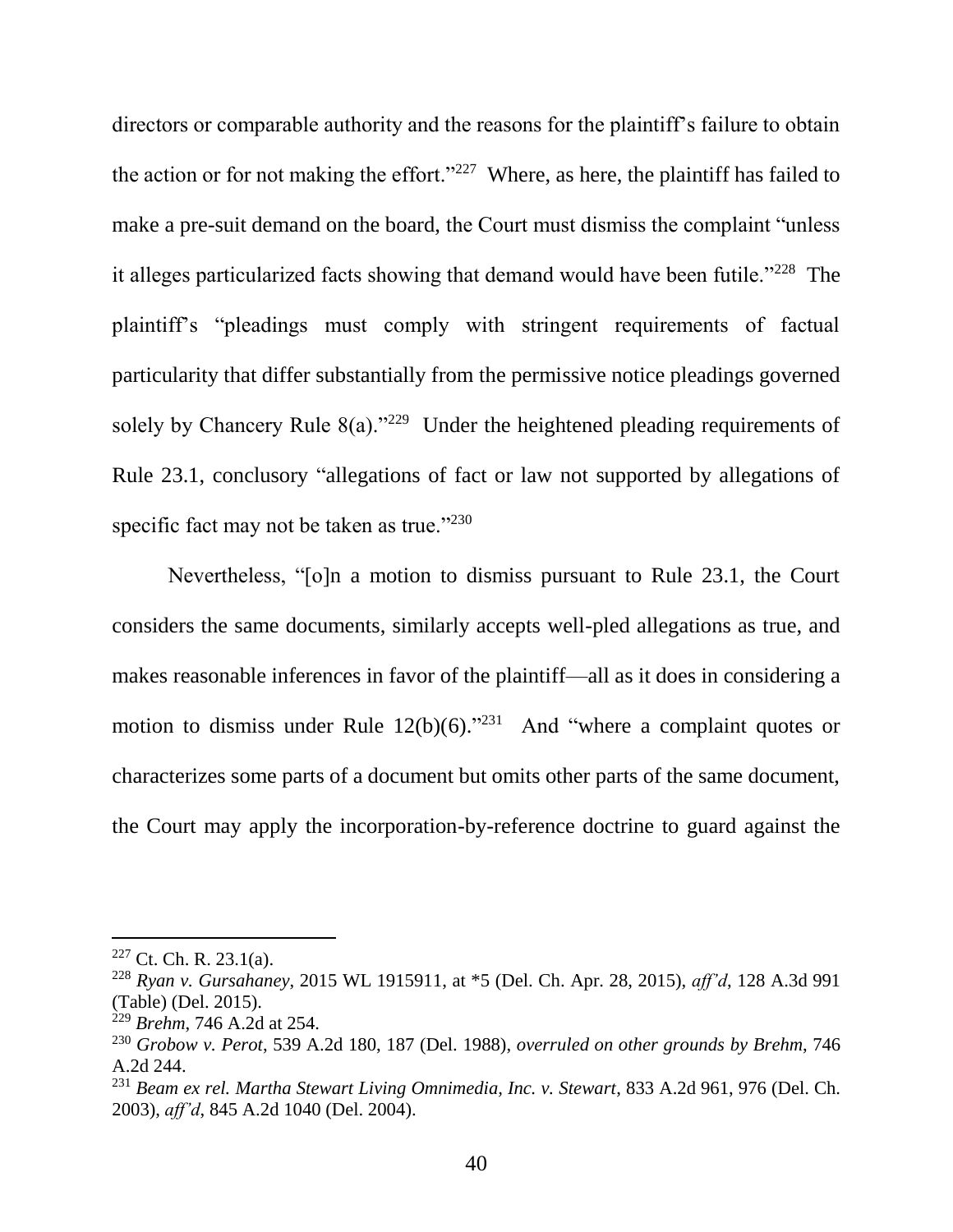cherry-picking of words in the document out of context."232 Under the incorporation-by-reference doctrine, "a complaint may, despite allegations to the contrary, be dismissed where the unambiguous language of documents upon which the claims are based contradict[s] the complaint's allegations."<sup>233</sup>

The Plaintiffs in this case allege that the Defendants breached their fiduciary duties by consciously failing to exercise appropriate oversight over Citigroup.<sup>234</sup> That failure, the Plaintiffs suggest, caused the four corporate traumas detailed above.

l <sup>232</sup> *Reiter ex rel. Capital One Fin. Corp. v. Fairbank*, 2016 WL 6081823, at \*5 (Del. Ch. Oct. 18, 2016); *see also Amalgamated Bank v. Yahoo! Inc.*, 132 A.3d 752, 797 (Del. Ch. 2016) ("The incorporation-by-reference doctrine permits a court to review the actual document to ensure that the plaintiff has not misrepresented its contents and that any inference the plaintiff seeks to have drawn is a reasonable one. The doctrine limits the ability of the plaintiff to take language out of context, because the defendants can point the court to the entire document." (footnote omitted)). <sup>233</sup> *Yahoo! Inc.*, 132 A.3d at 797 (quoting *H-M Wexford LLC v. Encorp, Inc.*, 832 A.2d 129, 139 (Del. Ch. 2003)). For the first time in supplemental briefing, the Plaintiffs argue that the Court cannot consider documents attached to the Defendants' Motion to Dismiss. The Plaintiffs did not raise this argument in their opposition brief or at oral argument, and it is therefore waived. *See Coughlan v. NXP B.V.*, 2011 WL 5299491, at \*12 n.86 (Del. Ch. Nov. 4, 2011) (holding that, to the extent the plaintiff was attempting to assert a new argument in her post-oral argument supplemental brief, it was "unquestionably waived at this late stage"). The Plaintiffs now say that they did not waive this argument, but their opposition brief did not argue that it would be improper for the Court to consider the documents appended to the Defendants' Motion. Instead, the Plaintiffs challenged the inferences the Defendants drew from those documents. *See* Pls.' Answering Br. 56 ("Defendants now try to contort the meaning of the heavily redacted internal Company documents and ask this Court to make inferences in their favor. Defendants are not entitled to such inferences on a motion to dismiss."). In any event, in accordance with settled Delaware precedent on the incorporation-by-reference doctrine, I consider only those documents that the Complaint specifically quotes or references. *See, e.g.*, *Winshall v. Viacom Int'l, Inc.*, 76 A.3d 808, 818 (Del. 2013) ("[A] plaintiff may not reference certain documents outside the complaint and at the same time prevent the court from considering those documents' actual terms." (alteration in original) (quoting *Fletcher Int'l, Ltd. v. ION Geophysical Corp.*, 2011 WL 1167088, at \*3 n.17 (Del. Ch. Mar. 29, 2011))); *see also* Donald J. Wolfe, Jr. & Michael A. Pittenger, *Corporate and Commercial Practice in the Delaware Court of Chancery* § 4.06[b][2][i] (2016) ("If a plaintiff chooses to refer to a document in its complaint, the Court may consider the entire document, even those portions not specifically referenced in the complaint.").  $234$  Compl.  $\P$  58.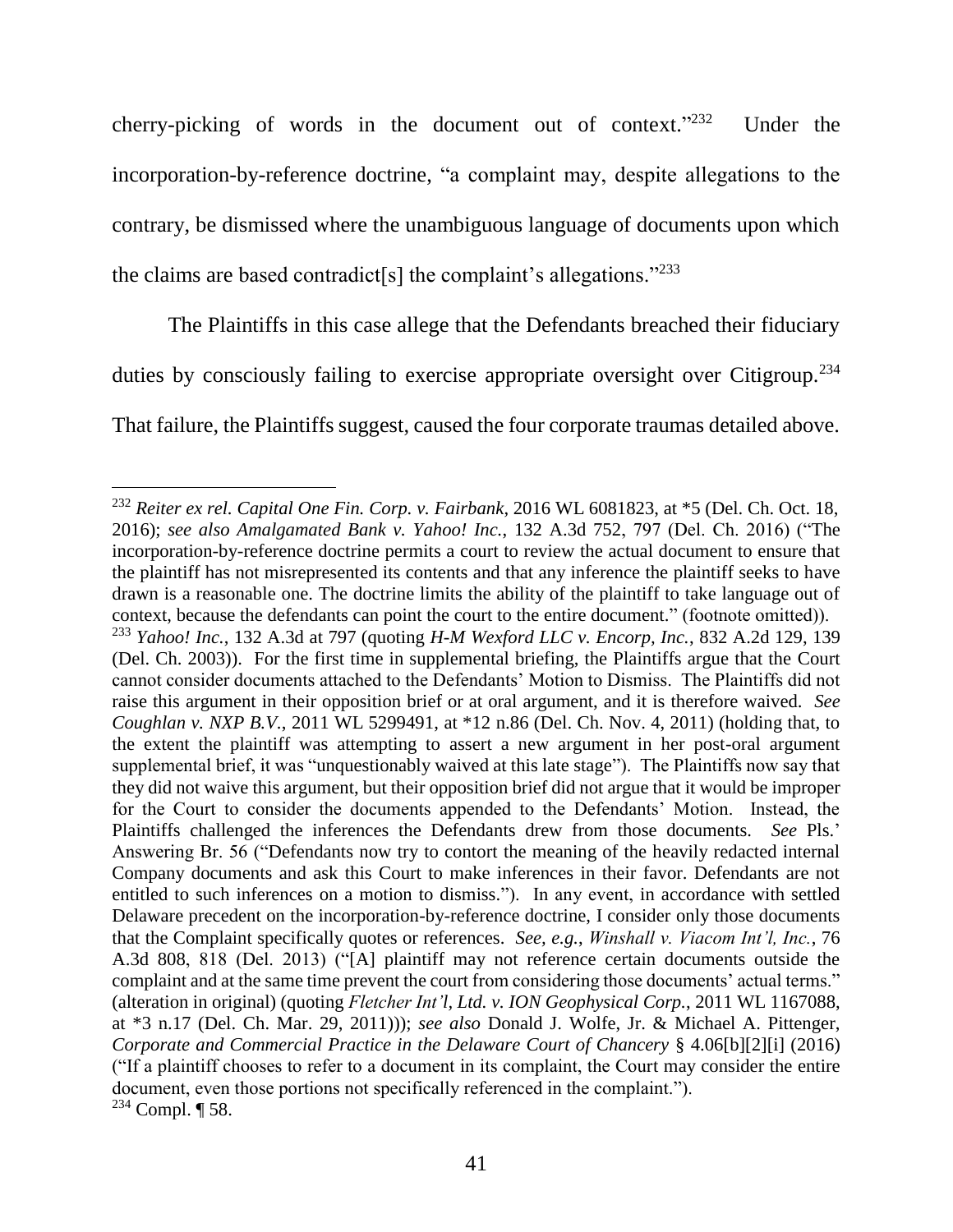Because the Plaintiffs allege that the Defendants violated their oversight duties, I must analyze demand futility under the *Rales v. Blasband*<sup>235</sup> test.<sup>236</sup> Under *Rales*, a court faced with allegations of director inaction must "examine whether the board that would be addressing the demand can impartially consider its merits without being influenced by improper considerations."<sup>237</sup> More specifically, a court must decide whether the plaintiff has alleged particularized facts "creat[ing] a reasonable doubt that, as of the time the complaint is filed, the board of directors could have properly exercised its independent and disinterested business judgment in responding to a demand." $238$  A plaintiff may create such reasonable doubt by alleging particularized facts that "reveal board inaction of a nature that would expose [at least half of the directors] to 'a substantial likelihood' of personal liability."<sup>239</sup> Thus, "[d]emand is not excused solely because the directors would be deciding to sue themselves,"<sup>240</sup> unless such a decision makes liability of at least half of the directors substantially likely.

<sup>235</sup> 634 A.2d 927 (Del. 1993).

<sup>236</sup> *See, e.g.*, *Good*, 2017 WL 6397490, at \*5 ("For alleged violations of the board's oversight duties under *Caremark*, the test articulated in *Rales v. Blasband* applies to assess demand futility.").

<sup>237</sup> *Rales*, 634 A.2d at 934.

<sup>238</sup> *Id.*

<sup>239</sup> *Horman v. Abney*, 2017 WL 242571, at \*6 (Del. Ch. Jan. 19, 2017) (quoting *Rales*, 634 A.2d at 936).

<sup>240</sup> *In re Citigroup Inc. S'holder Derivative Litig.*, 964 A.2d 106, 121 (Del. Ch. 2009)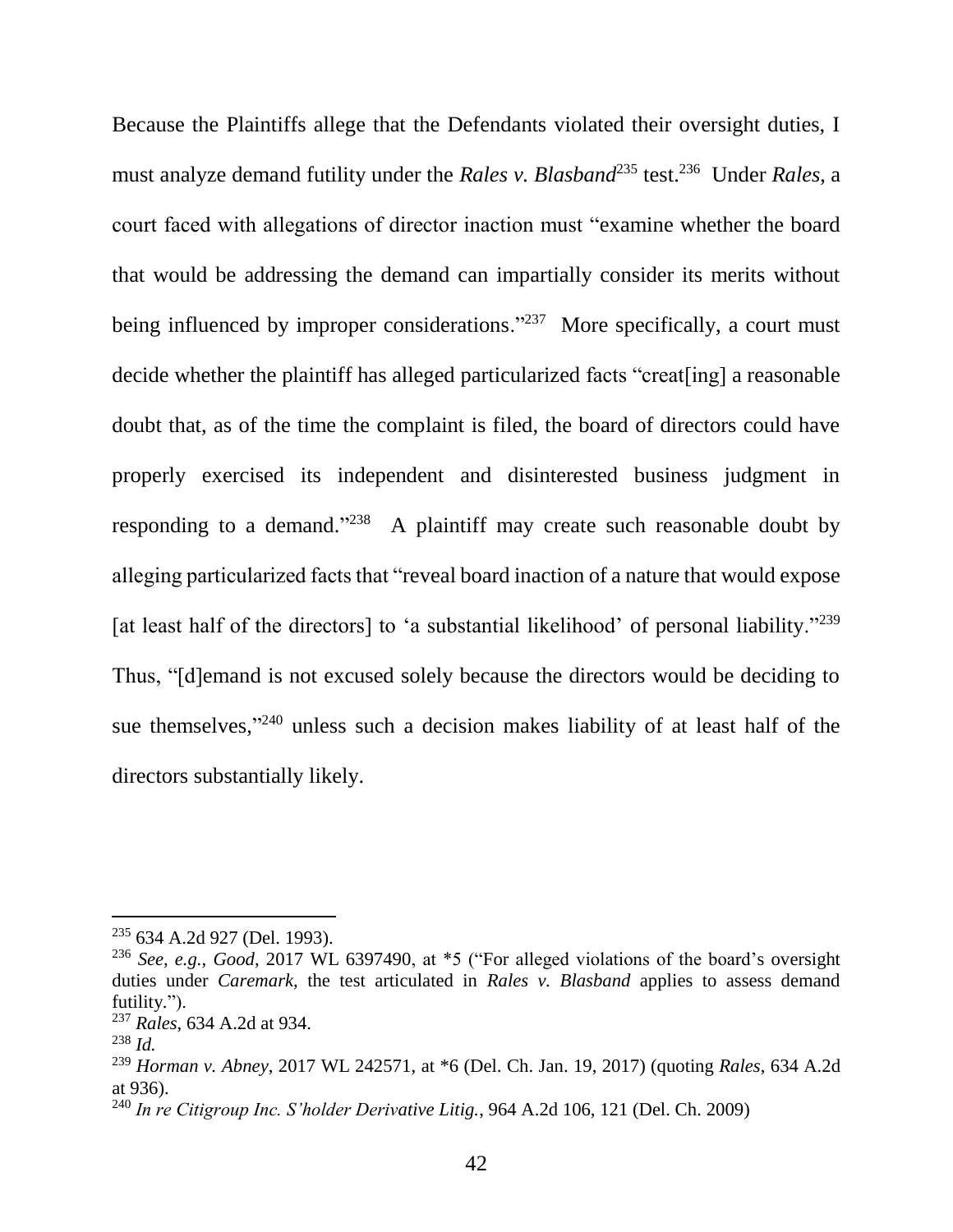Below, I examine alleged bad faith on the part of the directors with respect to inaction in light of corporate non-compliance with positive law. Some of the purported red flags date back more than a decade. $^{241}$  In determining whether demand is futile, "it is important to remember that demand is made against the board of directors at the time of filing of the complaint,"<sup>242</sup> here, March 30, 2016.<sup>243</sup> Thus, "whether demand is excused is typically analyzed with respect to the directors seated as of the date that the complaint was filed."<sup>244</sup> And the Court usually conducts this analysis on a "director-by-director" basis.<sup>245</sup> Here, because the Complaint's allegations fail to support a reasonable inference of bad faith on the part of the Citigroup board with respect to any particular failure to act, I need not undertake an analysis, with respect to any such alleged breach, of whether at least half of the directors seated on March 30, 2016, face a substantial likelihood of liability for that purported oversight violation.

### *A. Demand Is Not Excused as to the* Caremark *Claim*

The Plaintiffs argue that demand is excused because at least half of the Citigroup board as of the filing of the Complaint faces a substantial likelihood of

<sup>241</sup> *E.g.*, Compl. ¶ 250.

<sup>242</sup> *In re INFOUSA, Inc. S'holders Litig.*, 953 A.2d 963, 985 (Del. Ch. 2007).

 $243$  The composition of the Citigroup board did not change between the filing of the initial Complaint and the filing of the operative pleading in this case.

<sup>244</sup> *Park Emps.' & Ret. Bd. Emps.' Annuity & Benefit Fund of Chicago v. Smith*, 2016 WL 3223395, at \*9 (Del. Ch. May 31, 2016), *aff'd*, 2017 WL 5663591 (Del. Nov. 27, 2017).

<sup>245</sup> *Postorivo v. AG Paintball Holdings, Inc.*, 2008 WL 553205, at \*6 (Del. Ch. Feb. 29, 2008).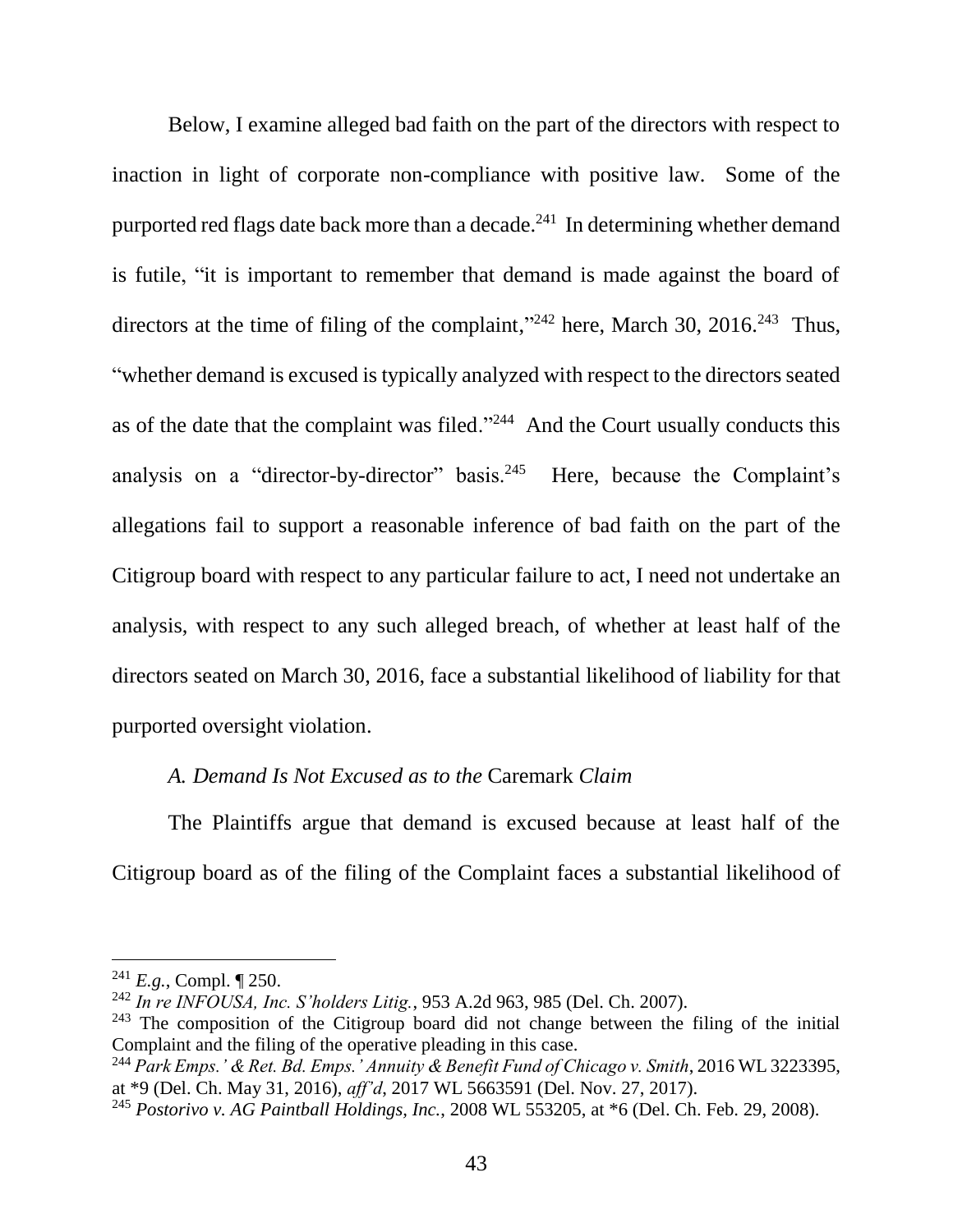liability under *Caremark*. "A *Caremark* claim contends that the directors set in motion or 'allowed a situation to develop and continue which exposed the corporation to enormous legal liability and that in doing so they violated a duty to be active monitors of corporate performance."<sup>246</sup> A *Caremark* claim typically rests on the assertion that the directors of a corporation failed "to properly monitor or oversee employee misconduct or violations of law."247

Proof of such a claim is difficult. In *Stone v. Ritter*, our Supreme Court held that *Caremark* liability lies where "(a) the directors utterly failed to implement any reporting or information system or controls; *or* (b) having implemented such a system or controls, consciously failed to monitor or oversee its operations thus disabling themselves from being informed of risks or problems requiring their attention." 248 *Stone* also made clear that "*Caremark* claims are breaches of the duty of loyalty, as opposed to care, preconditioned on a finding of bad faith."<sup>249</sup> Thus, "imposition of liability requires a showing that the directors knew that they were not discharging their fiduciary obligations. Where directors fail to act in the face of a known duty to act, thereby demonstrating a conscious disregard for their

<sup>246</sup> *South v. Baker*, 62 A.3d 1, 14 (Del. Ch. 2012) (quoting *In re Caremark Int'l Inc. Derivative Litig.*, 698 A.2d at 967).

<sup>247</sup> *In re Citigroup Inc. S'holder Derivative Litig.*, 964 A.2d at 123.

<sup>248</sup> 911 A.2d 362, 370 (Del. 2006).

<sup>249</sup> *Rich ex rel. Fuqi Int'l, Inc. v. Yu Kwai Chong*, 66 A.3d 963, 981 (Del. Ch. 2013); *accord Good*, 2017 WL 6397490, at \*5 ("[A] *Caremark* claim 'is rooted in concepts of bad faith; indeed, a showing of bad faith is a necessary condition to director oversight liability.'" (quoting *In re Citigroup Inc. S'holder Derivative Litig.*, 964 A.2d at 123)).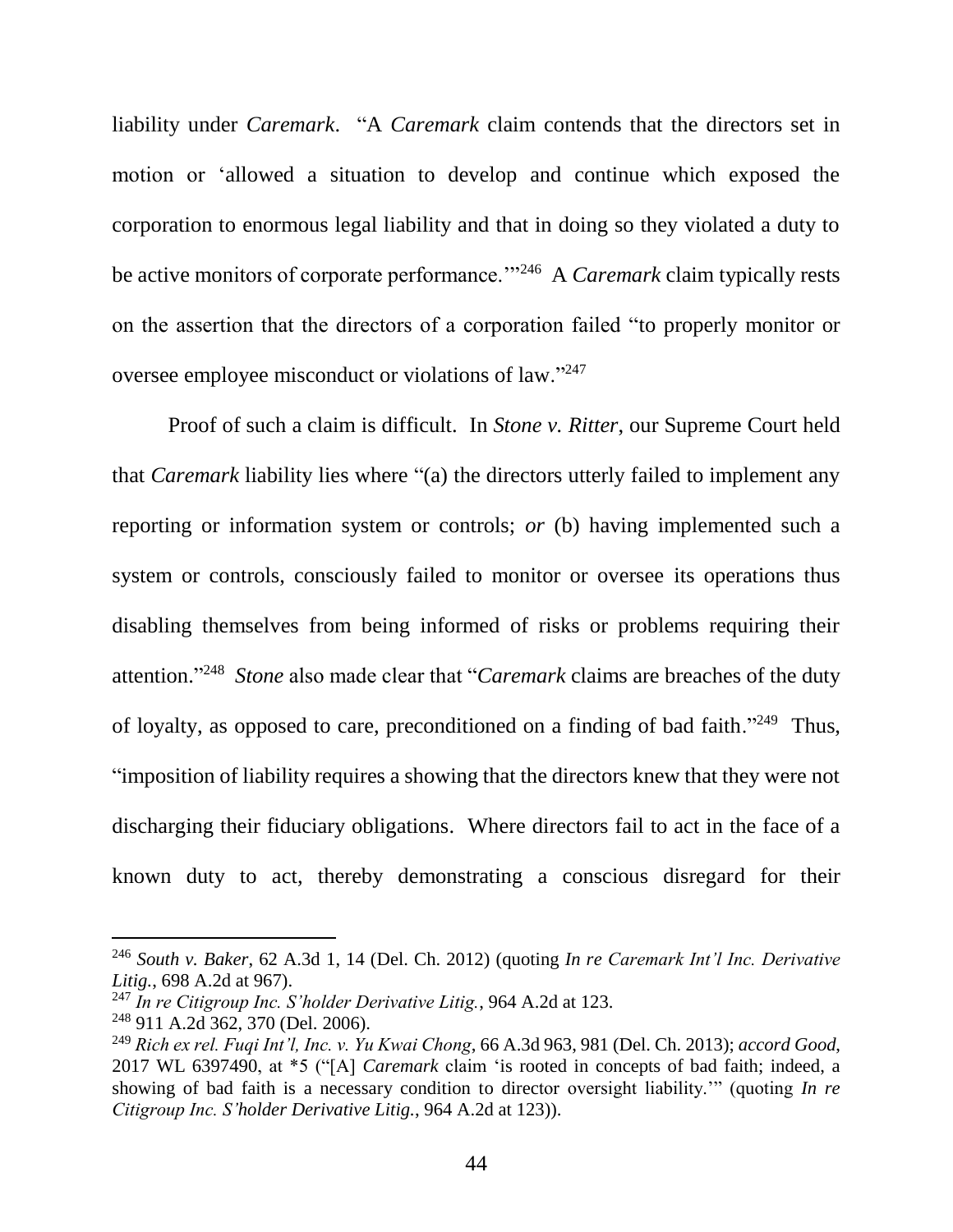responsibilities, they breach their duty of loyalty by failing to discharge that fiduciary obligation in good faith."<sup>250</sup> Put differently, to state a *Caremark* claim, a plaintiff must allege facts "that allow a reasonable inference that the directors acted with scienter which, in turn, 'requires [not only] proof that a director acted inconsistently with his fiduciary duties,' but also 'most importantly, that the director knew he was so acting.<sup>''251</sup> As the Court in *Stone* stressed, "directors' good faith exercise of oversight responsibility may not invariably prevent employees from violating criminal laws, or from causing the corporation to incur significant financial liability, or both."252

The Plaintiffs do not argue that the Defendants are liable for "an utter failure to attempt to assure a reasonable information and reporting system exist[ed]" at Citigroup.<sup>253</sup> Instead, they contend that the Defendants knew of red flags pointing to corporate misconduct and consciously chose to ignore them.<sup>254</sup> "[A] plaintiff asserting a *Caremark* oversight claim must plead with particularity 'a sufficient connection between the corporate trauma and the board."<sup>255</sup> One way to establish

<sup>250</sup> *Stone*, 911 A.2d at 370 (footnotes omitted).

<sup>251</sup> *Horman*, 2017 WL 242571, at \*7 (alteration in original) (quoting *In re Massey Energy Co.*, 2011 WL 2176479, at \*22 (Del Ch. May 31, 2011)).

<sup>252</sup> *Stone*, 911 A.2d at 373.

<sup>253</sup> *In re Caremark Int'l Inc. Derivative Litig.*, 698 A.2d at 971.

<sup>&</sup>lt;sup>254</sup> See Pls.' Answering Br. 3 (arguing that "a legion of specific allegations demonstrat[e] that Defendants knew of red flags and yet consciously failed to take action in good faith to remedy the internal control deficiencies").

<sup>255</sup> *Fairbank*, 2016 WL 6081823, at \*8 (quoting *La. Mun. Police Emps.' Ret. Sys. v. Pyott*, 46 A.3d 313, 340 (Del. Ch. 2012), *rev'd on other grounds*, 74 A.3d 612 (Del. 2013)).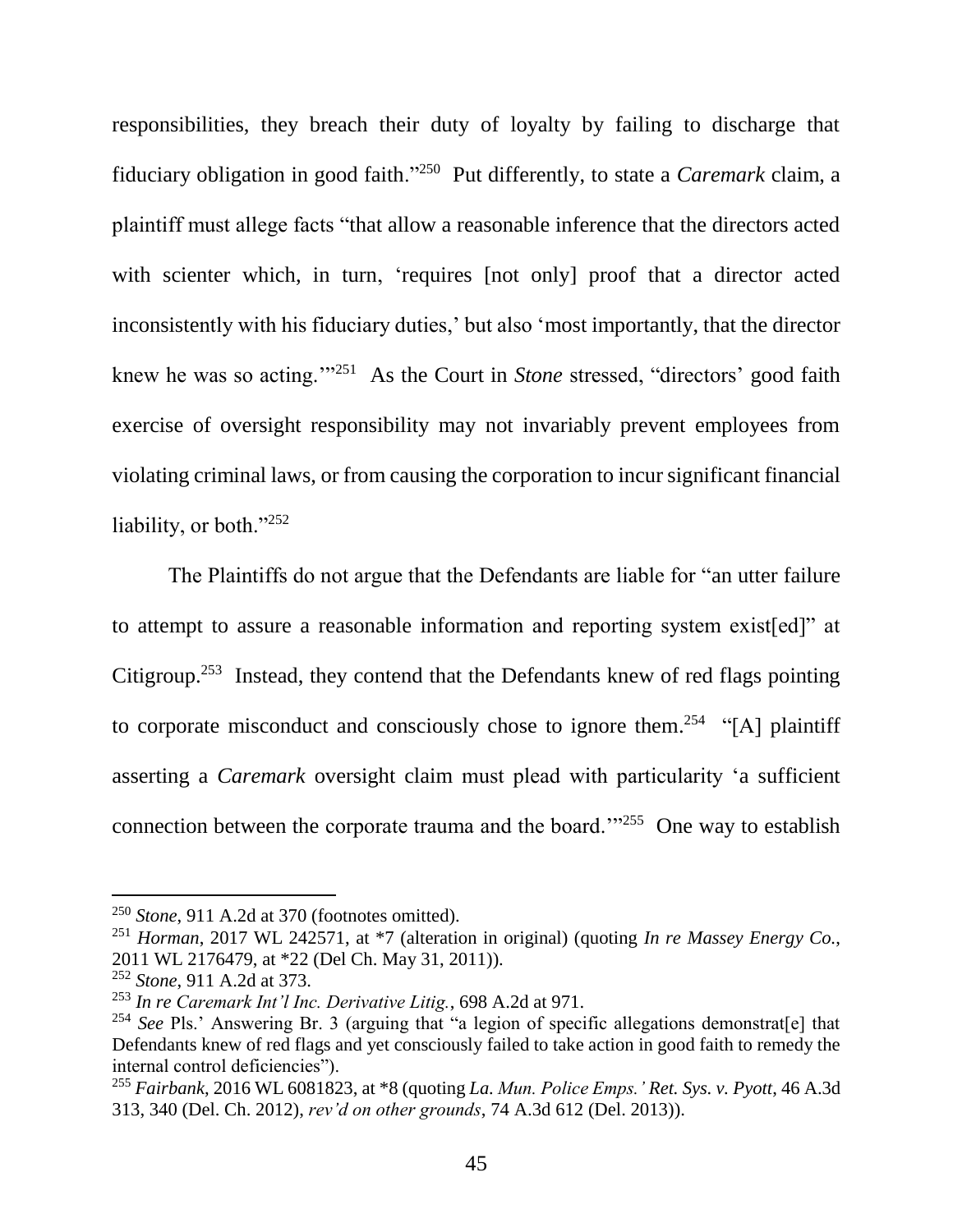such a connection is to allege facts suggesting that "the board knew of evidence of corporate misconduct—the proverbial 'red flag'—yet acted in bad faith by consciously disregarding its duty to address that misconduct."<sup>256</sup> For example, a claim that directors "had notice of serious misconduct," yet, so knowing, "failed to investigate[,] . . . would survive a motion to dismiss, even if the . . . board was well constituted and was otherwise functioning." 257 Nevertheless, the corporate trauma in question "must be sufficiently similar to the misconduct implied by the 'red flags' such that the board's bad faith, 'conscious inaction' proximately caused that trauma."<sup>258</sup>

### 1. Demand Is Not Excused as to the Anti-Money Laundering Law Compliance Issues

The Plaintiffs argue that the Citigroup board was aware of several red flags pointing to BSA/AML compliance issues at Citigroup subsidiaries. The Plaintiffs focus on a regulatory order and a series of consent orders that Citigroup and Citibank entered into with various government agencies. First, in July 2010, the OCC issued

<sup>256</sup> *Id.*

<sup>257</sup> *David B. Shaev Profit Sharing Account v. Armstrong*, 2006 WL 391931, at \*5 (Del. Ch. Feb. 13, 2006).

<sup>258</sup> *Melbourne Mun. Firefighters' Pension Trust Fund v. Jacobs*, 2016 WL 4076369, at \*8 (Del. Ch. Aug. 1, 2016) (footnote omitted), *aff'd*, 158 A.3d 449 (Del. 2017); *see also, e.g.*, *In re Dow Chem. Co. Derivative Litig.*, 2010 WL 66769, at \*13 (Del. Ch. Jan. 11, 2010) ("Plaintiffs argue that because bribery may have occurred in the past (Dow paid a fine to the SEC in January 2007), by different members of management, in a different country (India), and for a different transaction (pesticide registrations), the board should have suspected similar conduct by different members of management, in a different country, in an unrelated transaction. This argument is simply too attenuated to support a *Caremark* claim." (footnote omitted)).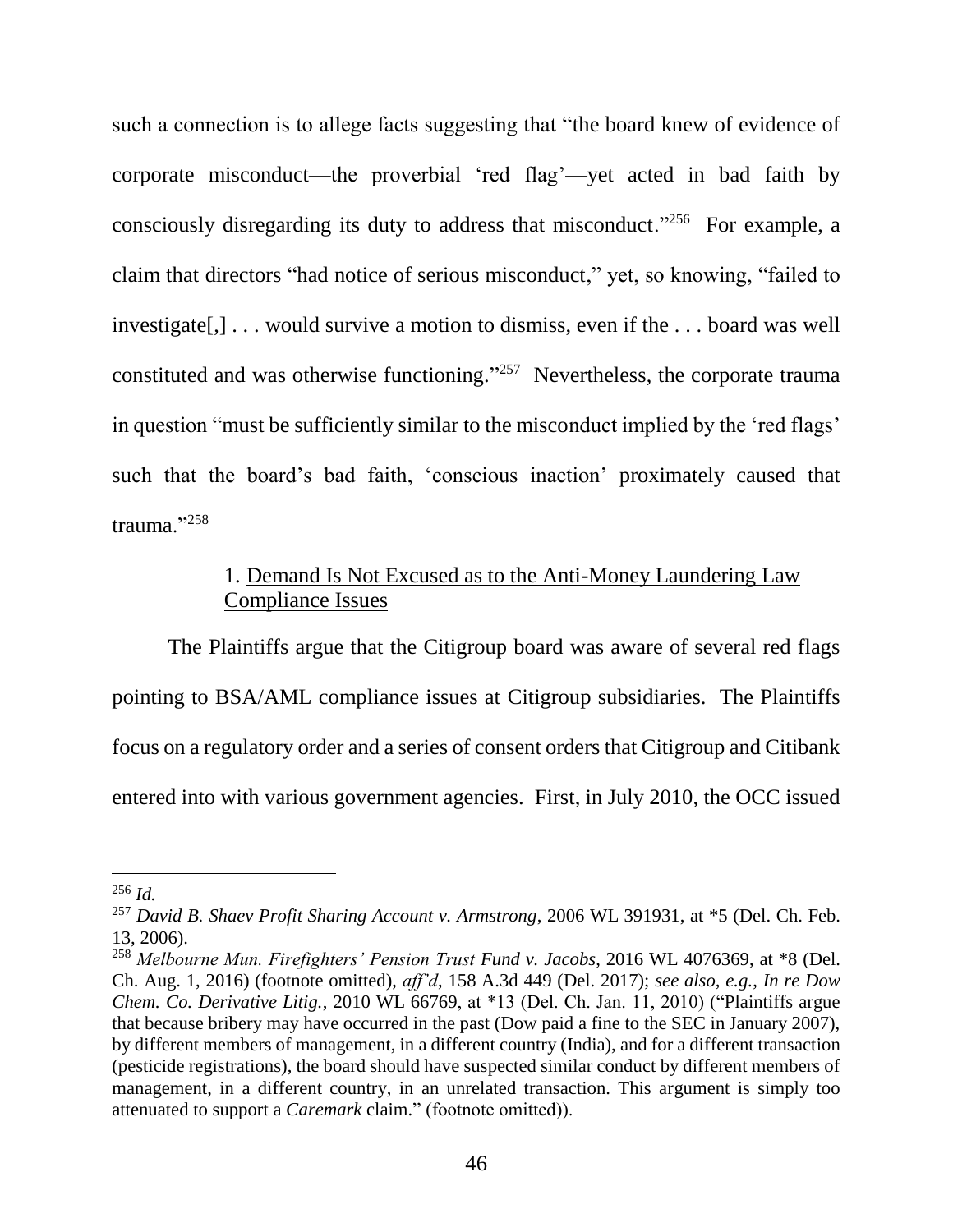Citibank a Part 30 order directing it to improve its AML compliance in various business segments.<sup>259</sup> Then, on April 5, 2012, the OCC issued a consent order against Citibank, citing its failure to make the improvements outlined in the Part 30 order.<sup>260</sup> The consent order criticized Citibank's AML controls, and it ordered Citibank to develop a "BSA/AML Action Plan."<sup>261</sup> Several months later, on August 2, 2012, BUSA entered into a consent order with the FDIC and the CDFI.<sup>262</sup> This consent order "required BUSA's Board of Directors to 'increase its oversight of the affairs of the Bank [and] assume full responsibility for . . . the oversight of all of the Bank's activities."<sup>263</sup> A third consent order was issued on March 21, 2013, and it stated that "Citigroup lacked effective systems of governance and internal controls to adequately oversee the activities of [Citibank and BUSA]."<sup>264</sup>

The red flags did not stop with the regulatory order and the three consent orders, however. After the April 2012 consent order was issued, the Citigroup board received a steady drumbeat of warnings about continuing AML compliance issues. In July 2012, for instance, IA informed the Compliance Committee that there was "[i]nadequate AML control, governance, and oversight" at Banamex and BUSA.<sup>265</sup>

l

 $^{262}$  *Id.*  $\overline{9}$  151.

<sup>264</sup> *Id.* ¶ 159 (emphasis omitted).

 $259$  Compl.  $\P$  143.

 $^{260}$  *Id.*  $\sqrt{144}$ .

<sup>261</sup> *Id.* ¶¶ 144, 146.

<sup>263</sup> *Id.* ¶ 152 (alterations in original).

<sup>265</sup> *Id.* ¶ 150 (alteration in original) (emphasis omitted).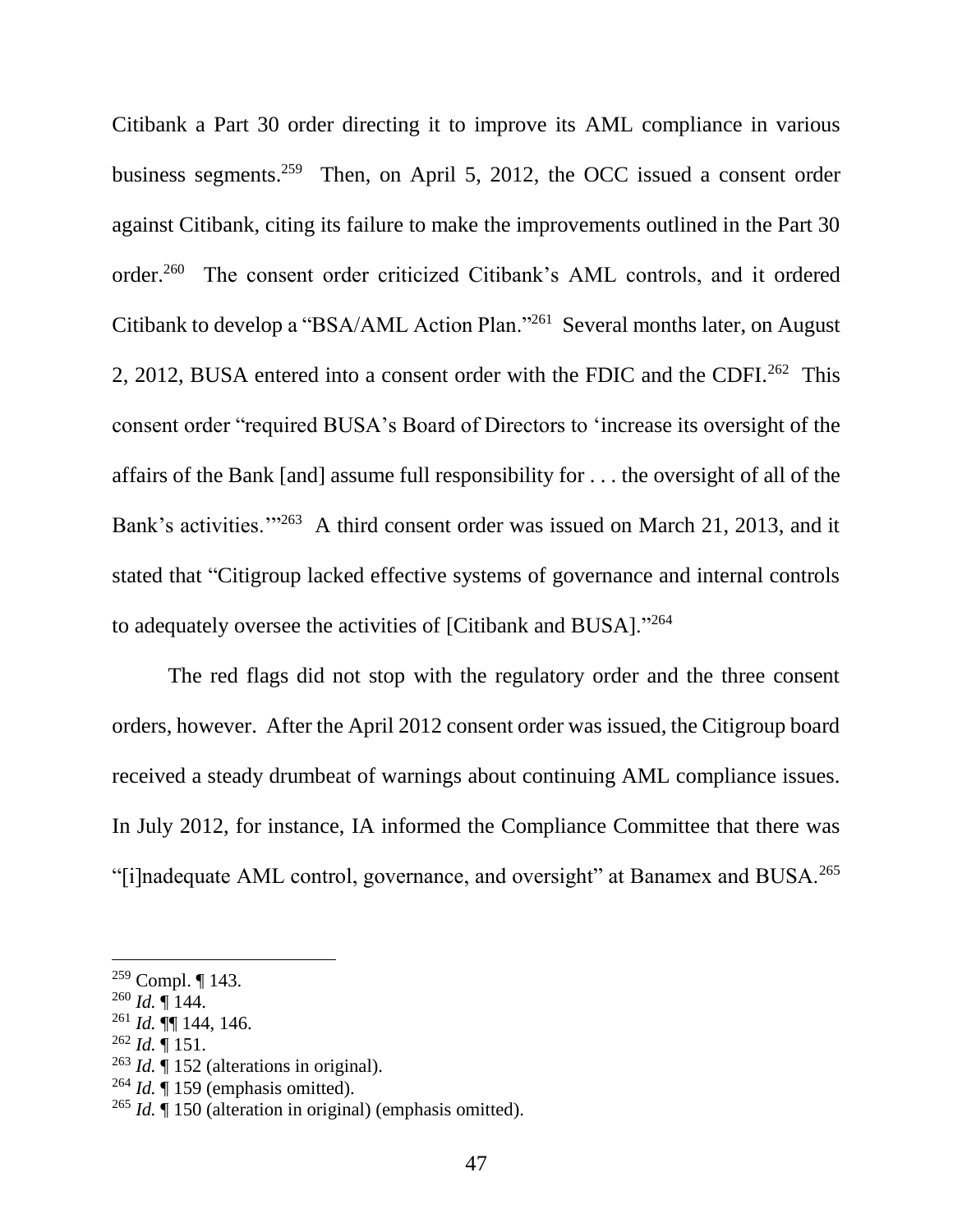The warnings continued after the entry of the August 2012 consent order. In September and October 2012, IA revealed that "BUSA's control environment remained 'unsatisfactory.'"<sup>266</sup> And, several months later, the AML control environment "retained a 'limited assurance' rating, while the 'overall effectiveness of controls over affiliate transactions' at BUSA received an 'insufficient assurance' rating."<sup>267</sup> The drumbeat continued after the third consent order was issued. As the Complaint points out, "[b]etween February 2013 and April 2015, IA issued 22 reports noting that BUSA was suffering from 'Insufficient Assurance' in its AML control environment."<sup>268</sup>

The Plaintiffs contend that despite receiving both internal and external warnings about serious AML compliance issues, the Citigroup board (in the Plaintiffs' memorable phrase) "sat like stones growing moss."<sup>269</sup> Then, "after a full six years of inaction following the Part 30 Order, regulators were compelled to impose a \$140 million fine on Citigroup."<sup>270</sup> There is compelling evidence that the board was aware that Citigroup had serious problems with AML compliance. If the Complaint adequately alleged that the Citigroup board consciously did nothing in response to the red flags just described, and thereby acted consonant with the

<sup>266</sup> *Id.* ¶¶ 155–56.

<sup>267</sup> *Id.* ¶ 158.

<sup>268</sup> *Id.* ¶ 346 (emphasis omitted).

 $^{269}$  *Id.* ¶ 9.

 $270$  *Id.*  $\hat{\mathbf{q}}$  170 (emphasis omitted).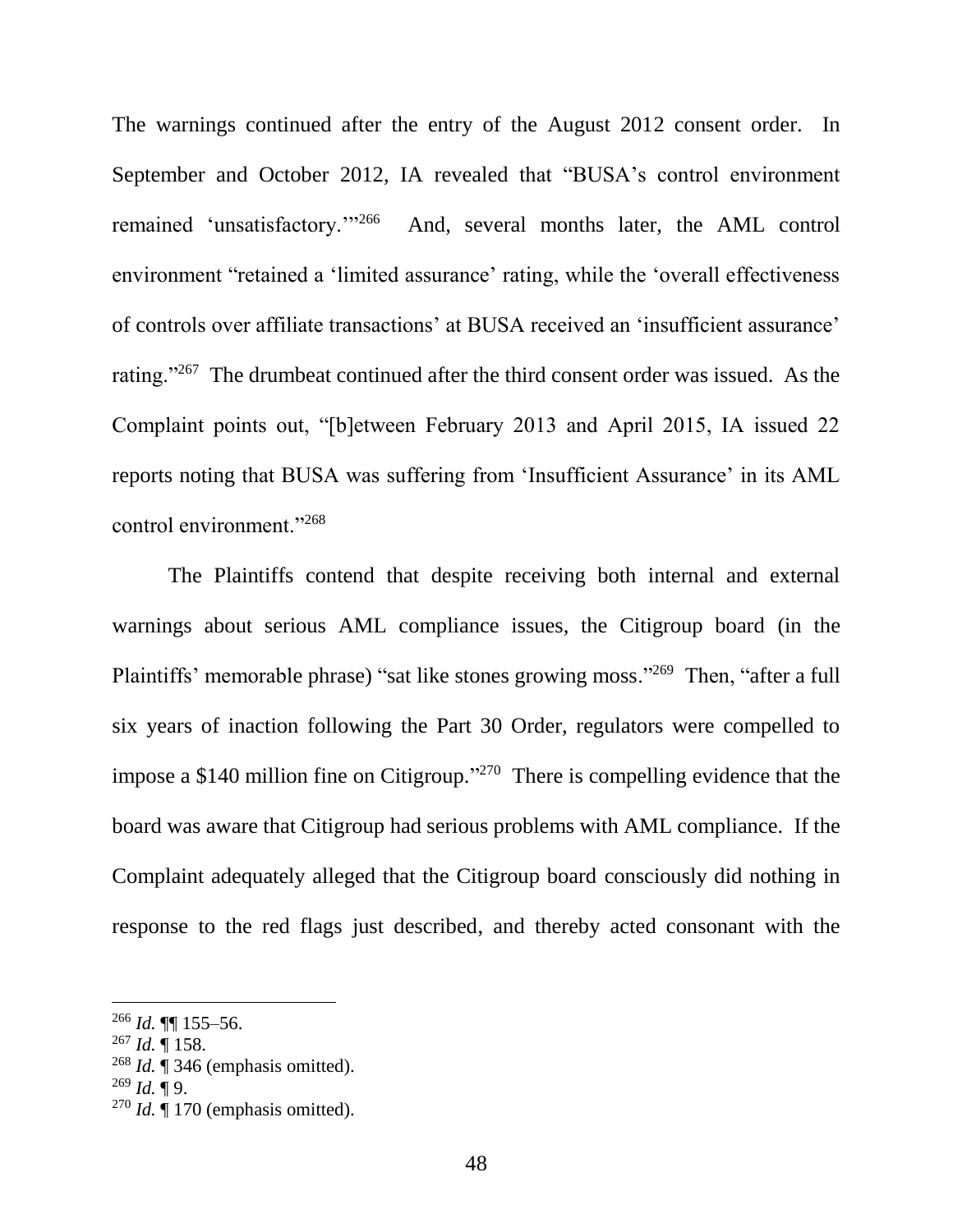geologic metaphor just quoted, in my view that would state a *Caremark* claim.<sup>271</sup> And, as I said above, the Complaint standing alone does give the impression of a board that sat on its hands in the face of clear warnings about potentially unlawful conduct. But the documents incorporated by reference in the Complaint make clear that the Plaintiffs' narrative is unsupported by the materials on which they relied in drafting their pleading. Those documents reveal that, far from doing nothing in response to red flags, the Citigroup board and its various committees oversaw significant efforts to comply with the consent orders and ensure that adequate AML controls were implemented.<sup>272</sup>

It is true that the first consent order came almost two years after the Part 30 order, and that the consent order resulted from "[t]he failure to obey the Part 30 Order."<sup>273</sup> But, while the Complaint implies that no action was taken between the Part 30 order and the first consent order, the documents incorporated by reference tell a different story. For example, at an April 17, 2012 board meeting, directors learned that "28 of the 35 [Part 30] milestones were completed during 1Q 2012."<sup>274</sup>

<sup>271</sup> *See Desimone v. Barrows*, 924 A.2d 908, 940 (Del. Ch. 2007) ("[I]n order to state a viable *Caremark* claim, and to predicate a substantial likelihood of director liability on it, a plaintiff must plead the existence of facts suggesting that the board knew that internal controls were inadequate, that the inadequacies could leave room for illegal or materially harmful behavior, and that the board chose to do nothing about the control deficiencies that it knew existed.").

<sup>272</sup> *See Good*, 2017 WL 6397490, at \*6 (stating that a court is not "required to accept on a motion to dismiss" a plaintiff's "unfair[]" description of a board presentation cited in the complaint).  $273$  Compl. ¶ 144.

 $274$  Leavengood Aff. Ex. 3 at 11.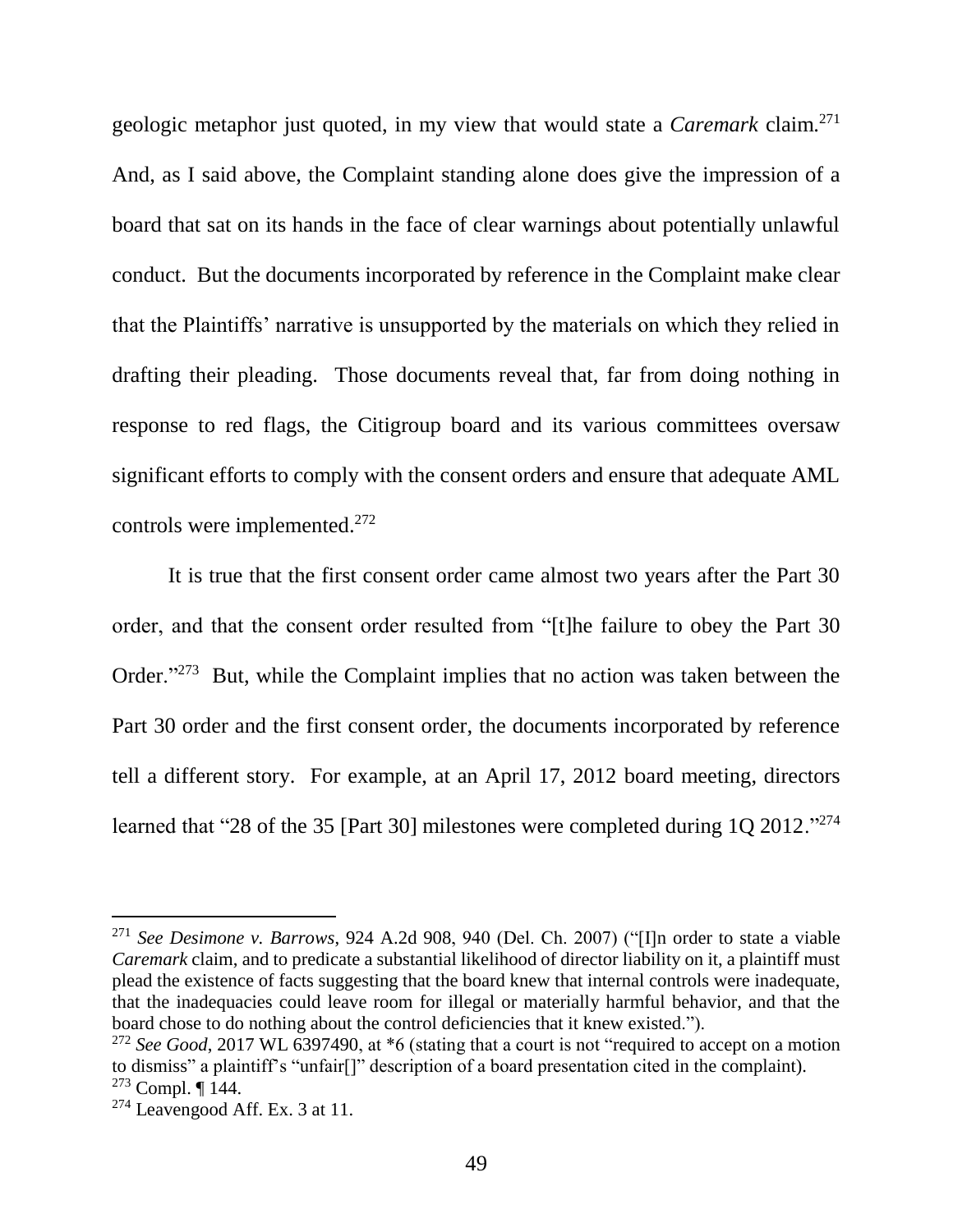While Citibank ultimately fell short in complying with the Part 30 order, that failure, of itself, does not suggest bad faith. Indeed, the fact that the majority of the Part 30 milestones were met suggests that a substantial effort was made to abide by the order's terms. As this Court has noted, "[s]imply alleging that a board incorrectly exercised its business judgment and made a 'wrong' decision in response to red flags . . . is insufficient to plead bad faith."<sup>275</sup>

Citigroup continued to make an effort to address the AML control environment following entry of the April 2012 consent order. For example, on April 17, 2012, the Citigroup board learned that "the Compliance Committees [had] received a presentation from the AML Monitoring Team, including efforts to improve the quality and integrity of the data feeding . . . Citibank's AML monitoring platforms."<sup>276</sup> The board was also told that "the Compliance Committees directed [IA] to provide a country-by-country AML assessment."<sup>277</sup> Again, these efforts apparently proved unavailing, for in August 2012, another consent order was issued. But I cannot infer bad faith from that. The question is whether "the board chose to do *nothing* about the control deficiencies that it knew existed." 278 That is simply not an accurate description of what the Citigroup board did. Moreover, there are no

<sup>275</sup> *Jacobs*, 2016 WL 4076369, at \*9.

 $276$  Leavengood Aff. Ex. 3 at 12.

<sup>277</sup> *Id.*

<sup>278</sup> *Desimone*, 924 A.2d at 940 (emphasis added).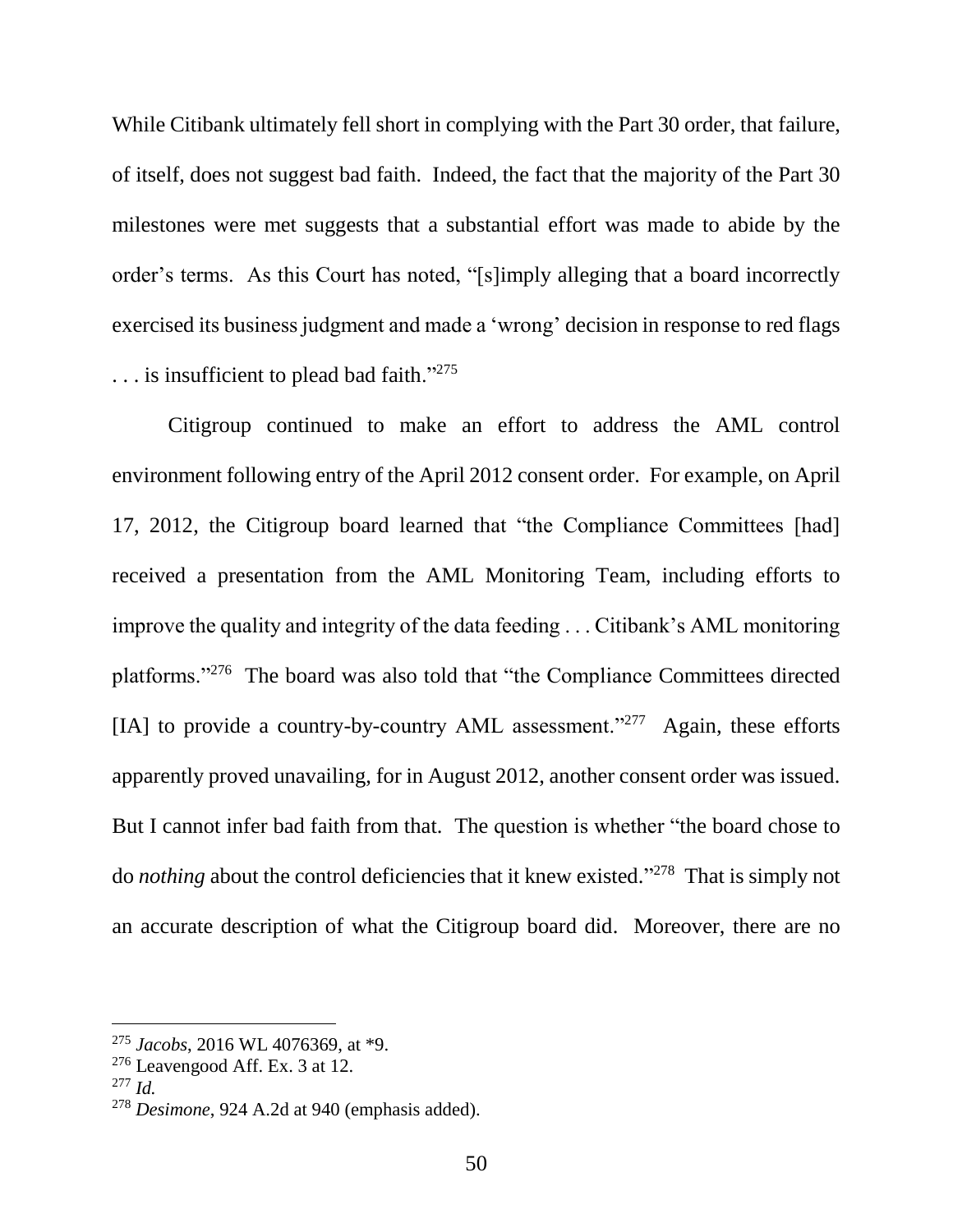allegations from which I may infer that the reports of progress the board received were a sham, let alone that the directors so considered them. In any event, as the documents incorporated in the Complaint reveal, something was indeed done about the ongoing AML issues highlighted by the first consent order.

The second consent order prompted more action from Citigroup. The Citigroup board met on December 12, 2012, and at that meeting, the directors were informed of "proactive efforts concerning AML issues, [and] that management's current areas of focus include the Consumer North America high risk account reremediation; expired customer due diligence documentation; migration programs in Mexico; . . . and broader structural issues."<sup>279</sup> And the directors learned of "continued progress on OCC commitments and business priorities, including creating and implementing a global governance structure and framework and shortterm tactical project execution."<sup>280</sup> These are not the minutes of a board that learned of red flags suggesting corporate misconduct and chose to do nothing about them.<sup>281</sup> Instead, they reflect that steps were taken to improve the systems and controls related to AML compliance. Those efforts were not ultimately successful, and another

 $279$  Leavengood Aff. Ex. 4 at 7.

<sup>280</sup> *Id.*

<sup>281</sup> *See Horman*, 2017 WL 242571, at \*14 ("The relevant inquiries under the second prong of *Caremark* are whether the Board was made aware of red flags and then whether the Board responded to address them. The documents incorporated by reference into Plaintiffs' Complaint demonstrate that when red flags were waved in front of the Audit Committee, the Board responded.").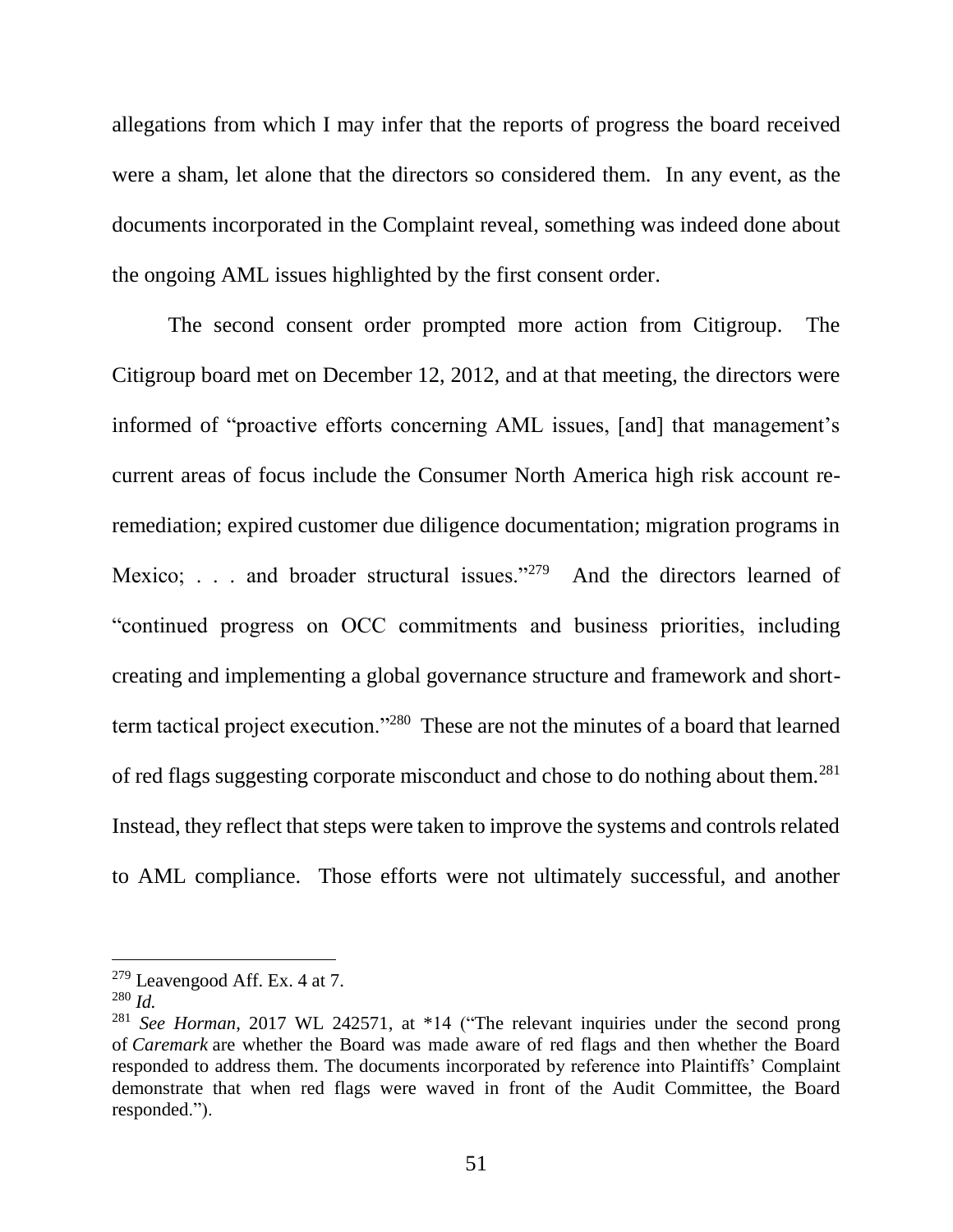consent order was issued in March 2013. But, to repeat, it is not enough to say that the board's response was ineffective. "Plaintiffs here simply seek to second-guess the . . . manner of the board's response to the red flags, which fails to state a *Caremark* claim." 282

A little over two years passed between the entry of the third consent order and the \$140 million fine from the FDIC and the CDBO. Those agencies imposed the fine because of continued violations of BSA/AML laws at BUSA. 283 The Plaintiffs argue that during this approximately two-year period, "the Board *failed to act* in the face of" the red flags outlined above.<sup>284</sup> Bad faith could be imputed to a board that simply "failed to act" for over two years after the entry of a third consent order related to AML compliance issues. But the Plaintiffs' pleading, which includes the documents it incorporates by reference, paints a different picture.

The Citigroup board responded promptly to the third consent order. One month after its entry, the board learned that "management was preparing an action plan [in response to the FRB consent order] and will meet with the FRB's staff to better understand its expectations."<sup>285</sup> And in September 2013, directors from Citigroup, Citibank, and Citicorp learned that outside counsel had undertaken a

<sup>282</sup> *In re Qualcomm Inc. FCPA S'holder Derivative Litig.*, 2017 WL 2608723, at \*4 (Del. Ch. June 16, 2017).

 $283$  Compl.  $\P\P$  164–65.

<sup>284</sup> Pls.' Answering Br. 44 (emphasis added).

 $285$  Leavengood Aff. Ex. 6 at 19.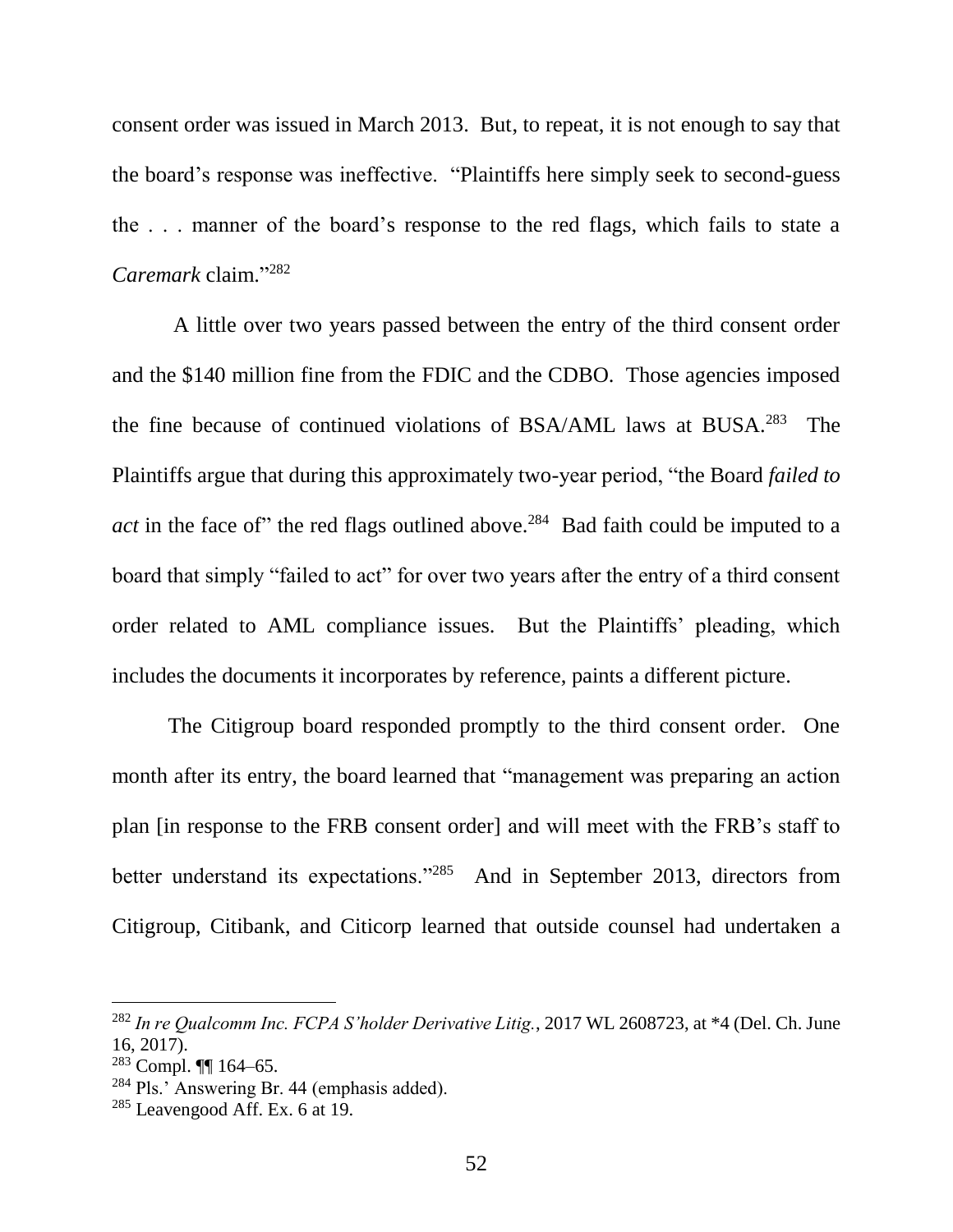review of BUSA's operations and that several employees had been fired in furtherance of compliance efforts.<sup>286</sup> At the same meeting, several directors posed "questions to management about BUSA, including personnel changes and prior regulatory reviews."<sup>287</sup> And at the end of 2013, the Citigroup board was told that the Citigroup and Citibank Compliance Committees were "focus[ed] on whether management is embracing AML controls."<sup>288</sup> About one year later, Citigroup had achieved progress in improving AML controls. Specifically, the board learned in January 2015 that, while the "aggregate risk rating for AML [wa]s High," "the aggregate risk trend [wa]s decreasing due to de-risking of certain high-risk client types, businesses, and geographies, in combination with ongoing improvements to the control environment."<sup>289</sup>

Again, these measures did not secure the compliance sought by the regulators, and Citigroup ended up paying a hefty fine as a result. And it may be the case that, as the Plaintiffs put it, "Citigroup's Board failed . . . to adopt effective internal controls addressing the gaps in its compliance systems."<sup>290</sup> But the question is not whether Citigroup's board adopted *effective* AML controls. As our Supreme Court has recognized, "directors' good faith exercise of oversight responsibility may not

<sup>286</sup> Leavengood Aff. Ex. 13 at 8.

<sup>287</sup> *Id.*

<sup>288</sup> Leavengood Aff. Ex. 14 at 16.

 $289$  Leavengood Aff. Ex. 11 at 5.

<sup>290</sup> Pls.' Answering Br. 10.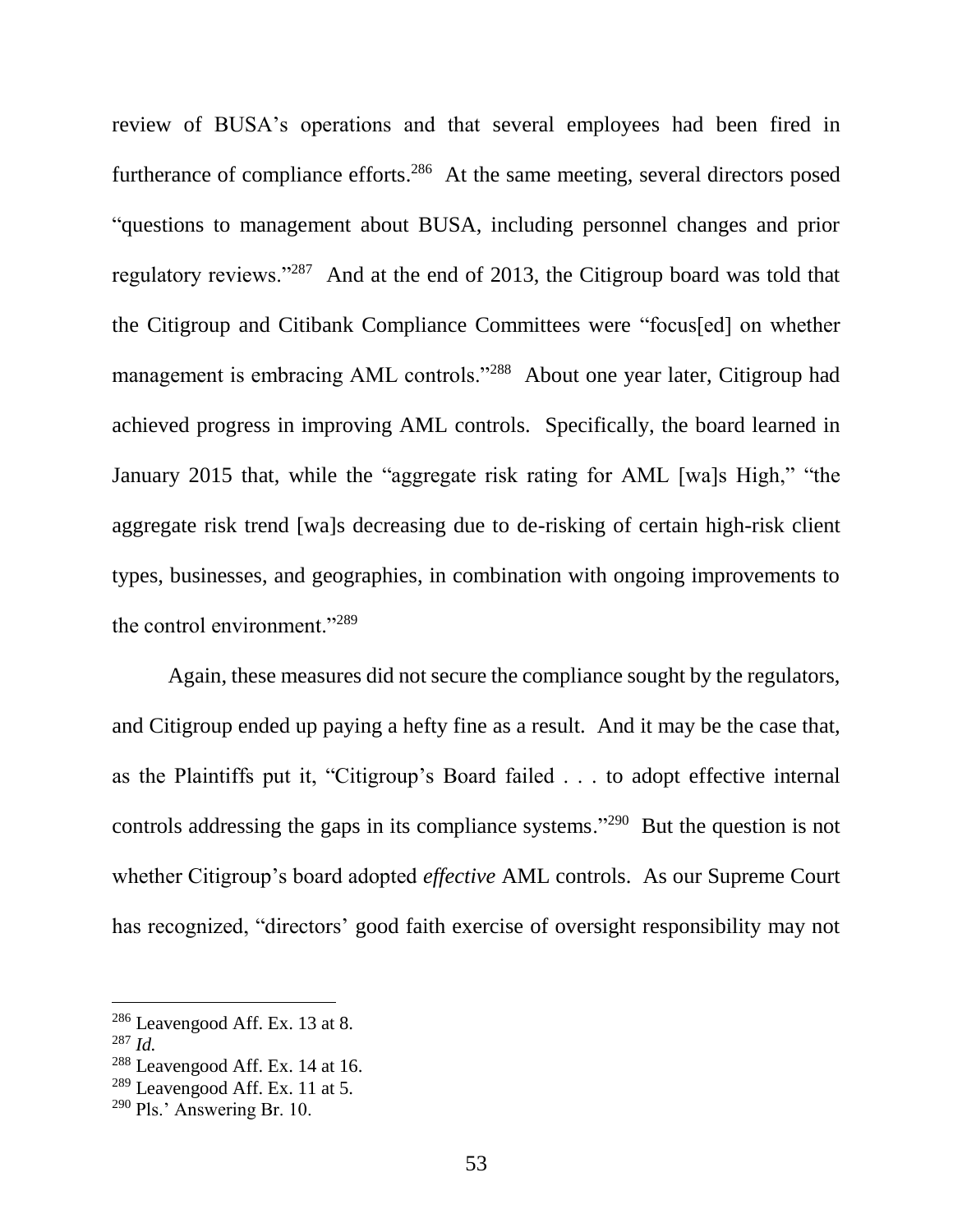invariably prevent employees from violating criminal laws, or from causing the corporation to incur significant financial liability, or both."<sup>291</sup> That is one reason why a *Caremark* claim requires a showing of "*intentional* dereliction of duty, [or] a conscious disregard for one's responsibilities," a standard that entails a greater degree of culpability than "simple inattention or failure to be informed of all facts material to the decision."<sup>292</sup> At issue is the duty of loyalty; a board's efforts can be ineffective, its actions obtuse, its results harmful to the corporate weal, without implicating bad faith. Bad faith may be inferred where the directors knew or should have known that illegal conduct was taking place, yet "took *no steps* in a good faith effort to prevent or remedy that situation."<sup>293</sup> Here, the facts the Plaintiffs have alleged imply that the Citigroup board could have done a better job addressing the issues highlighted by, among other sources, the consent orders. That is not enough to state a *Caremark* claim. Thus, the allegations relating to the AML compliance issues and the board's response to them do not raise a reasonable doubt that at least half of the Citigroup board as it existed when the Complaint was filed faces a substantial likelihood of personal liability for purported oversight failures. Demand is not excused as to these allegations.<sup>294</sup>

<sup>291</sup> *Stone*, 911 A.2d at 373.

<sup>292</sup> *In re Walt Disney Co. Derivative Litig.*, 906 A.2d 27, 66 (Del. 2006) (emphasis added).

<sup>293</sup> *In re Caremark Int'l Inc. Derivative Litig.*, 698 A.2d at 971 (emphasis added).

<sup>294</sup> *See, e.g.*, *Horman*, 2017 WL 242571, at \*14 ("Plaintiffs have not pled particularized facts that would allow the Court reasonably to infer that the Director Defendants face a substantial likelihood of liability based on having ignored red flags in a manner that demonstrates a conscious failure to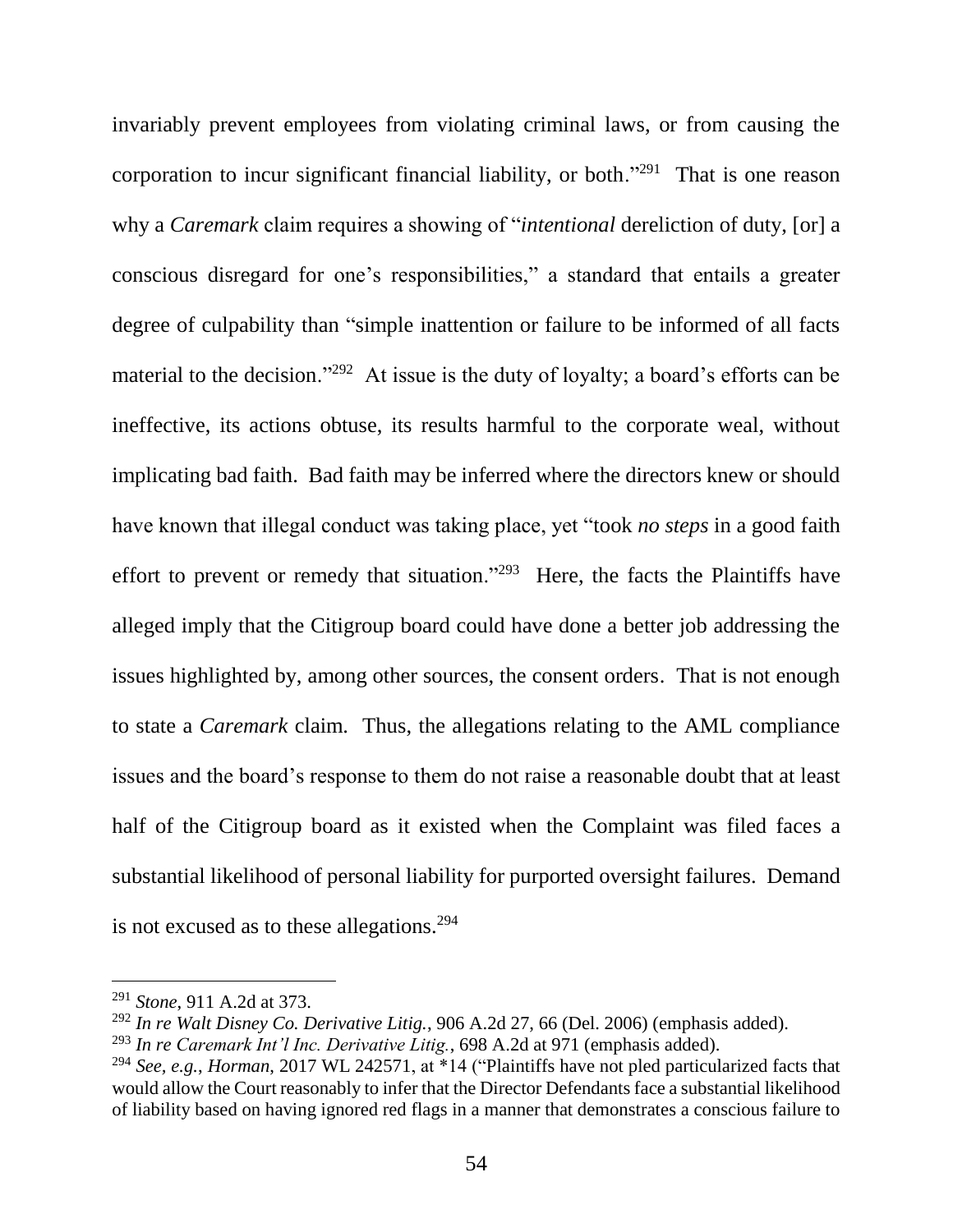# 2. Demand Is Not Excused as to the Accounts Receivable Fraud Allegations

The Plaintiffs seek to hold the Defendants personally liable for losses Banamex suffered as a result of an accounts receivable fraud it fell victim to. According to the Plaintiffs, the Citigroup board knew for years of red flags related to problems in Banamex's "controls for detecting and preventing fraud."<sup>295</sup> Despite receiving clear warnings about these control deficiencies, the Citigroup board "failed to take good faith action to implement controls to detect and prevent fraud."<sup>296</sup> That failure caused Banamex to become the victim of a \$400 million fraud by OSA, a Mexican oil services company. In the scheme, OSA took out loans from Banamex that were secured by fraudulent accounts receivable.<sup>297</sup> The fraud led to an investigation by Mexico's banking regulator, which ultimately fined Banamex \$2.5 million for "ineffective controls."<sup>298</sup>

Before turning to the purported red flags related to the accounts receivable fraud, I pause to note the unusual nature of the *Caremark* claim that the Plaintiffs attempt to assert here. The primary injury for which the Plaintiffs seek to hold the Defendants personally liable is Banamex's loss of \$400 million in a fraud that *it* fell

monitor or oversee corporate operations. Demand on the Board cannot be excused as futile on the basis that the Board consciously ignored red flags.").

<sup>295</sup> Pls.' Answering Br. 46.

<sup>296</sup> *Id.* at 47.

 $297$  Compl.  $\P$  206.

<sup>298</sup> *Id.* ¶ 173.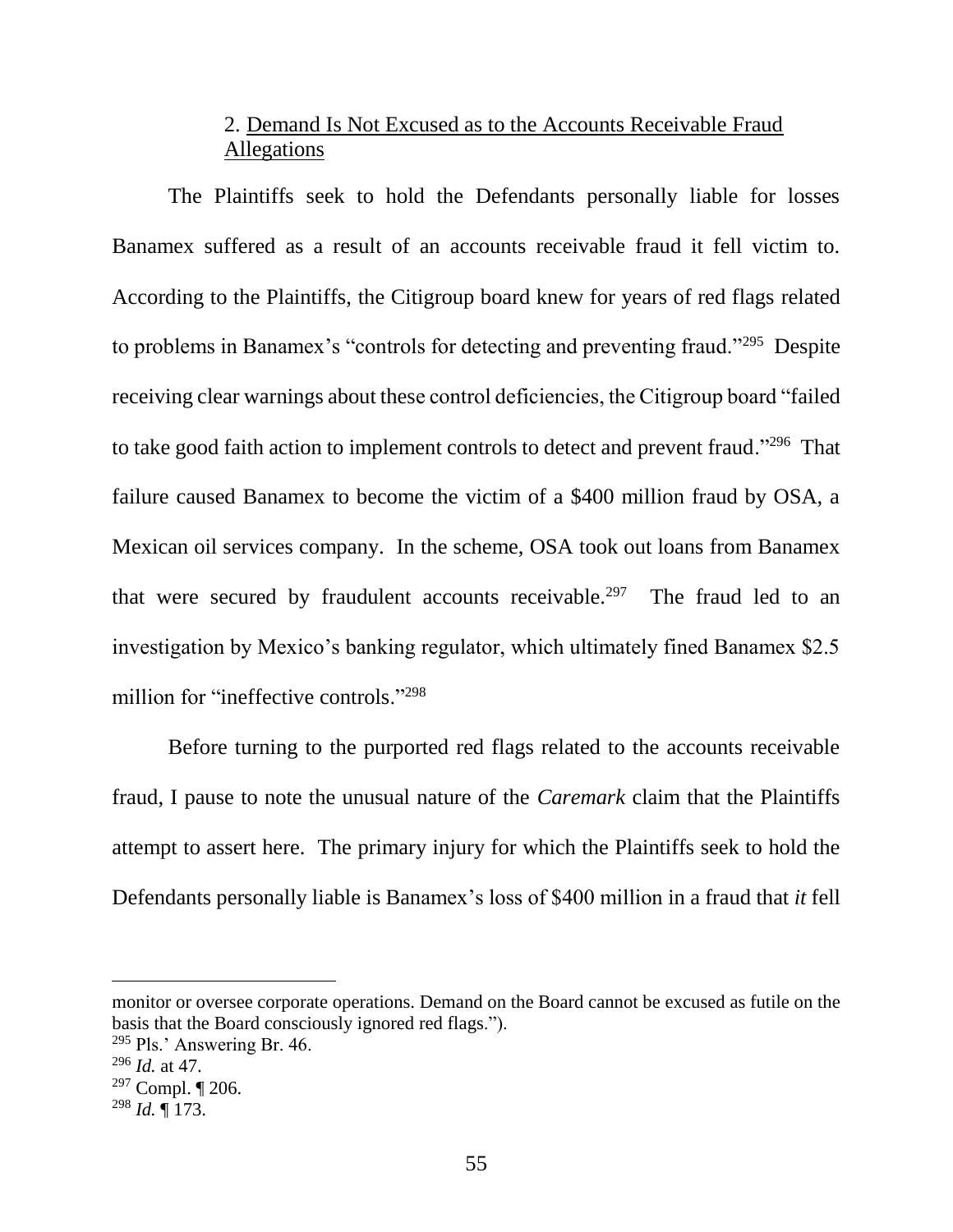victim to. The illegal conduct that caused this loss was committed largely by third parties, not by anyone at Banamex. That is unlike the typical *Caremark* claim, in which "plaintiffs argue that the defendants are liable for damages that arise from a failure to properly monitor or oversee *employee* misconduct or violations of law."<sup>299</sup> In other words, *Caremark* claims involve a knowing failure to prevent or remedy illegality *within* the corporation.<sup>300</sup> The Plaintiffs' theory appears to be that the Defendants' oversight failures caused Banamex to engage in a business venture that generated large losses because of fraud by the party on the other side. Put differently, Banamex made a risky business decision that turned out poorly for the company. That suggests a failure to monitor or properly limit *business* risk, a theory of director

<sup>299</sup> *In re Citigroup Inc. S'holder Derivative Litig.*, 964 A.2d at 123 (emphasis added); *see also In re Caremark Int'l Inc. Derivative Litig.*, 698 A.2d at 971 ("Generally where a claim of directorial liability for corporate loss is predicated upon ignorance of liability creating activities *within the corporation* . . . , in my opinion only a sustained or systematic failure of the board to exercise oversight—such as an utter failure to attempt to assure a reasonable information and reporting system exists—will establish the lack of good faith that is a necessary condition to liability." (emphasis added)).

<sup>300</sup> *See Guttman v. Huang*, 823 A.2d 492, 506 (Del. Ch. 2003) (describing *Caremark* as addressing directors' oversight of "*their corporations'* compliance with legal standards" (emphasis added)).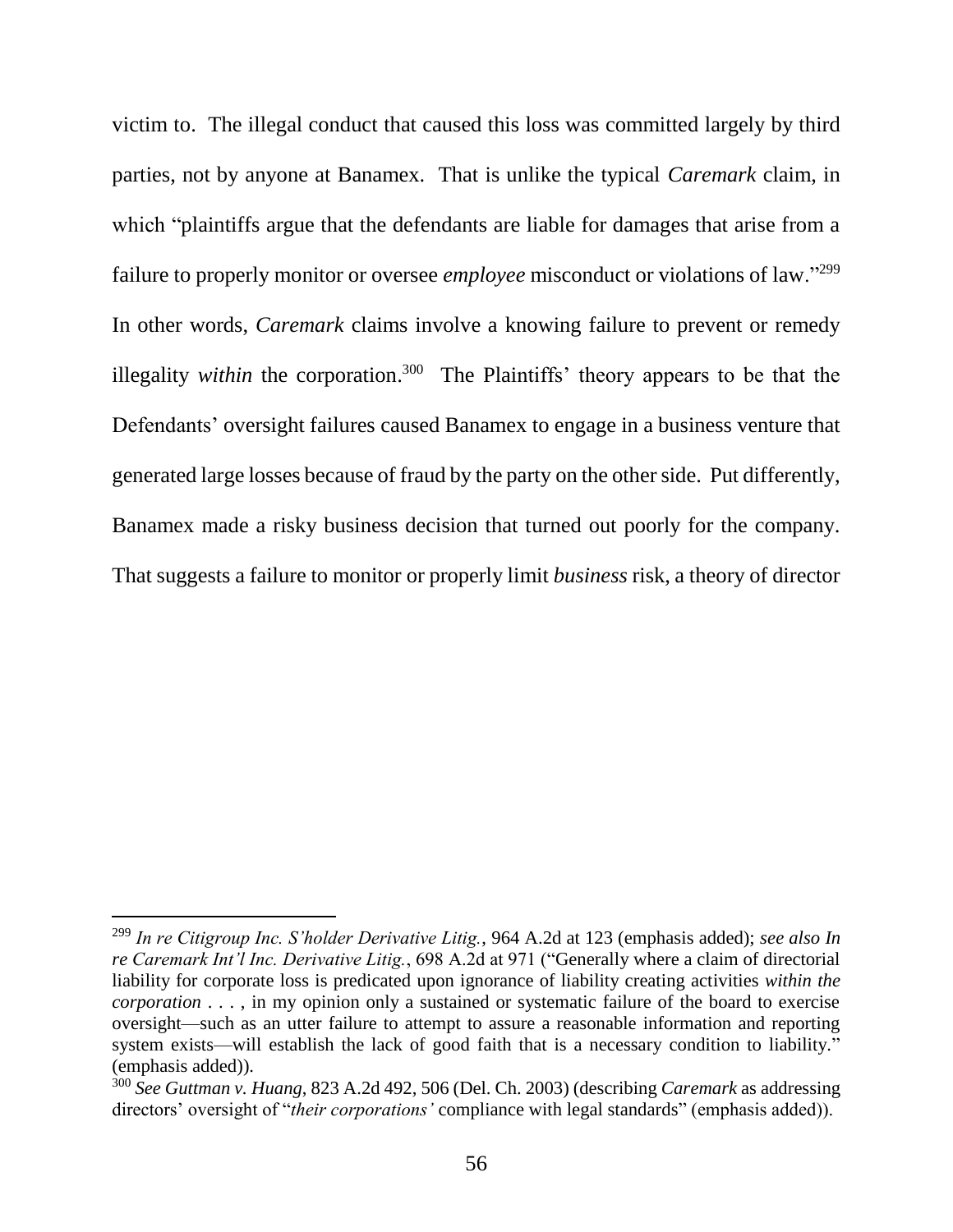liability that this Court has never definitively accepted.<sup>301</sup> Indeed, evaluation of risk is a core function of the exercise of business judgment. $302$ 

On the other hand, the Plaintiffs do point to the \$2.5 million fine handed down by Mexico's banking regulator "based on ineffective controls at Banamex."<sup>303</sup> Specifically, this regulator found that "the [OSA] fraud resulted from weaknesses in Banamex's internal controls, errors in its loan origination and administration procedures, and deficiencies relating to risk administration and internal audits."304 If the Plaintiffs are seeking to recover the \$2.5 million Banamex was fined as a result

<sup>303</sup> Compl. ¶ 173.  $304$  *Id.*  $\sqrt{217}$ .

<sup>301</sup> *See Asbestos Workers Local 42 Pension Fund v. Bammann*, 2015 WL 2455469, at \*14 (Del. Ch. May 22, 2015) ("It is not entirely clear under what circumstances a stockholder derivative plaintiff can prevail against the directors on a theory of oversight liability for failure to monitor *business risk* under Delaware law; the Plaintiff cites no examples where such an action has successfully been maintained."); *In re Goldman Sachs Grp., Inc. S'holder Litig.*, 2011 WL 4826104, at \*21 (Del. Ch. Oct. 12, 2011) ("As a preliminary matter, this Court has not definitively stated whether a board's *Caremark* duties include a duty to monitor business risk."); *see also In re Citigroup Inc. S'holder Derivative Litig.*, 964 A.2d at 131 ("There are significant differences between failing to oversee employee fraudulent or criminal conduct and failing to recognize the extent of a Company's business risk. Directors should, indeed must under Delaware law, ensure that reasonable information and reporting systems exist that would put them on notice of fraudulent or criminal conduct within the company. Such oversight programs allow directors to intervene and prevent frauds or other wrongdoing that could expose the company to risk of loss as a result of such conduct."); *In re Lear Corp. S'holder Litig.*, 967 A.2d 640, 653 (Del. Ch. 2008) (describing the *Caremark* line of cases as "deal[ing] in large measure with what is arguably the hardest question in corporation law: what is the standard of liability to apply to independent directors with no motive to injure the corporation when they are accused of indolence in monitoring the corporation's *compliance with its legal responsibilities*?" (emphasis added)).

<sup>302</sup> *See In re Citigroup Inc. S'holder Derivative Litig.*, 964 A.2d at 126 (noting that the obligation to "implement and monitor a system of oversight . . . does not eviscerate the core protections of the business judgment rule—protections designed to allow corporate managers and directors to pursue risky transactions without the specter of being held personally liable if those decisions turn out poorly").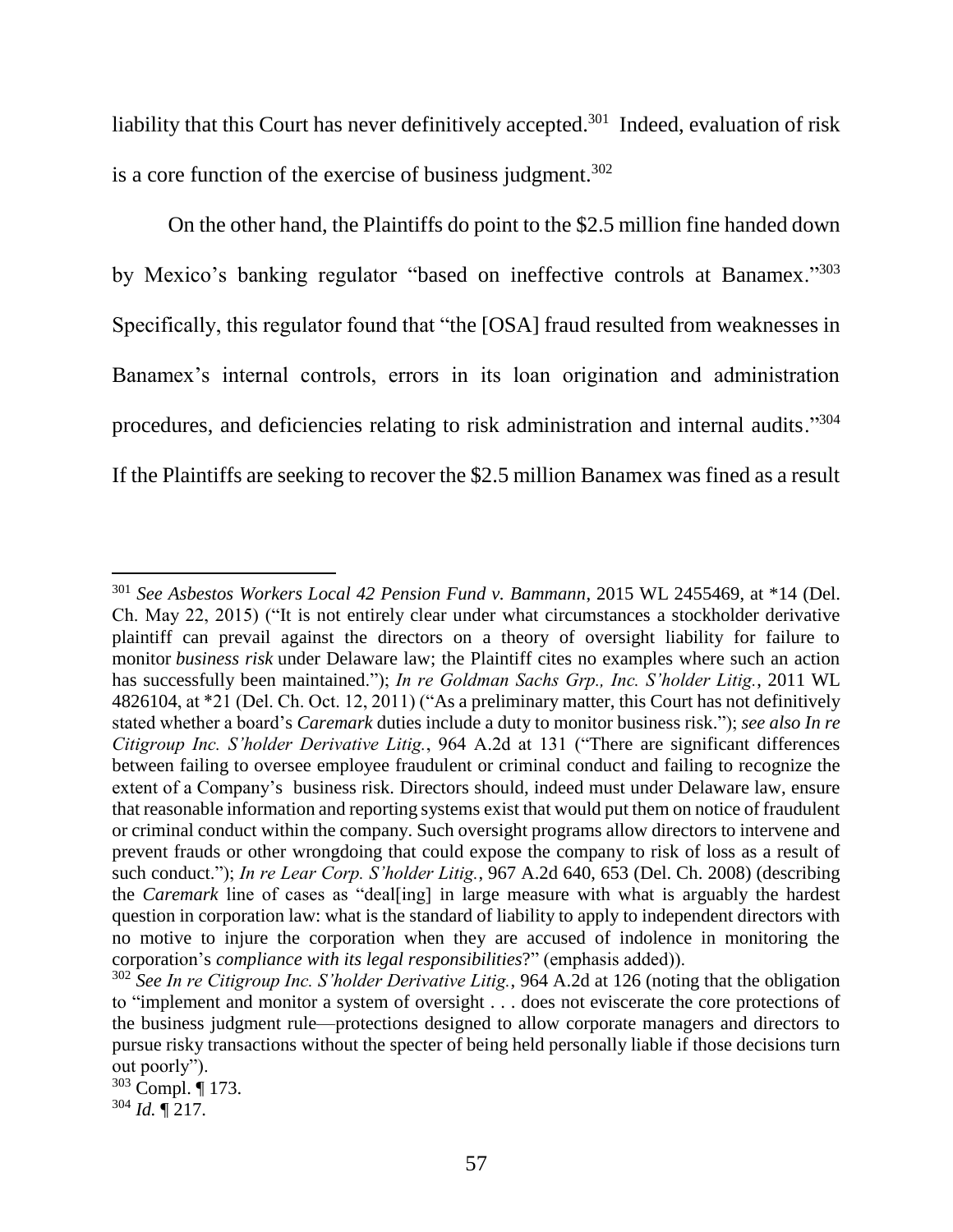of these violations, they are pursuing a more traditional *Caremark* claim, one that involves a failure to prevent illegal conduct within the corporation. But the Complaint contains scant allegations about the Mexican laws or regulations that Banamex violated while it was being defrauded. Indeed, the Plaintiffs do not cite *any* Mexican law or regulation Banamex failed to comply with while it was falling victim to OSA's scheme. Instead, they simply allege that the fine was imposed because Banamex had ineffective controls.<sup>305</sup> Moreover, the Complaint does not suggest that the Citigroup board ever had any inkling that Banamex could run afoul of Mexican laws or regulations governing the steps companies operating in Mexico must take in order to ensure that they do not become victims of fraud.<sup>306</sup>

These problems aside, the allegations relating to the accounts receivable fraud fail to state a *Caremark* claim for an independent reason: the lack of red flags to put the Defendants on notice of what eventually happened. Moreover, any incidents that arguably served as red flags were met with responses that clearly fulfilled the Citigroup directors' obligation to act in good faith. The Plaintiffs primarily point to two types of alleged red flags related to the OSA fraud: fraud-related incidents that

<sup>305</sup> *Id.* ¶¶ 173, 217.

<sup>306</sup> Mexico's banking regulator imposed an additional fine on Banamex in May 2015 after it determined that Banamex had failed to comply with the corrective action plan issued in the wake of the accounts receivable fraud. *Id.* ¶ 218. The Complaint does not say whether any of the Defendants knew that Banamex was subject to the corrective action plan.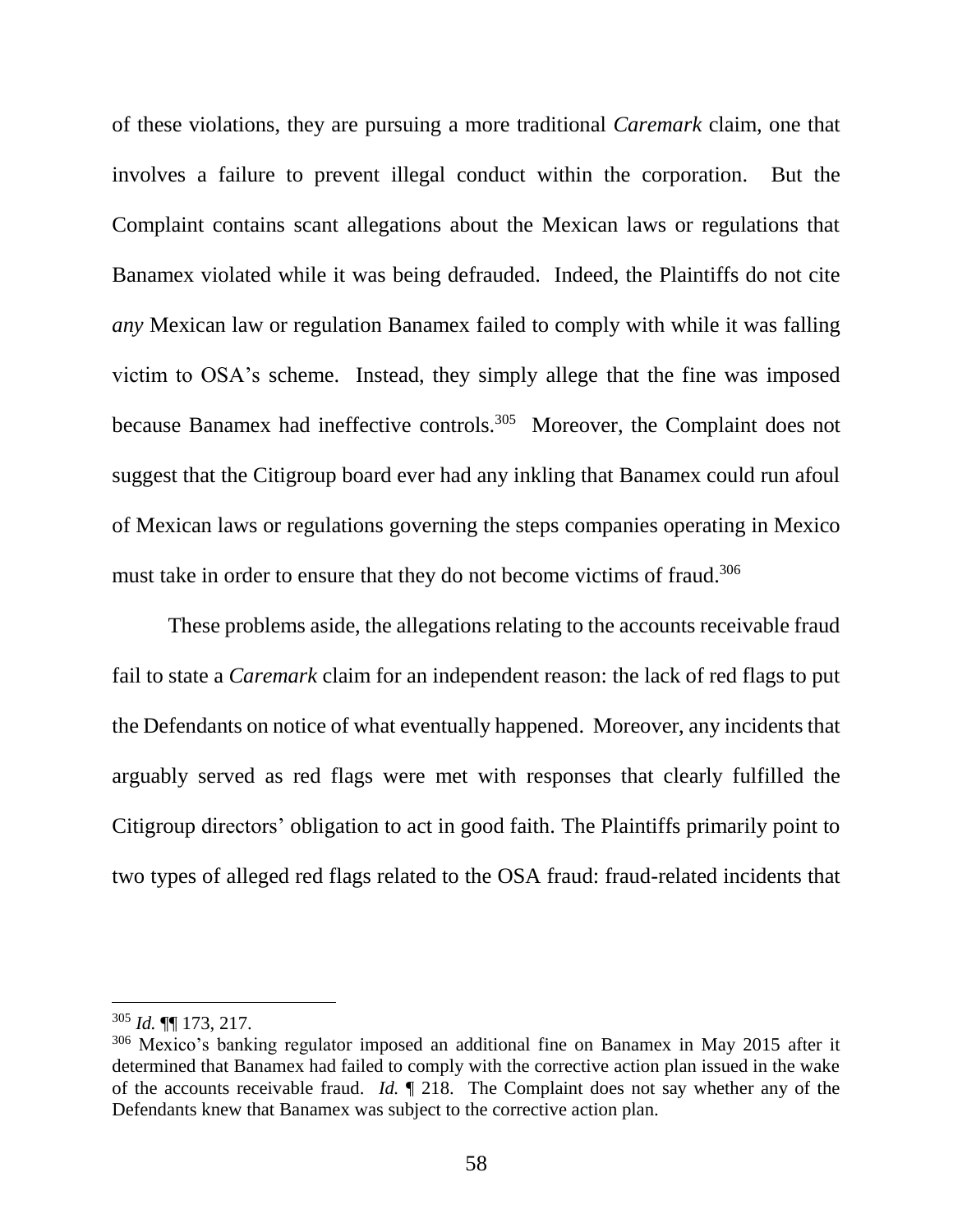took place before the OSA fraud, and problems with Banamex's technology systems, segregation of duties, and maker/checker controls.<sup>307</sup>

The first set of purported red flags involves a series of fraud-related incidents that occurred primarily at Banamex over a period of several years. One incident involved "a Citigroup Treasury Finance employee fraudulently transferr[ing] \$25 million to his own personal bank account."<sup>308</sup> In a separate incident, "five Banamex employees . . . accepted at least 16 million Mexico pesos . . . in kickbacks as part of [a] scheme" with several Banamex vendors.<sup>309</sup> Another fraud affecting Banamex involved a bond trader who hid trading losses by delaying loss recognition and manipulating trades, and in a separate scheme, dozens of Banamex employees sold confidential credit card customer information.<sup>310</sup> It later emerged that a Banamex security unit was "recording phone calls without authorization; fraudulently misreporting gas expenses in order to increase the reimbursements [members of the unit] received from Banamex; developing shell companies to launder proceeds; and

 $307$  Another red flag, according to the Plaintiffs, was the Citigroup board's awareness that "Mexico" businesses operated within a culture that largely viewed informal compliance (such as trust and prestige) as sufficient." Pls.' Answering Br. 46. That does not constitute a red flag, however, because there is nothing "illegal or wrongful per se" about doing business in Mexico, and "[l]egal, if risky, actions that are within management's discretion to pursue are not 'red flags' that would put a board on notice of unlawful conduct." *In re Goldman Sachs Grp., Inc. S'holder Litig.*, 2011 WL 4826104, at \*20.

<sup>308</sup> Compl. ¶ 182.

<sup>309</sup> *Id.* ¶ 183.

 $310$  *Id.*  $\P\P$  184–85.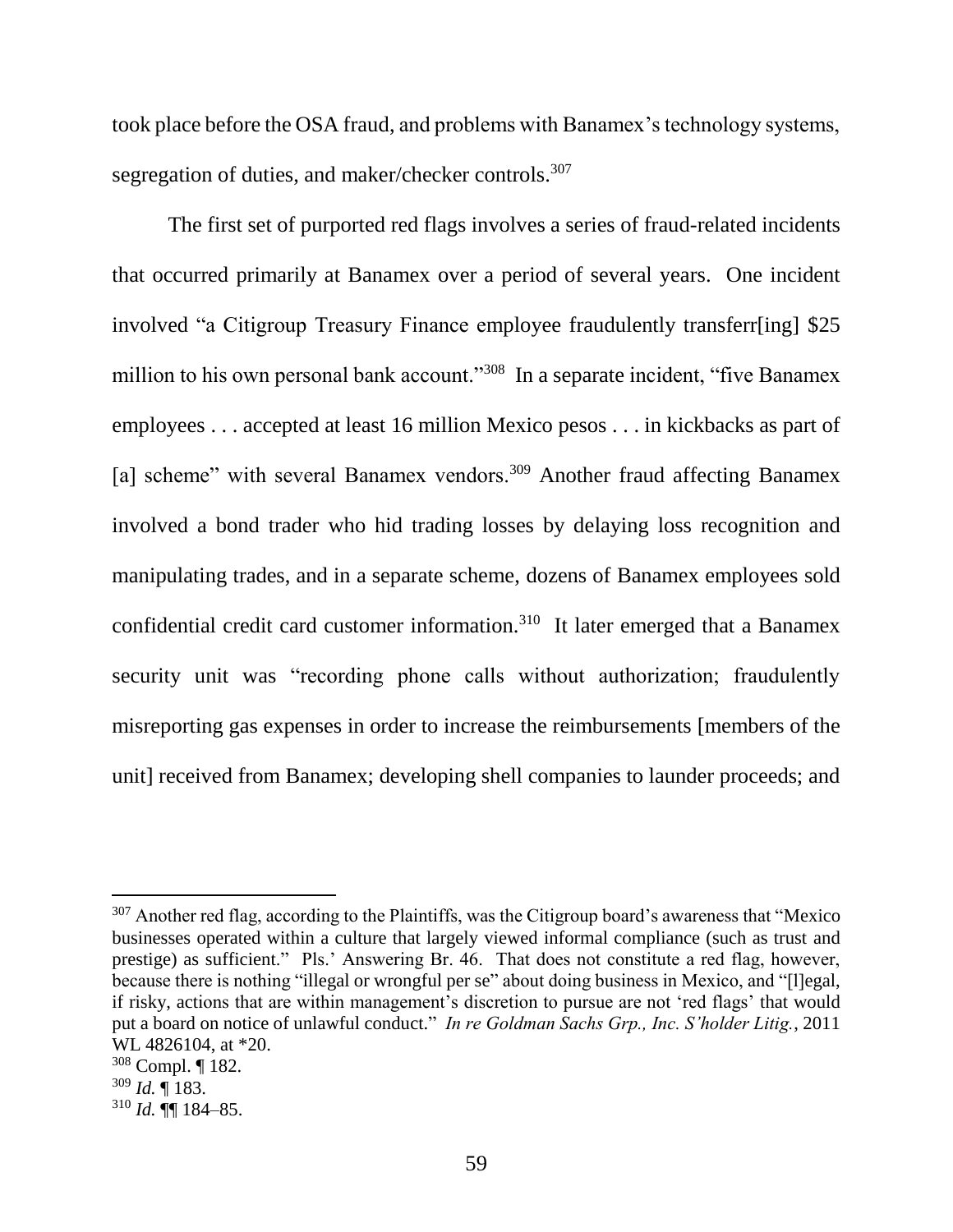receiving kickbacks from vendors who overcharged Banamex."<sup>311</sup> The Plaintiffs also point to fraud committed by an operations manager at Accival, Banamex's brokerage unit; this employee "fraudulently transferred funds from an Accival account to a private customer account using foreign exchange  $\dots$  transactions."<sup>312</sup> Finally, the Complaint discusses the Mexican homebuilders fraud, in which Banamex developed a revolving credit facility for homebuilders.<sup>313</sup> The homebuilders put up their properties as collateral, and when they sold the homes they built, they were supposed to pay off the loans with the sale proceeds.<sup>314</sup> Many of them failed to do so, however, and some "overstated the value of the collateral against which Banamex made its loans."<sup>315</sup>

Even assuming that these fraud-related incidents were brought to the attention of the Defendants before the OSA fraud, they could not have served as red flags. As discussed above, a corporate trauma "must be sufficiently similar to the misconduct implied by the 'red flags' such that the board's bad faith, 'conscious inaction' proximately caused that trauma."<sup>316</sup> The corporate trauma here involved a particular kind of fraud: phony accounts receivable submitted by a large borrower. None of the incidents just recounted bear a material resemblance to the accounts receivable

- <sup>313</sup> *Id.* ¶ 191.
- <sup>314</sup> *Id.*

 $\overline{a}$ 

<sup>315</sup> *Id.* ¶ 193.

<sup>311</sup> *Id.* ¶ 186.

<sup>312</sup> *Id.* ¶ 187.

<sup>316</sup> *Jacobs*, 2016 WL 4076369, at \*8 (footnote omitted).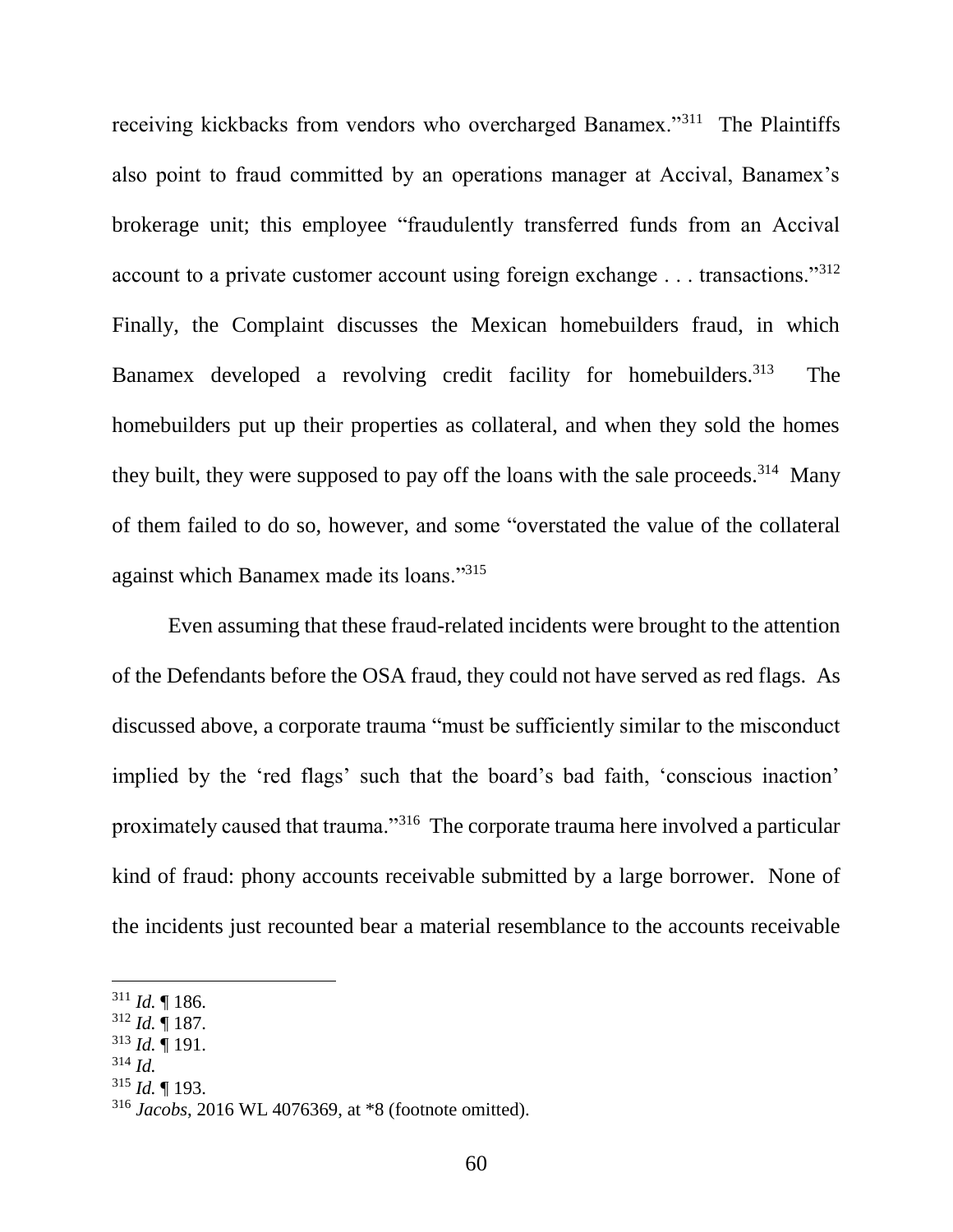fraud. For example, there is no meaningful connection between the embezzlement committed by the Citigroup Treasury Finance employee and the OSA fraud. The same goes for the kickbacks received by Banamex employees, the concealment of losses by the Banamex bond trader, and the nefarious activities of the Banamex security unit. These incidents were simply too far removed from the OSA fraud to have served as red flags for that corporate trauma.<sup>317</sup>

The homebuilders fraud is similarly remote from the corporate trauma at issue. Part of the fraud involved homebuilders overstating the value of the properties they used as collateral for the loans they received from Banamex. Like the homebuilders fraud, the OSA fraud involved misrepresentations about collateral. But the collateral at issue was different in the two frauds: accounts receivable in the OSA scheme, properties in the homebuilders scheme. The Plaintiffs have not explained how the processes for verifying one type of collateral resemble the methods used to detect fraud in the other type of collateral. Thus, I doubt that the homebuilders fraud could have served as a red flag for the accounts receivable

<sup>317</sup> *See South*, 62 A.3d at 17 ("Although the complaint asserts that the directors knew of and ignored the 2011 safety incidents, the complaint nowhere alleges anything that the directors were told about the incidents, what the Board's response was, *or even that the incidents were connected in any way*." (emphasis added)); *In re Dow Chem. Co. Derivative Litig.*, 2010 WL 66769, at \*13 ("Plaintiffs argue that because bribery may have occurred in the past (Dow paid a fine to the SEC in January 2007), by different members of management, in a different country (India), and for a different transaction (pesticide registrations), the board should have suspected similar conduct by different members of management, in a different country, in an unrelated transaction. This argument is simply too attenuated to support a Caremark claim." (footnote omitted)).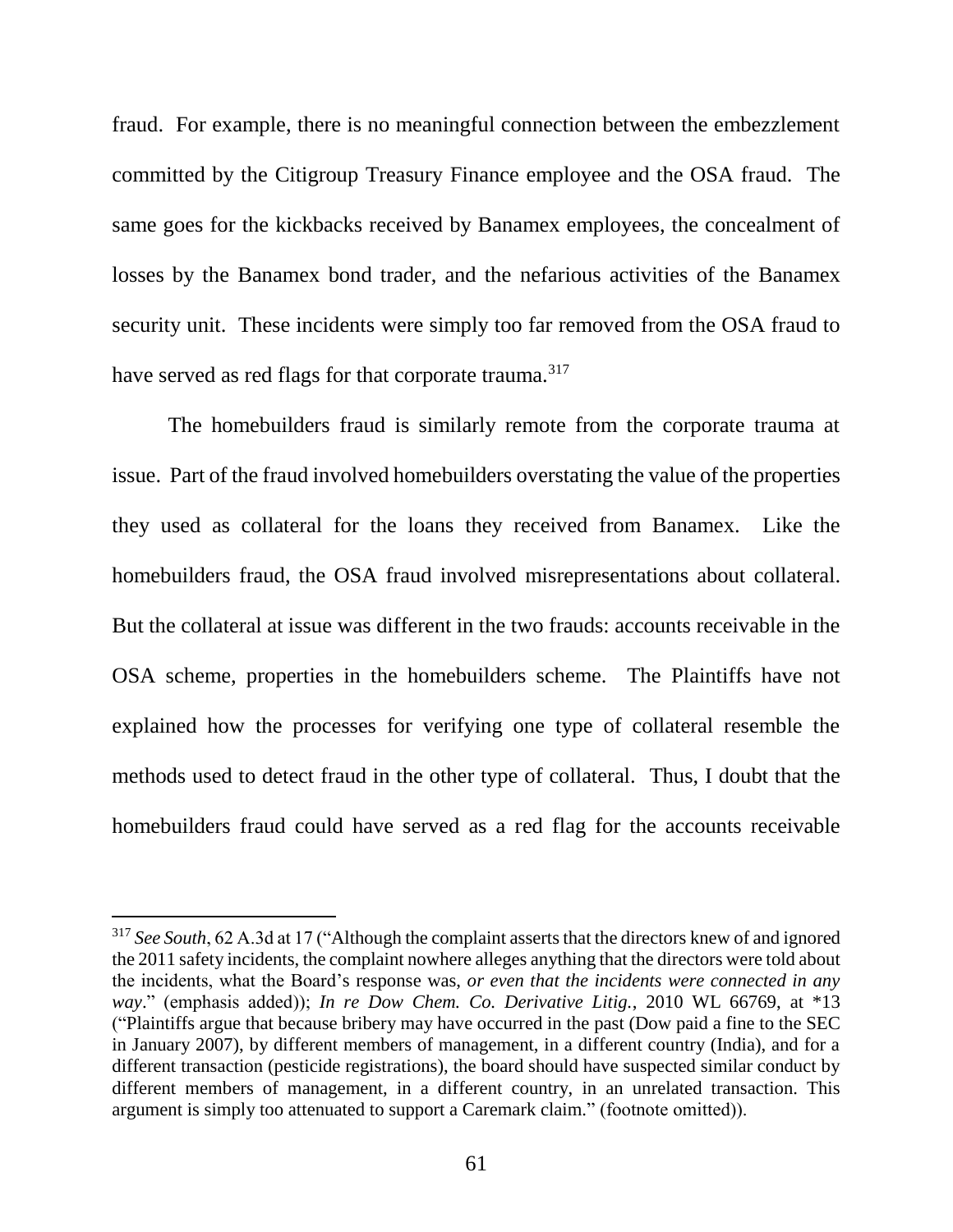fraud.<sup>318</sup> And even if the homebuilders fraud could have provided the requisite notice, the Citigroup board took action in response to the issues it highlighted. Soon after the fraud came to light, the Citigroup board learned that management would perform "a global, end-to-end assessment of Citi's management effectiveness with respect to secured lending and collateral management, as well as a review of Banamex's overall collateral framework."<sup>319</sup> That is sufficient to show that, following the homebuilders fraud, the board did not decide "to do nothing about the control deficiencies that it knew existed."<sup>320</sup>

The second set of purported red flags involves defects in Banamex's technology systems, the failure to properly segregate duties, and inadequate maker/checker controls. As the Plaintiffs admit, however, Citigroup management attempted to address the latter two issues via "'Project Andes,' which was purportedly to focus on the effective segregation of duties and to eliminate weaknesses in dual controls and the maker/checker process."<sup>321</sup> The Plaintiffs criticize Project Andes for "focus[ing] solely on corporate clients and Citibank cash accounts" and not addressing Citibank branches.<sup>322</sup> But, as I stated above, a plaintiff

<sup>318</sup> *See In re Citigroup Inc. S'holder Derivative Litig.*, 964 A.2d at 129 ("[T]he use of [structured investment vehicles ("SIVs")] in the Enron related conduct would not serve to put the director defendants on any type of heightened notice to the unrelated use of SIVs in structuring transactions involving subprime securities.").

<sup>319</sup> Leavengood Aff. Ex. 13 at 5.

<sup>320</sup> *Desimone*, 924 A.2d at 940.

 $321$  Compl. ¶ 176.

<sup>322</sup> *Id.*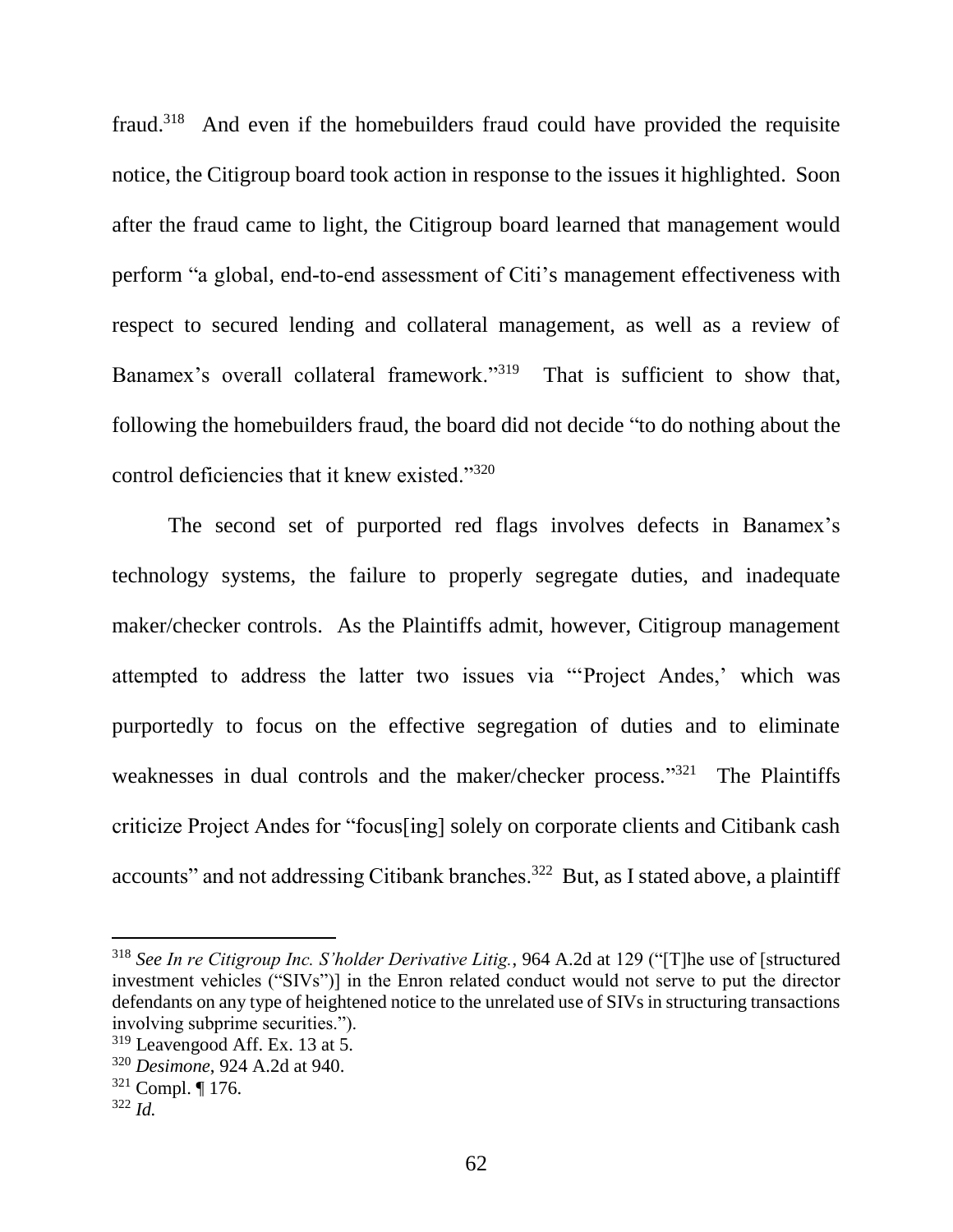cannot plead bad faith "[s]imply [by] alleging that a board incorrectly exercised its business judgment and made a 'wrong' decision in response to red flags."<sup>323</sup> As for the allegations about problems with Banamex's technology systems, the Plaintiffs fail to explain how those issues allowed the OSA fraud to occur. Indeed, Mexico's banking regulator attributed the fraud to "weaknesses in Banamex's internal controls, errors in its loan origination and administration procedures, and deficiencies relating to risk administration and internal audits."<sup>324</sup> It did not identify any technological issues as contributing to the accounts receivable fraud. Thus, these issues could not have served as red flags for the Defendants. Because the Plaintiffs have failed to adequately allege that the Citigroup board faces a substantial likelihood of liability as to the OSA fraud allegations, demand is not excused as to those allegations.

# 3. Demand Is Not Excused as to the Foreign Exchange Rate Manipulation Allegations

The Plaintiffs also seek to hold the Defendants personally liable for alleged oversight failures related to FX rate manipulation by Citigroup traders over a period of about six years. From at least 2007 to at least 2013, Citigroup FX traders, working with traders at other firms, manipulated FX benchmark rates, set off customer stop

<sup>323</sup> *Jacobs*, 2016 WL 4076369, at \*9.

<sup>324</sup> Compl. ¶ 217.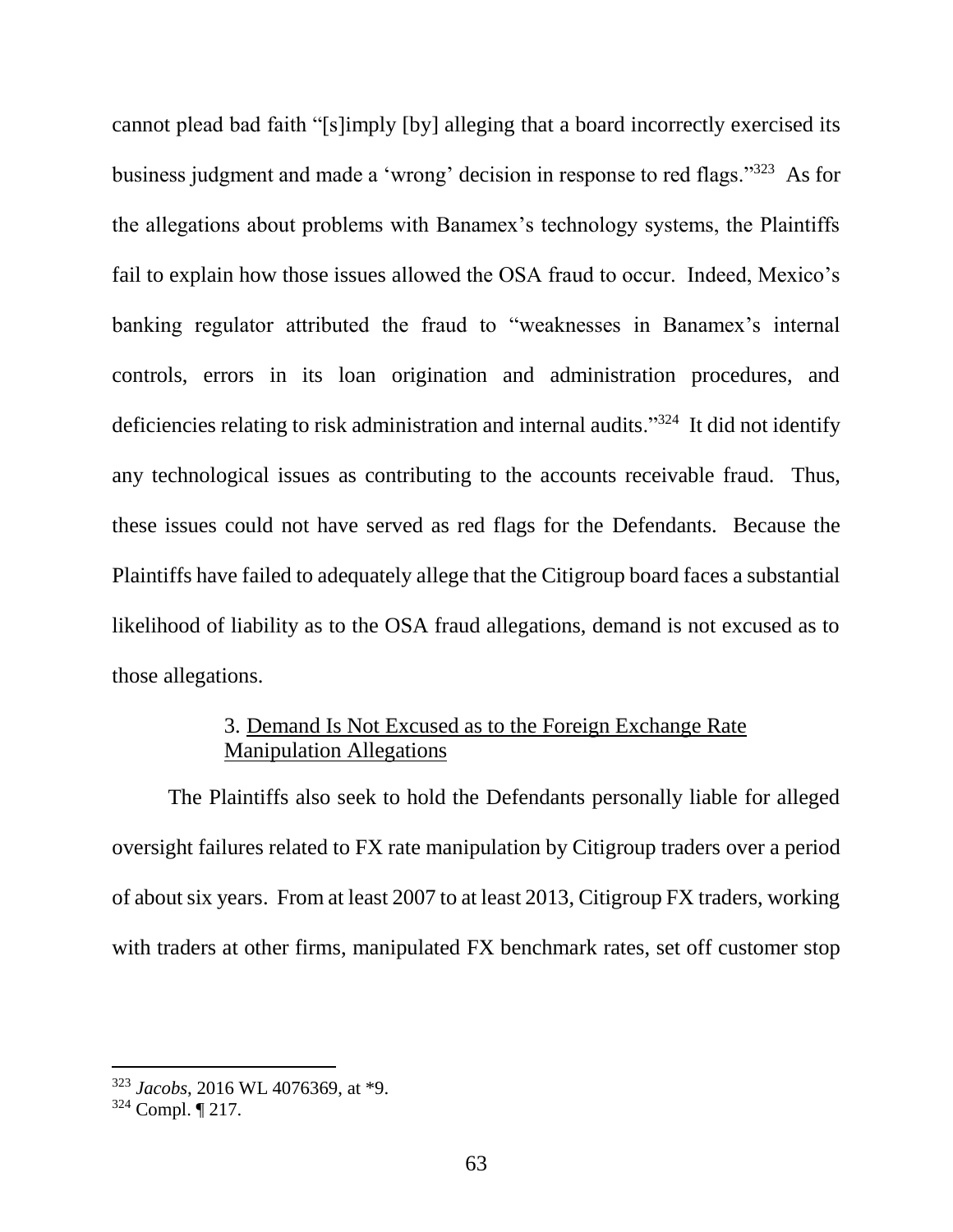loss orders, and shared confidential client information.<sup>325</sup> As a result, Citigroup paid \$2.2 billion in fines, and Citicorp pleaded guilty to conspiracy to violate federal antitrust laws.<sup>326</sup> These allegations fail to state a *Caremark* claim.

First, the purported red flags the Plaintiffs point to either were not red flags at all or were met with good-faith responses from Citigroup. The Plaintiffs point out that in 2009, the Audit and Risk Management Committee was told that "the current 'market turbulence increases operational risk significantly.'"<sup>327</sup> The Complaint fails to mention that this line appears in a report that does not specifically discuss FXrelated misconduct.<sup>328</sup> Instead, the report discusses, among other things, the Madoff fraud, "mark manipulation, issuer/borrower fraud, [and] embezzlement."<sup>329</sup> Two years later, it emerged that "a trader in [Citi's] FX business outside London had inappropriately shared confidential client information in a chat room with a trader at another firm."<sup>330</sup> This incident bears some resemblance to the corporate trauma at issue, which involved the sharing of confidential client information. But Citigroup took action in response to this misconduct: the trader was terminated, and employees received reminders "about the need to maintain client confidentiality."<sup>331</sup> Two years

<sup>325</sup> *Id.* ¶ 226.

<sup>326</sup> *Id.* ¶¶ 222, 233.

 $327$  *Id.*  $\sqrt{247}$  (emphasis omitted).

<sup>328</sup> Leavengood Aff. Ex. 16 at CITI018447.

<sup>329</sup> *Id.*

<sup>330</sup> Compl. ¶ 248.

<sup>331</sup> Leavengood Aff. Ex. 15 at 15.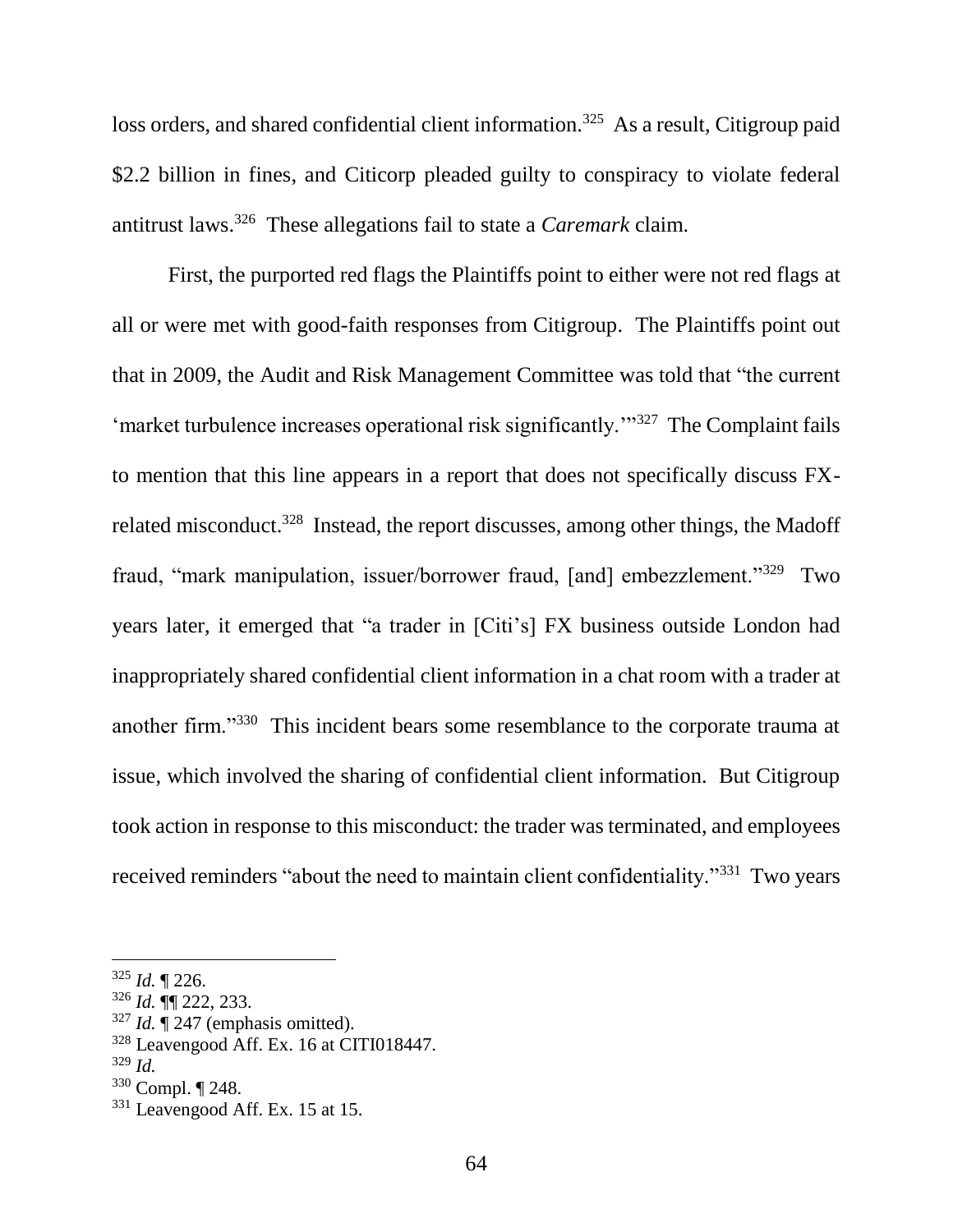after this incident, the Audit Committee learned that "FX transaction execution maker/checker controls and post transaction reviews require improvement."<sup>332</sup> Even if this were a red flag of FX-related issues at Citigroup, the company set out to address the issues it highlighted by providing "[c]lear definition of FX execution mandates in terms of transaction size, products, tenors, currencies, and approvals."<sup>333</sup> These efforts did not prevent the corporate trauma in question from taking place. And one might legitimately criticize the adequacy of the board's response to FXrelated issues. But I cannot infer that "the defendants *consciously* allowed [Citigroup] to violate the law so as to sustain a finding they acted in bad faith."<sup>334</sup>

The second problem with the Plaintiffs' purported red flags is that some of them were not waved in front of the Defendants. For example, the Plaintiffs allege that in 2001, Citigroup helped draft the industry standards for good practices among FX traders.<sup>335</sup> Those standards decried "[m]anipulative practices by banks with each other or with clients."<sup>336</sup> Even given the dubious proposition that the drafters of such standards were aware that Citigroup's controls in these areas were deficient, the Plaintiffs do not allege that any of the Defendants played a role in developing (or even knew about) these standards, which were drafted years before the misconduct

<sup>332</sup> Compl. ¶ 249.

<sup>333</sup> Leavengood Aff. Ex. 17 at CITI024853.

<sup>334</sup> *Reiter*, 2016 WL 6081823, at \*14.

<sup>335</sup> Compl. ¶ 250.

<sup>336</sup> *Id.* (emphasis omitted).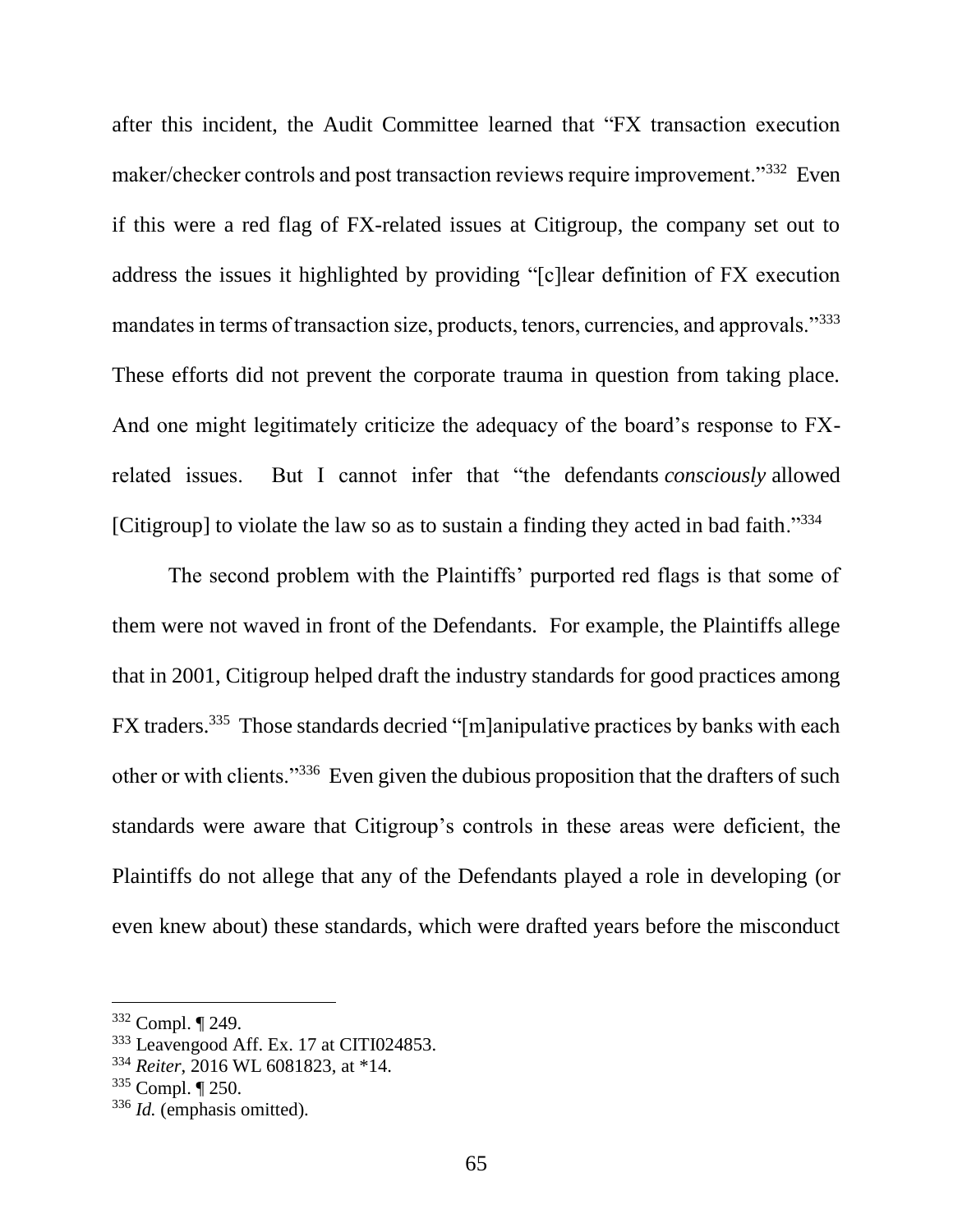at issue began. Similarly, the Plaintiffs argue that "the Board allowed the FX-related misconduct to occur in the midst of the LIBOR rate-fixing scandals," and they stress that Citigroup was itself investigated for LIBOR rate-fixing when the misconduct at issue was taking place.<sup>337</sup> But, even assuming that LIBOR-related infractions in the industry implicated inadequate FX controls at Citigroup, the Complaint does not say whether these issues were brought to the Defendants' attention. That prevents them from serving as red flags.<sup>338</sup> Thus, because the allegations relating to FX benchmark rate manipulation fail to create a reasonable doubt that the Citigroup board faces a substantial likelihood of liability, demand is not excused as to those allegations.<sup>339</sup>

<sup>337</sup> *Id.* ¶ 323.

<sup>338</sup> *See In re Citigroup Inc. S'holders Litig.*, 2003 WL 21384599, at \*2 (Del. Ch. June 5, 2003) ("There is nothing in the Amended Complaint to suggest or to permit the court to infer that any of these [purported red flags] ever came to the attention of the board of directors or any committee of the board. How, exactly, a member of the Citigroup board of directors was supposed to be put on inquiry notice by something he or she never saw or heard of is not explained. The answer to the question is obvious. 'Red flags' are only useful when they are either waived in one's face or displayed so that they are visible to the careful observer.").

<sup>&</sup>lt;sup>339</sup> To the extent that the Plaintiffs rely on regulators' findings about inadequate FX-related controls at Citigroup, those findings alone fail to demonstrate bad faith. *See, e.g.*, *Desimone*, 924 A.2d at 940 ("Delaware courts routinely reject the conclusory allegation that because illegal behavior occurred, internal controls must have been deficient, and the board must have known so."); *see also In re Qualcomm Inc. FCPA S'holder Derivative Litig.*, 2017 WL 2608723, at \*4 ("Plaintiffs also argue that the FCPA establishes a statutory floor for adequate internal controls, and because the Qualcomm cease-and-desist order describes internal control violations of the FCPA, the Complaint necessarily states a claim. But that argument is misplaced here. A corporation's violation of the FCPA alone is not enough for director liability under *Caremark*." (footnote omitted)). And while the CFTC and the FCA found that Citibank knew of LIBORrelated issues at other firms, that does not suggest the Citigroup board knew of similar issues at Citigroup or its subsidiaries.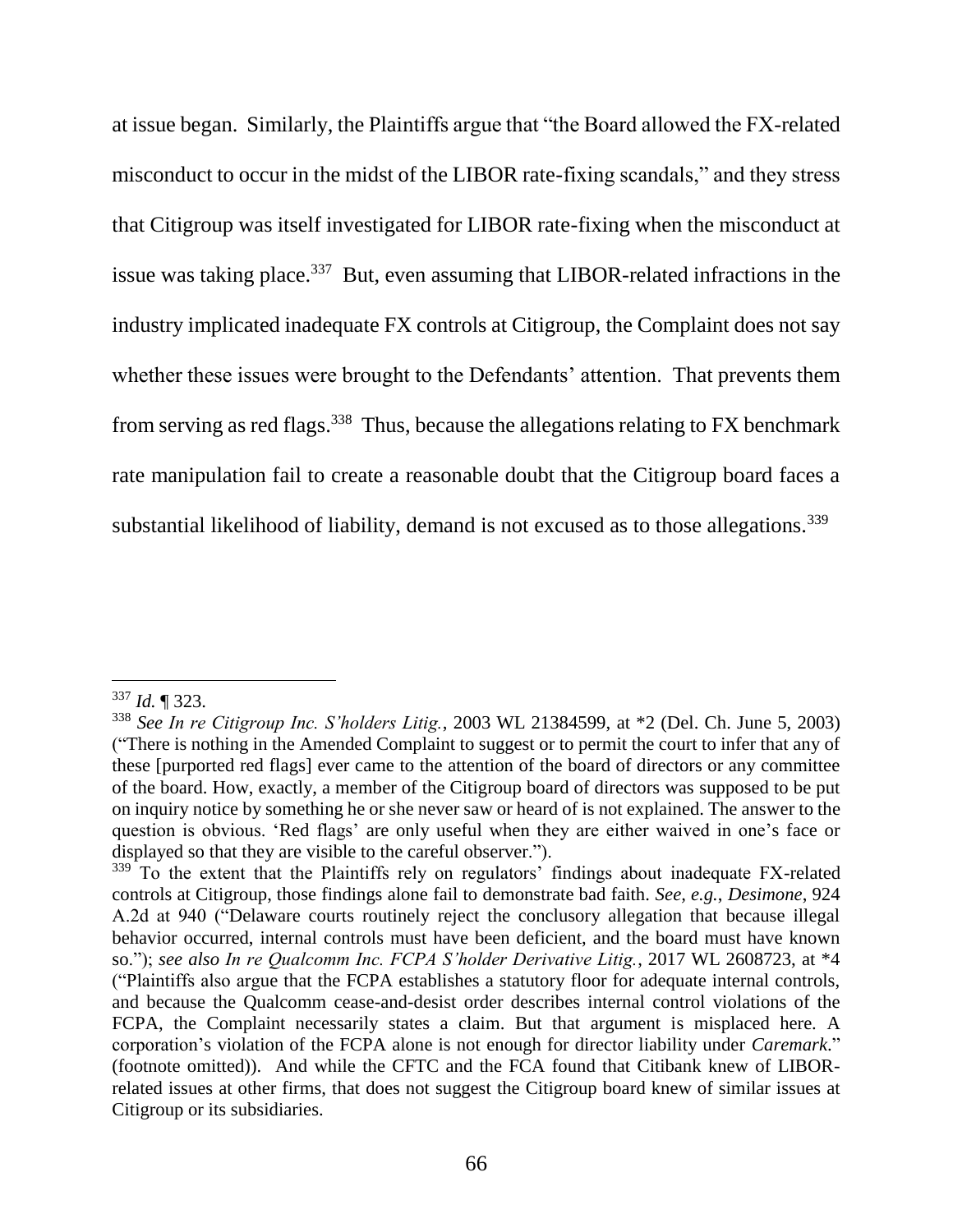# 4. Demand Is Not Excused as to the Unlawful Credit Card Practices Allegations

The final corporate trauma for which the Plaintiffs seek recovery from the Defendants involves deceptive credit card practices engaged in by several Citigroup subsidiaries for over a decade. These subsidiaries misled consumers into buying "add-on products (i) relating to services that they did not receive, (ii) for which they did not give their informed and affirmative enrollment consent, (iii) that they did not know they could refuse, and/or (iv) that were not in their best financial interest."<sup>340</sup> On July 20, 2015, the CFPB and the OCC fined Citibank \$35 million, and the CFPB ordered it to pay \$700 million in restitution to consumers who fell victim to the unlawful practices.<sup>341</sup> The Plaintiffs' allegations about this corporate trauma fail to state a *Caremark* claim for several reasons.

At the outset, one of the Plaintiffs' purported red flags involves conduct that did not even take place at Citigroup or any of its subsidiaries. According to the Complaint, the Citigroup and Citibank Audit Committees were told in 2012 that "the CFPB and FDIC were taking action against competitors Discovery and American Express, requiring hundreds of millions of dollars in restitution and penalties relating to the sales of add-on products."<sup>342</sup> But directors' failure to act in the face of

<sup>340</sup> Compl. ¶ 254.

<sup>341</sup> *Id.* ¶¶ 253, 270.

 $342$  *Id.*  $\sqrt{266}$ .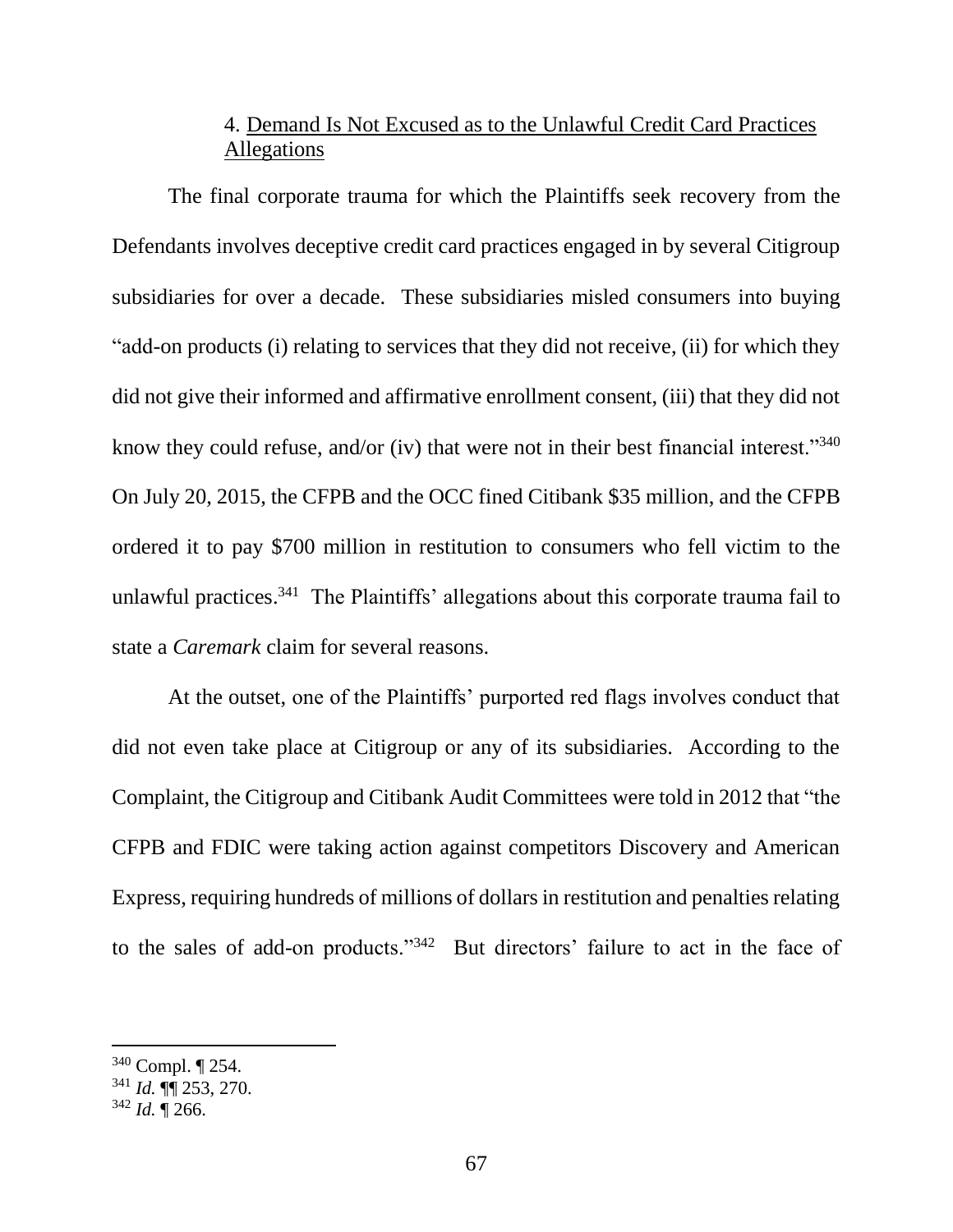warnings about misconduct at other businesses does not imply bad faith with respect to the entity to which the directors owe fiduciary duties. $343$ 

Another red flag allegedly appeared when the Audit Committee was told in July 2011 that control systems related to credit cards needed improvement.<sup>344</sup> But it also learned at the same meeting that "action will be taken through training and systems changes and the corrective action plans would be discussed and agreed with the OCC."<sup>345</sup> Thus, Citigroup dealt with this red flag in a manner that cannot be said to reflect bad faith. The Plaintiffs also point to the West Virginia Attorney General's lawsuit against Citigroup for deceptive practices in the marketing of credit card protection programs, a case that Citigroup settled for \$1.95 million in September 2013, two years after the litigation began.<sup>346</sup> However, the Complaint fails to allege that the West Virginia lawsuit was ever brought to the attention of at least half of the directors serving on the Citigroup board when the Complaint was filed.<sup>347</sup> Even if I

<sup>343</sup> *Cf. In re Dow Chem. Co. Derivative Litig.*, 2010 WL 66769, at \*13 ("Plaintiffs argue that because bribery may have occurred in the past (Dow paid a fine to the SEC in January 2007), by different members of management, in a different country (India), and for a different transaction (pesticide registrations), the board should have suspected similar conduct by different members of management, in a different country, in an unrelated transaction. This argument is simply too attenuated to support a *Caremark* claim." (footnote omitted)); *In re Citigroup Inc. S'holder Derivative Litig.*, 964 A.2d at 129 ("Plaintiffs have not shown how involvement with the Enron related scandals should have in any way put the director defendants on a heightened alert to problems in the subprime mortgage market.").

<sup>344</sup> Compl. ¶ 264.

<sup>&</sup>lt;sup>345</sup> Leavengood Aff. Ex. 24 at 3.

<sup>346</sup> Compl. ¶ 265.

<sup>347</sup> *See In re Citigroup Inc. S'holders Litig.*, 2003 WL 21384599, at \*2 ("'Red flags' are only useful when they are either waived in one's face or displayed so that they are visible to the careful observer."). According to the Plaintiffs, "[t]he lawsuit was reported to the Nomination and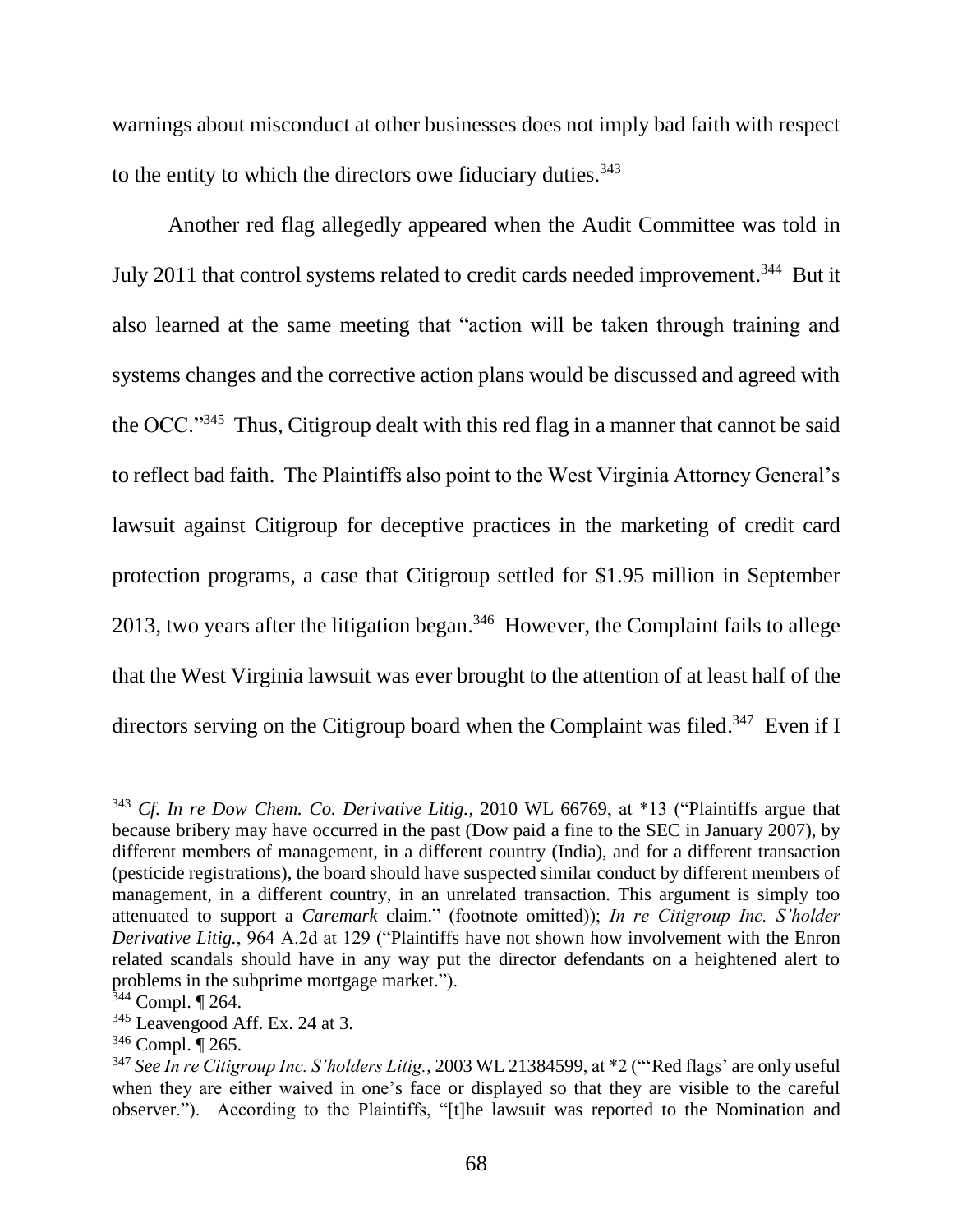infer knowledge on the part of the entire board, moreover, board action regarding credit card sales controls was taken contemporaneously, as detailed below.

The other red flags alleged in the Complaint were not simply brushed aside; they were met with action by Citigroup. For example, in April 2013, the Citigroup and Citibank Audit Committees were told that the FCA had done an investigation and determined that "add-on Payment Protection Insurance . . . products from U.K. insurance company Card Protection Plan Ltd. . . . , which were sold by a wholly owned subsidiary of Citigroup from 2000 to 2011, were 'fundamentally flawed' and 'missold."<sup>348</sup> Yet the Complaint itself says that following the investigation, "Citigroup . . . joined a customer remediation program involving 13 other financial institutions."<sup>349</sup> Later, in October 2013, the Audit Committees were informed of "fifty-four control issues relating to the card services provided for the Macy's accounts[, which were handled by DSNB, the Citigroup subsidiary tasked with distributing credit cards for private account labels]."<sup>350</sup> At the same meeting,

Corporate Governance Committee in September 2011," Compl. ¶ 331, but the Complaint does not say who was serving on that committee in September 2011. And there is no merit to the Plaintiffs' suggestion that I can presume the entire Citigroup board learned of something simply because a board committee with reporting obligations had the relevant information. *See Horman*, 2017 WL 242571, at \*13 ("Delaware courts have consistently rejected . . . the inference that directors must have known about a problem because someone was supposed to tell them about it." (alteration in original) (quoting *Cottrell ex rel. Wal-Mart Stores, Inc. v. Duke*, 829 F.3d 983, 995 (8th Cir. 2016)).

<sup>348</sup> Compl. ¶ 267 (footnote omitted).

<sup>349</sup> *Id.* ¶ 339.

 $350$  *Id.*  $\sqrt{269}$  (emphasis omitted).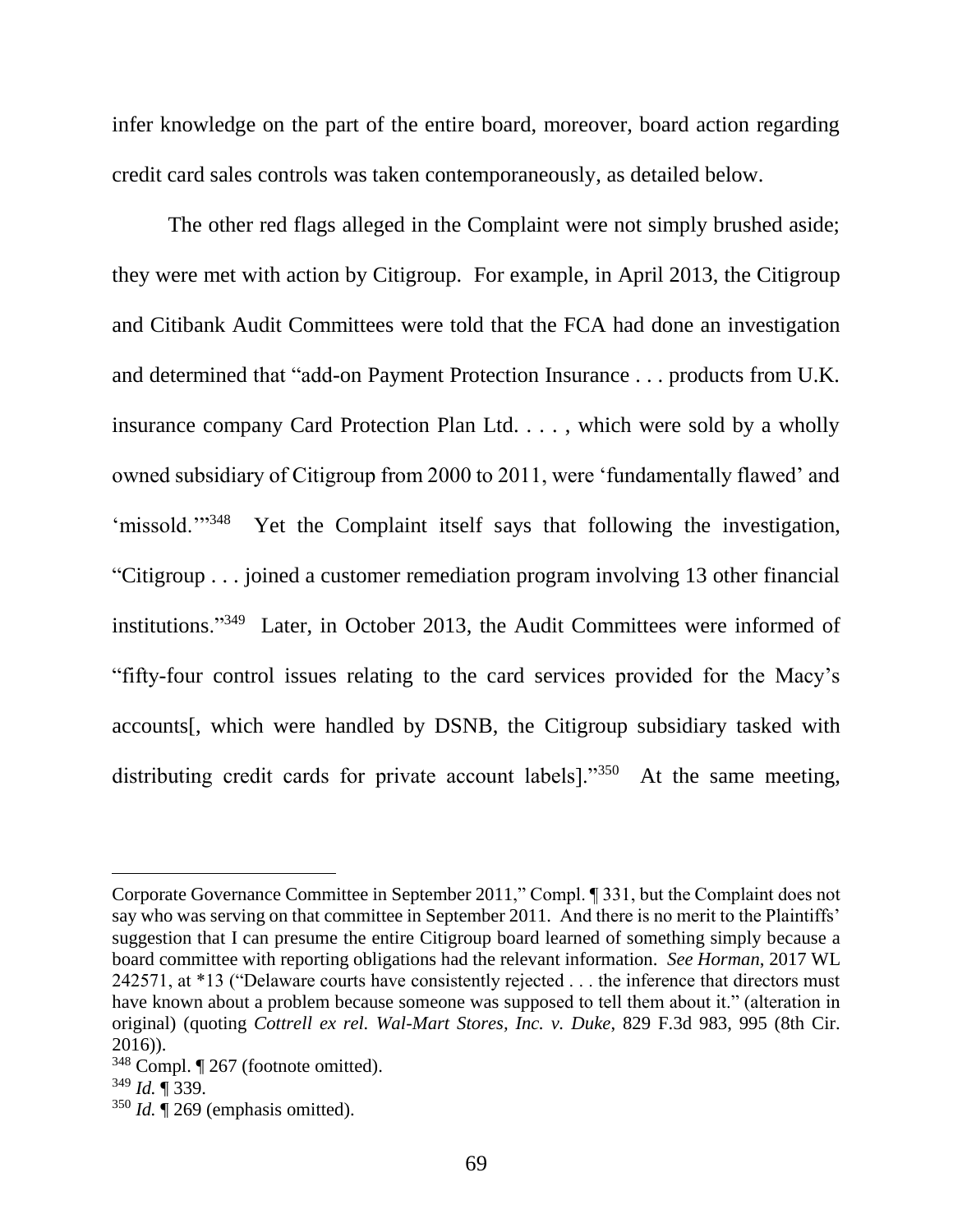however, the Audit Committees also learned that "corrective actions [would] include awareness training and improved controls and procedures," and those "Committees emphasized the seriousness of the findings and commended IA for the vigor of the review and the level of detail."<sup>351</sup> These are not the actions of a board that has decided to do nothing about potential corporate misconduct.<sup>352</sup> Thus, demand is not excused as to the allegations about deceptive credit card practices.

#### *B. The Cases on Which the Plaintiffs Rely Support Dismissal*

The Plaintiffs point to several *Caremark* cases that purportedly support demand futility here. In fact, none of those cases suggests that demand should be excused as to any of the corporate traumas described in the Plaintiffs' Complaint. One of the cases the Plaintiffs rely on is *Massey*, in which then-Vice Chancellor Strine found that the plaintiffs had likely stated a *Caremark* claim "center[ed] on the allegation that directors and officers of Massey breached their fiduciary duties by failing to make a good faith effort to ensure that Massey complied with applicable laws designed to protect the safety of miners."<sup>353</sup> The facts in *Massey* were extreme.

<sup>351</sup> Leavengood Aff. Ex. 28 at 5.

<sup>352</sup> *See Guttman*, 823 A.2d at 502 (noting that a plaintiff could state a *Caremark* claim by alleging that "the audit committee had clear notice of serious accounting irregularities and simply chose to ignore them"). The Complaint alleges that "in 2009, the Australia Securities and Investments Commission . . . was engaged in an investigation concerning the sale of credit insurance for credit cards and the conduct of call center employees." Compl. ¶ 333. But only Defendants Corbat and Ricciardi attended the meeting where this information was revealed to the Audit and Risk Management Committees, *id.*  $\parallel$  333 n.156, and there is no allegation that they relayed this information to the full Citigroup board.

<sup>353</sup> *In re Massey Energy Co.*, 2011 WL 2176479, at \*19.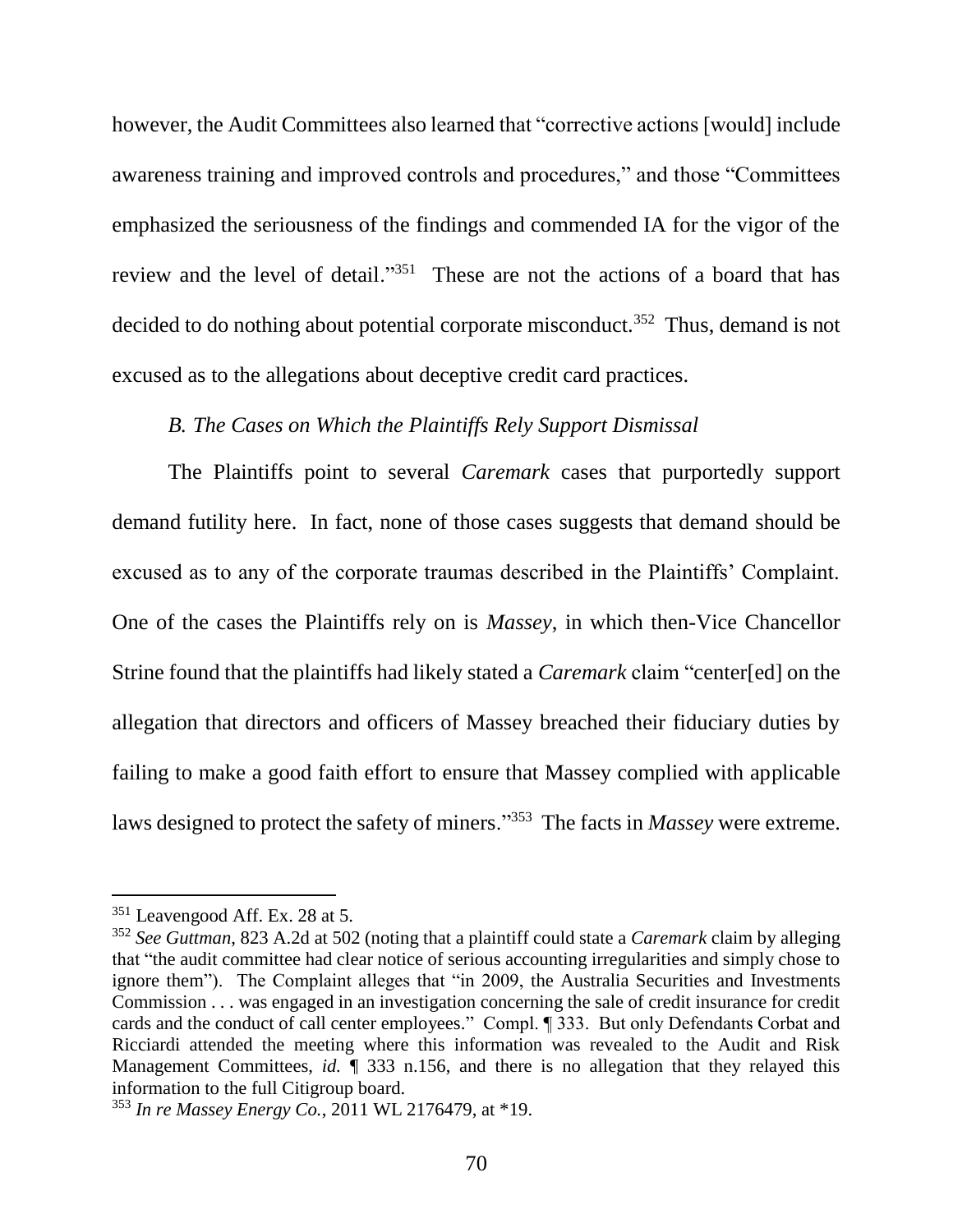The Massey board was "dominated by [Don] Blankenship," Massey's CEO.<sup>354</sup> Blankenship believed that "governmental safety regulators were overly nit-picking when it came to inspecting non-union mines like Massey's," and he "took a combative approach with the key federal agency charged with enforcing United States mining operations' compliance with federal safety regulations."<sup>355</sup> Indeed, the plaintiffs alleged that "Blankenship *knowingly* flouted applicable miner safety laws, believing he knew better about how to run mines safely than the [Mine Safety and Health Administration], and more blatantly, *made the conscious choice* to put miners at risk in order to cut cost-corners and up mining profits."<sup>356</sup> "Even after Massey had already pled guilty to criminal charges for willful violations of mining safety laws and falsification of evidence, settled a claim with the Environmental Protection Agency for a record sum, and suffered a punitive damages award for firing a whistleblower," Blankenship continued to publicly voice his view that government regulators could not possibly know more about mine safety than he did.<sup>357</sup>

Even though they were aware of "the management culture at Massey[, which] allegedly put profits ahead of safety," the independent directors failed to "make a

<sup>354</sup> *Id.* at \*5, \*19.

 $355$  *Id.* at  $*5$ .

<sup>356</sup> *Id.* at \*19 (emphasis added).

<sup>357</sup> *Id.*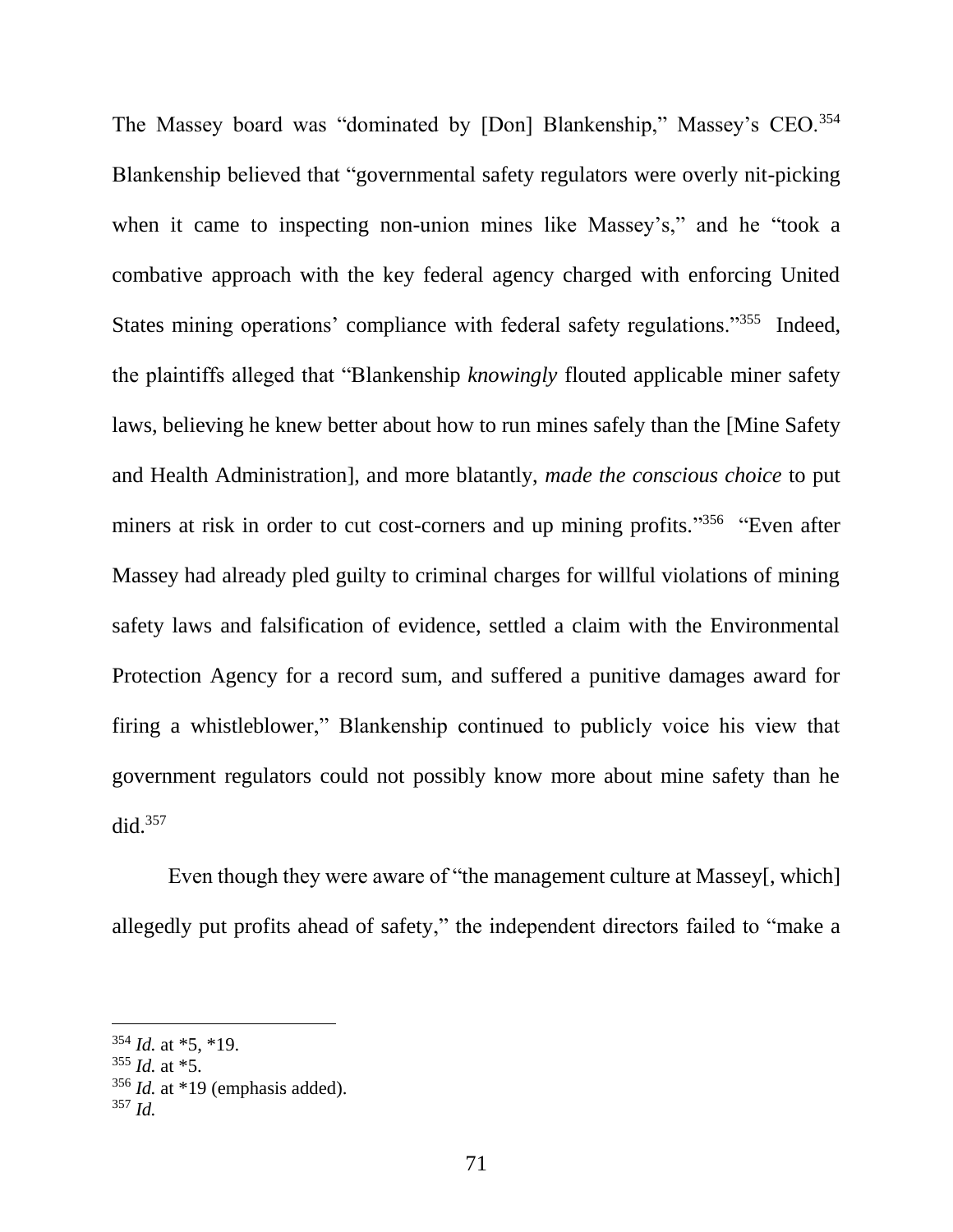good faith effort to ensure that Massey complied with its legal obligations." 358 Instead, "the Board allowed itself to continue to be dominated by Blankenship."<sup>359</sup> The Court found that while the independent directors took some steps toward compliance, a plausible inference was that they were simply "go[ing] through the motions."<sup>360</sup> As the Court put it:

Notably, the plaintiffs point to evidence that in the wake of pleading guilty to criminal charges and suffering liability for numerous violations of federal and state safety regulations, Massey mines continued to experience a troubling pattern of major safety violations. But, instead of using their supervisory authority over management to make sure that Massey genuinely changed its culture and made mine safety a genuine priority, the independent directors are alleged to have done nothing of actual substance to change the direction of the company's real policy. 361

The facts in *Massey* are a far cry from the allegations in the Plaintiffs' Complaint. Massey was run by a CEO who publicly expressed his contempt for the law, at least as it applied to his company. That contempt found expression in "an attitude of law-flouting" that continued to pervade the company even after it had repeatedly been punished for breaking the law.<sup>362</sup> The Court faulted Massey for "embrac[ing] the idea that its regulators are wrongheaded and . . . view[ing] itself as simply a victim of a governmental conspiracy."<sup>363</sup> It was this defiant and adversarial

- <sup>359</sup> *Id.*
- <sup>360</sup> *Id.*
- <sup>361</sup> *Id.* (footnote omitted).
- <sup>362</sup> *Id.* at \*20.

 $\overline{a}$ <sup>358</sup> *Id.*

<sup>363</sup> *Id.* at \*21.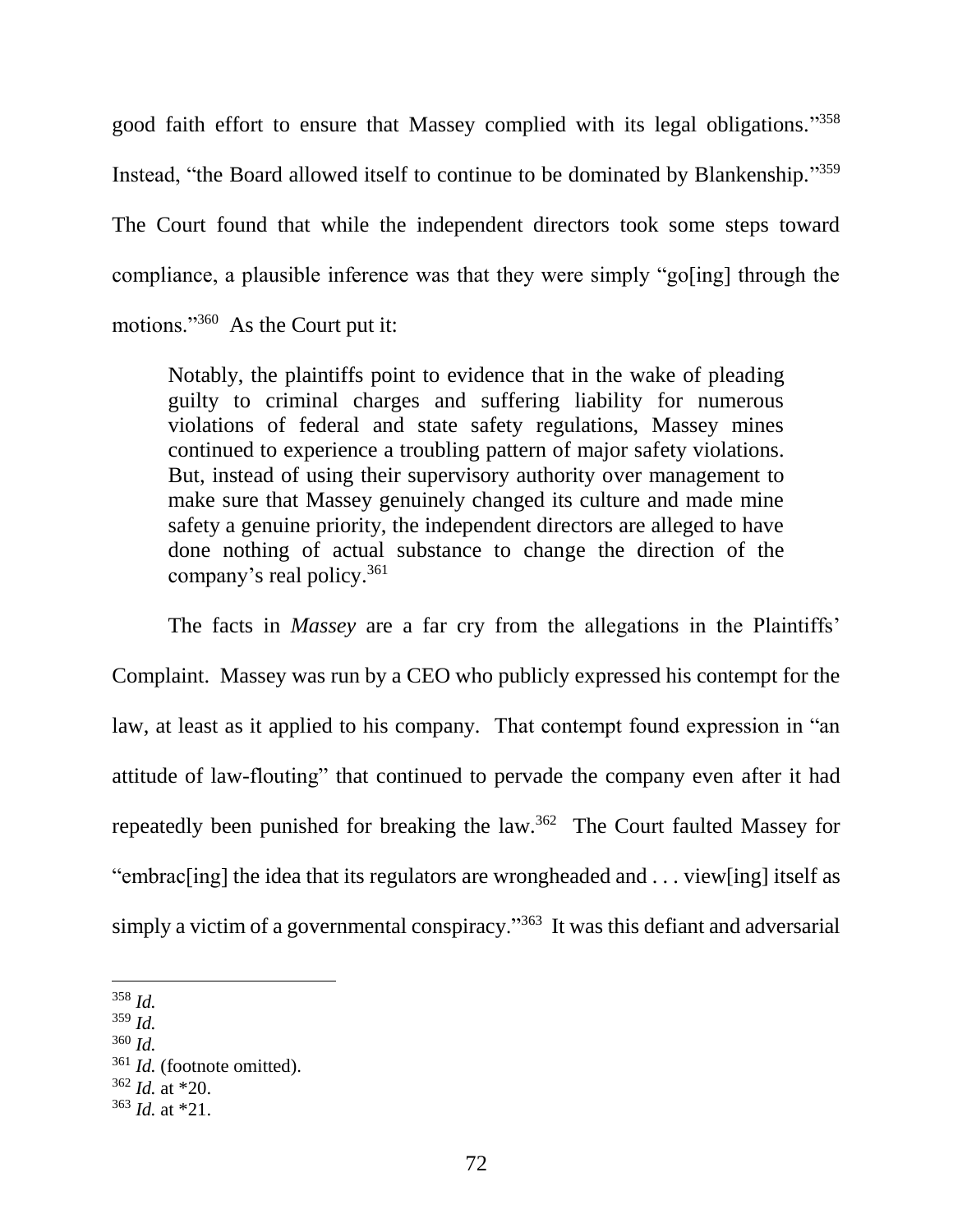relationship to the law—and the independent directors' failure to do anything of substance about it—that gave rise to an inference of bad faith on the defendants' part. Here, by contrast, there are no allegations suggesting that any of Citigroup's officers or directors viewed themselves (or Citigroup) as above the law. Instead, the picture that emerges is of a massive, poorly integrated company that made efforts to comply with the wide range of laws and regulations governing large financial institutions. Those efforts failed in many instances, but that is not enough to support a plausible inference of bad faith. Bad results alone do not imply bad faith.<sup>364</sup>

The Plaintiffs also rely on *Pyott*, in which Allergan's board allegedly approved a business plan premised on violations of the law prohibiting drug manufacturers from marketing off-label uses of their products.<sup>365</sup> While physicians may prescribe drugs for off-label uses, drug manufacturers are forbidden to market drugs for off-label uses.<sup>366</sup> Nevertheless, "the Board discussed and approved a series of annual strategic plans that contemplated expanding Botox sales dramatically within geographic areas that encompassed the United States."<sup>367</sup> Under these plans, Allergan would attempt to push Botox into markets "that involved applications that

 $\overline{a}$ 

<sup>364</sup> *See In re Gen. Motors Co. Derivative Litig.*, 2015 WL 3958724, at \*17 (Del. Ch. June 26, 2015) ("Pleadings, even specific pleadings, indicating that directors did a poor job of overseeing risk in a poorly-managed corporation do not imply director bad faith."), *aff'd*, 133 A.3d 971 (Del. 2016). <sup>365</sup> *Pyott*, 46 A.3d at 352–58.

<sup>366</sup> *Id.* at 317–18.

<sup>367</sup> *Id.* at 352.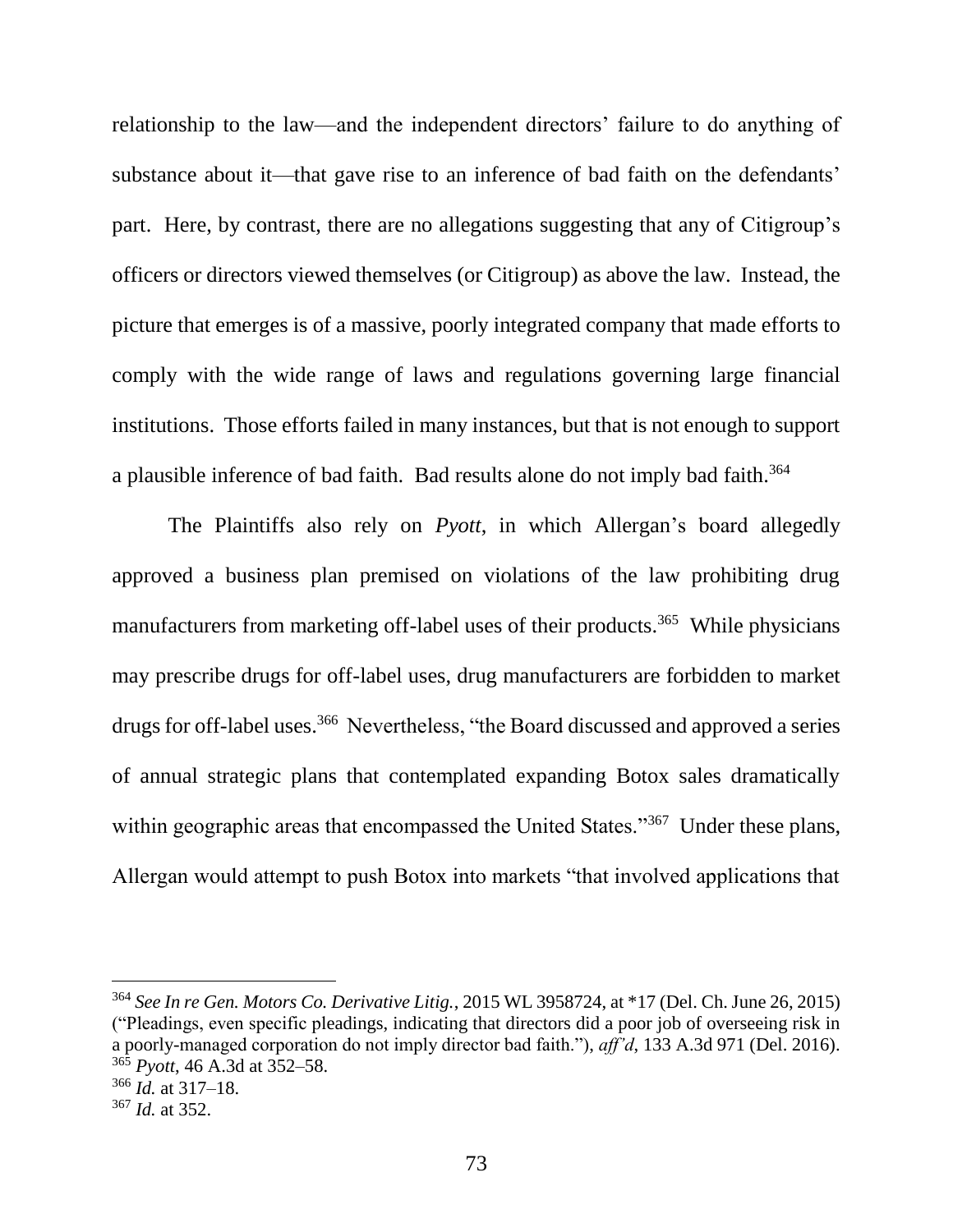were off-label uses in the United States."<sup>368</sup> The expansion envisioned by these plans was so large that "it necessarily contemplated marketing and promoting off-label uses within the United States."<sup>369</sup> Crucially, the board continued to approve this expansion even after Allergan's general counsel warned the board that the company might be violating the prohibition on off-label marketing.<sup>370</sup> Vice Chancellor Laster found the plaintiffs' allegations sufficient to "support a reasonable inference that the Board knew Allergan personnel were engaging in or turning a blind-eye towards illegal off-label marketing and promotion and that the Board nevertheless decided to continue Allergan's existing business practices in pursuit of greater sales."<sup>371</sup>

The facts in *Pyott* are unlike what has been alleged here. "[T]he board's alleged bad faith in *Pyott* was not based on its conscious disregard for its duty to *prevent* the company from engaging in illegal conduct. Instead, it was based on the board's alleged decision to *cause* the company to engage in illegal conduct." 372 That kind of conduct constitutes a breach of fiduciary duty because "'Delaware law does not charter law breakers,' and 'a fiduciary of a Delaware corporation cannot be loyal to a Delaware corporation by knowingly causing it to seek profit by violating the

- <sup>369</sup> *Id.*
- <sup>370</sup> *Id.* at 320.
- <sup>371</sup> *Id.* at 355.

 $\overline{a}$ <sup>368</sup> *Id.*

<sup>372</sup> *Jacobs*, 2016 WL 4076369, at \*12.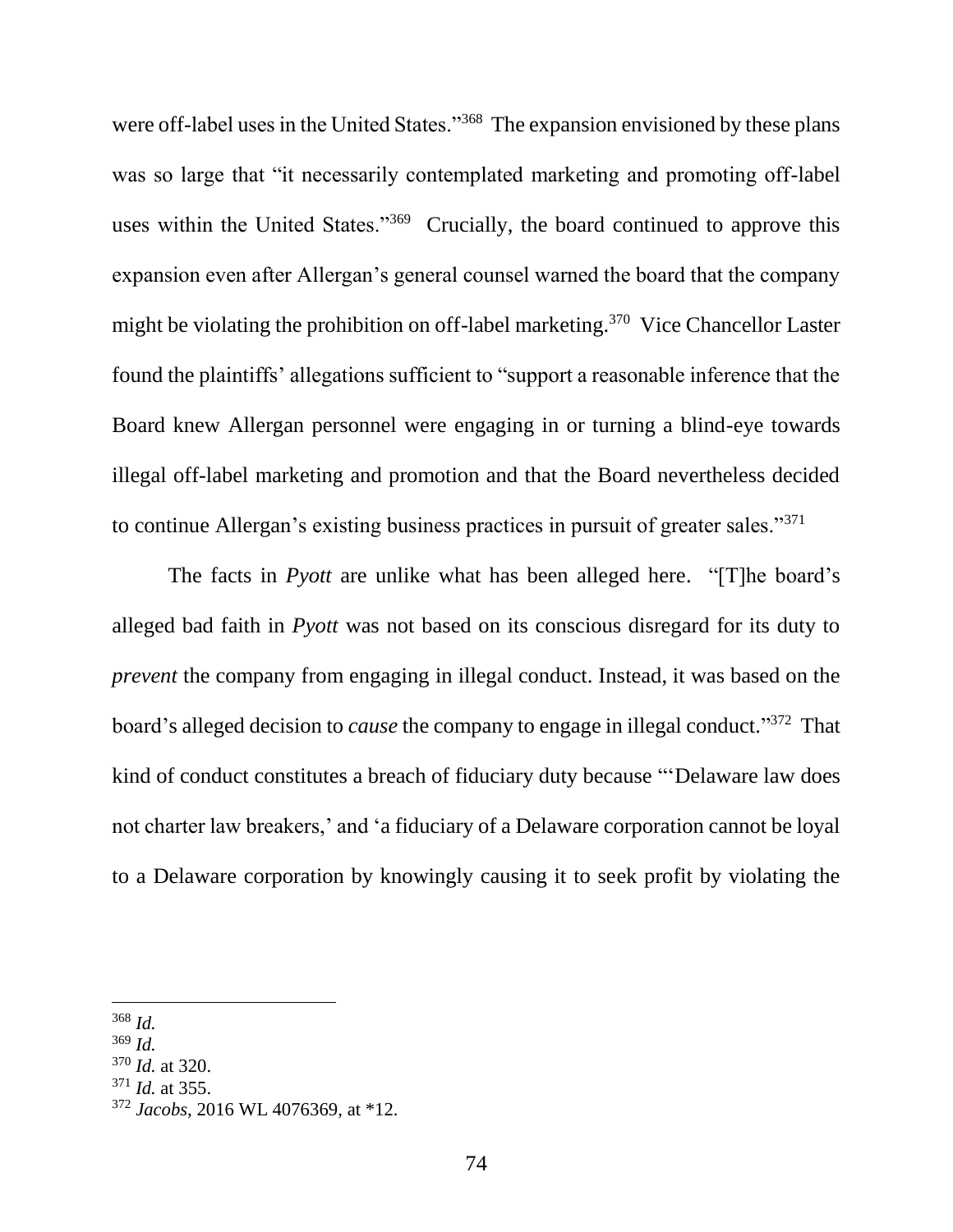law."<sup>373</sup> The Complaint in this case contains no allegations supporting an inference that any of the Defendants decided to cause Citigroup to break the law in pursuit of profits. To the contrary, the crux of this action is that the "incidents of corporate malfeasance" described in the Complaint "occurred because Defendants—who were aware of significant internal control weaknesses throughout the enterprise consciously and knowingly *failed to take action*."<sup>374</sup> Thus, *Pyott* is of no help to the Plaintiffs here.<sup>375</sup>

Finally, the Plaintiffs argue that the Seventh Circuit's decision in *Westmoreland*<sup>376</sup> is "instructive."<sup>377</sup> There, the plaintiff alleged that Baxter International's "directors and officers breached their fiduciary duties by 'consciously disregard[ing] their responsibility to bring Baxter into compliance with [a 2006] Consent Decree and related health and safety laws."<sup>378</sup> From 2006 to 2008, "Baxter devoted significant attention and resources to the task of" complying with the consent decree, under which Baxter was required to, among other things, "stop

 $\overline{a}$ 

<sup>373</sup> *In re Qualcomm Inc. FCPA S'holder Derivative Litig.*, 2017 WL 2608723, at \*3 (quoting *Jacobs*, 2016 WL 4076369, at \*9).

<sup>374</sup> Compl. ¶ 1 (emphasis added).

<sup>375</sup> The Plaintiffs also rely on *Rosenbloom v. Pyott*, 765 F.3d 1137 (9th Cir. 2014), which involved a complaint that was essentially identical to the one in *Pyott*. *Id.* at 1151. It is therefore inapposite for the reasons just discussed. It bears mentioning as well that this Court has been careful to limit *Massey* and *Pyott* to their facts. *See In re Qualcomm Inc. FCPA S'holder Derivative Litig.*, 2017 WL 260872, at \*4 (distinguishing *Massey* and *Pyott* from the case at hand); *Reiter*, 2016 WL 6081823, at \*13–14 (same); *Jacobs*, 2016 WL 4076369, at \*12 (same).

<sup>376</sup> *Westmoreland Cty. Emp. Ret. Sys. v. Parkinson*, 727 F.3d 719 (7th Cir. 2013).

<sup>377</sup> Pls.' Answering Br. 31.

<sup>378</sup> *Westmoreland*, 727 F.3d at 721 (alterations in original).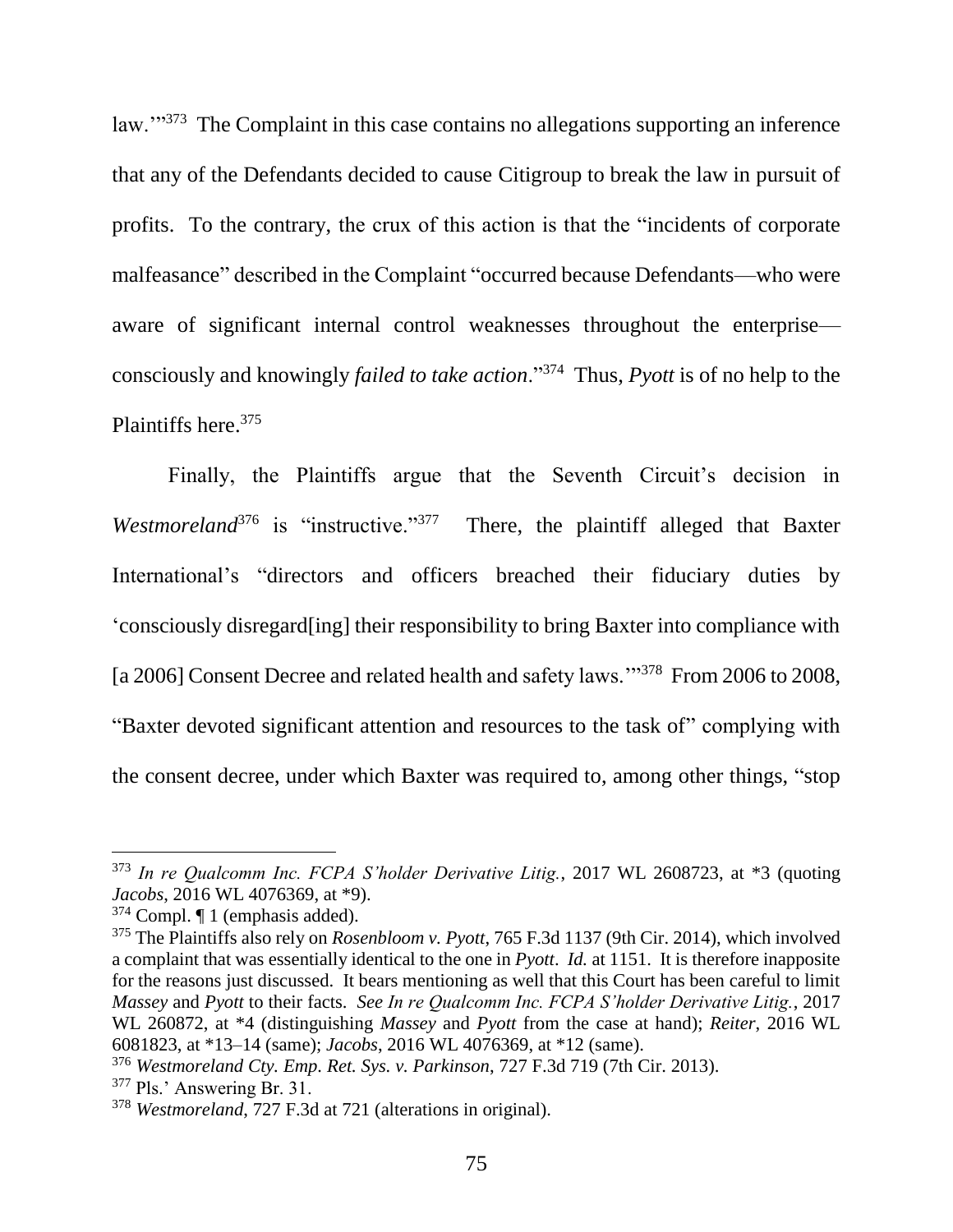manufacturing and distributing all models of the [Colleague Infusion] Pump within the United States."<sup>379</sup> Yet, according to the plaintiff, the directors "made a conscious decision to *halt* these efforts in late 2008, despite clear and specific guidance from the [Food and Drug Administration ("FDA")] that additional action from Baxter was needed to bring the company into compliance with FDA regulations and the terms of the Consent Decree."380 The plaintiff's allegations supported a reasonable inference that "the directors diverted critical resources to speed the development of the new Sigma pump, cynically gambling that this next-generation device could establish a market foothold, and that Colleague Infusion Pumps already in use would become obsolete before the FDA spotted Baxter's abandonment of its earlier efforts."<sup>381</sup> In light of these allegations and the reasonable inferences they supported, the Seventh Circuit, applying Delaware law, concluded that the plaintiff had successfully alleged demand futility.<sup>382</sup>

*Westmoreland* resembles *Pyott* in that the allegations in both cases supported a reasonable inference that the defendants knowingly decided to flout the law. In *Westmoreland*, the Seventh Circuit inferred bad faith "during the later period" when the directors allegedly chose to stop trying to comply with the FDA's consent

<sup>379</sup> *Id.* at 722.

<sup>380</sup> *Id.* at 728.

<sup>381</sup> *Id.* at 729.

<sup>382</sup> *Id.*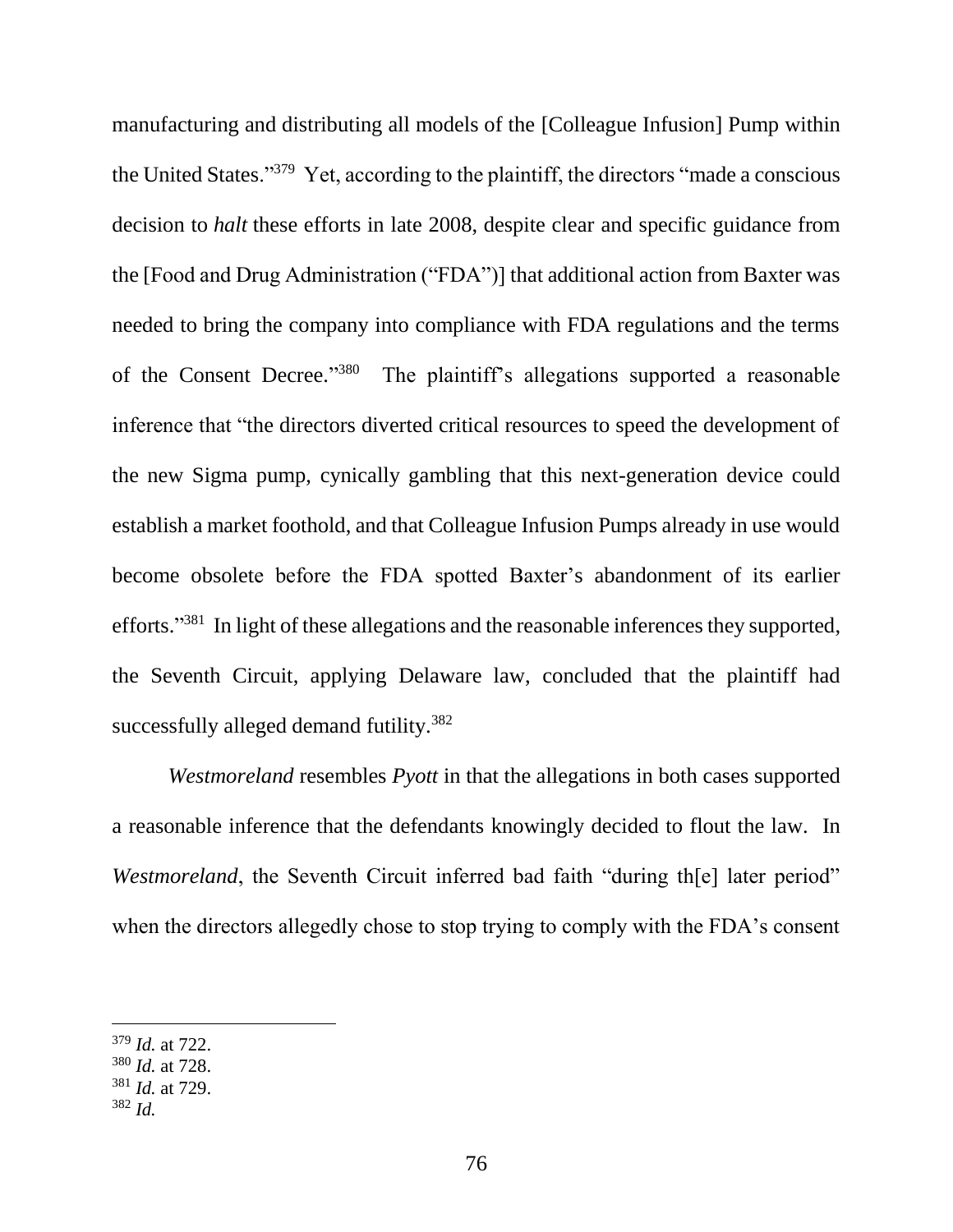decree.<sup>383</sup> Here, however, the Complaint does not raise a reasonable inference that any of the Defendants decided to simply give up on efforts to comply with the law. The Plaintiffs try to create such an inference by challenging the effectiveness of the Citigroup board's response to various purported red flags. But that is not enough to state a *Caremark* claim, because an ineffective response does not, without more, indicate bad faith.<sup>384</sup> As our Supreme Court has stated, "there is a vast difference between an inadequate or flawed effort to carry out fiduciary duties and a conscious disregard for those duties."<sup>385</sup>

## *C. The Plaintiffs' Holistic Approach to Demand Futility*

The Plaintiffs urge me to evaluate their demand futility allegations "holistically, not in isolation."<sup>386</sup> They suggest that the Defendants have "resort[ed] to a 'divide and conquer' approach by isolating and selectively attacking Plaintiffs' allegations piecemeal, as if each well-pleaded allegation exists alone in a vacuum."<sup>387</sup> In support of this holistic approach to demand futility, the Plaintiffs cite *Delaware County Employees Retirement Fund v. Sanchez*. <sup>388</sup> In *Sanchez,* our Supreme Court employed an aggregate examination of all factors bearing on a

<sup>383</sup> *Id.* 728.

<sup>384</sup> *See In re Goldman Sachs Grp., Inc. S'holder Litig.*, 2011 WL 4826104, at \*23 ("Good faith, not a good result, is what is required of the board.").

<sup>385</sup> *Lyondell Chemical Co. v. Ryan*, 970 A.2d 235, 243 (Del. 2009).

<sup>386</sup> Pls.' Answering Br. 27.

<sup>387</sup> *Id.*

<sup>388</sup> 124 A.3d 1017 (Del. 2015).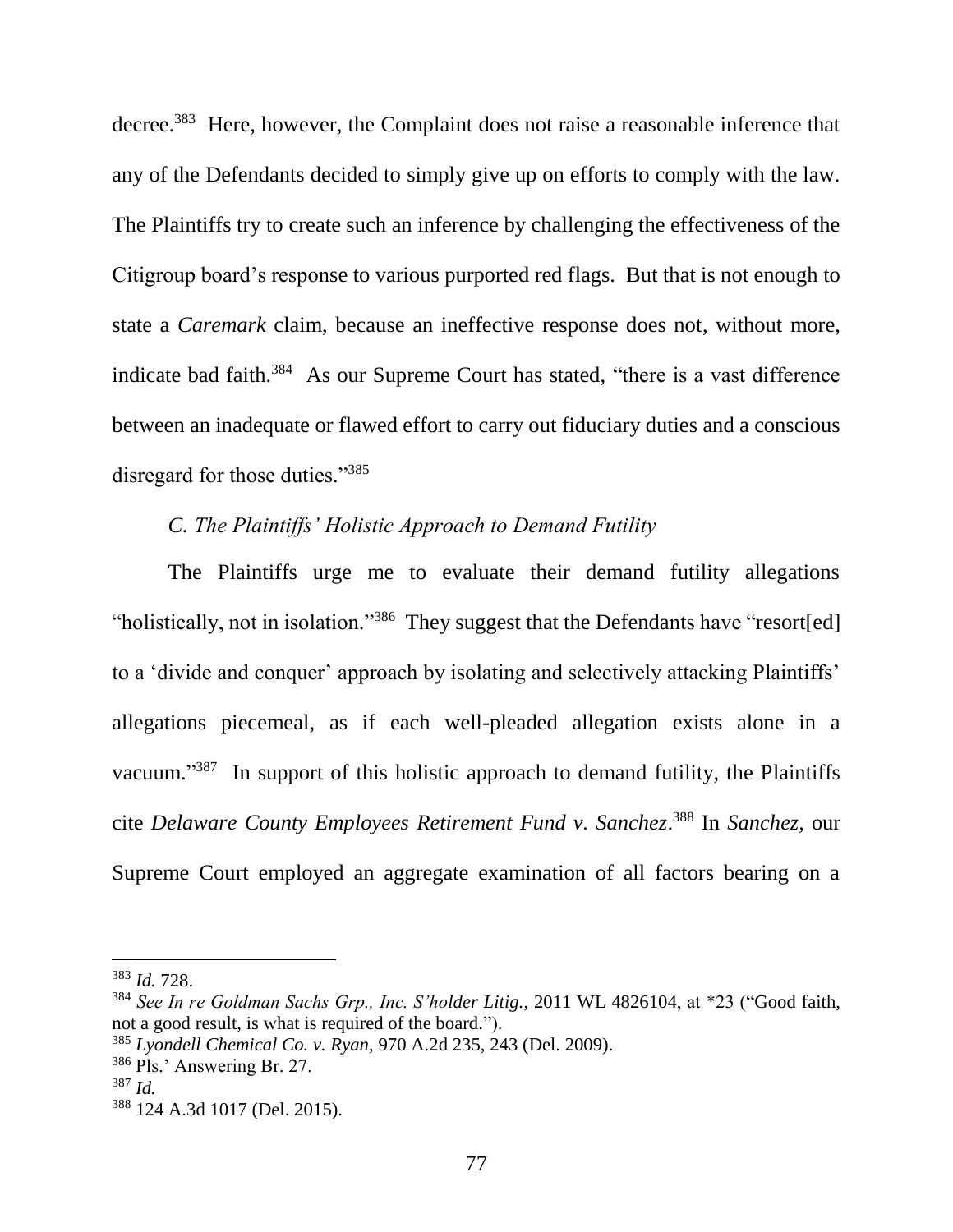director's independence with respect to a particular transaction;<sup>389</sup> *Sanchez* is not pertinent to my analysis of the Plaintiffs' *Caremark* claim here. In this matter, I must examine whether demand on the board is excused because, with respect to the board action that would otherwise have been demanded, a majority of the directors would have been unable to act in the face of a credible threat of liability. Such an analysis requires a separate examination of whether liability may attach with respect to each discrete corporate trauma alleged.<sup>390</sup> Thus, I have evaluated the red flags offered by the Plaintiffs and determined (a) whether they in fact constitute red flags and (b) if they do, whether the board's response (or lack of response) to them supports a reasonable inference of bad faith. That is how this Court has traditionally analyzed *Caremark* claims in the context of evaluating whether demand is excused.<sup>391</sup>

The Plaintiffs are correct, however, that a series of actions or inactions of the board may have utility in determining whether board performance with respect to a discrete trauma involved scienter.<sup>392</sup> In that regard, I have considered the actions

<sup>389</sup> *Id.* at 1022–24.

<sup>390</sup> *Cf. Seinfeld v. Slager*, 2012 WL 2501105, at \*3 (Del. Ch. June 29, 2012) ("In a derivative suit, this Court analyzes each of the challenged transactions individually to determine demand futility.").

<sup>391</sup> *See, e.g.*, *Horman*, 2017 WL 242571, at \*11–14 (analyzing a *Caremark* claim in the manner just described); *Reiter*, 2016 WL 6081823, at \*8–14 (same).

<sup>392</sup> *See Good*, 2017 WL 6397490, at \*15–16 (compiling a list of several allegations that collectively supported "a fair inference that the board was all too aware that [Duke Energy's] business strategy involved flouting important laws, while employing a strategy of political influence-seeking and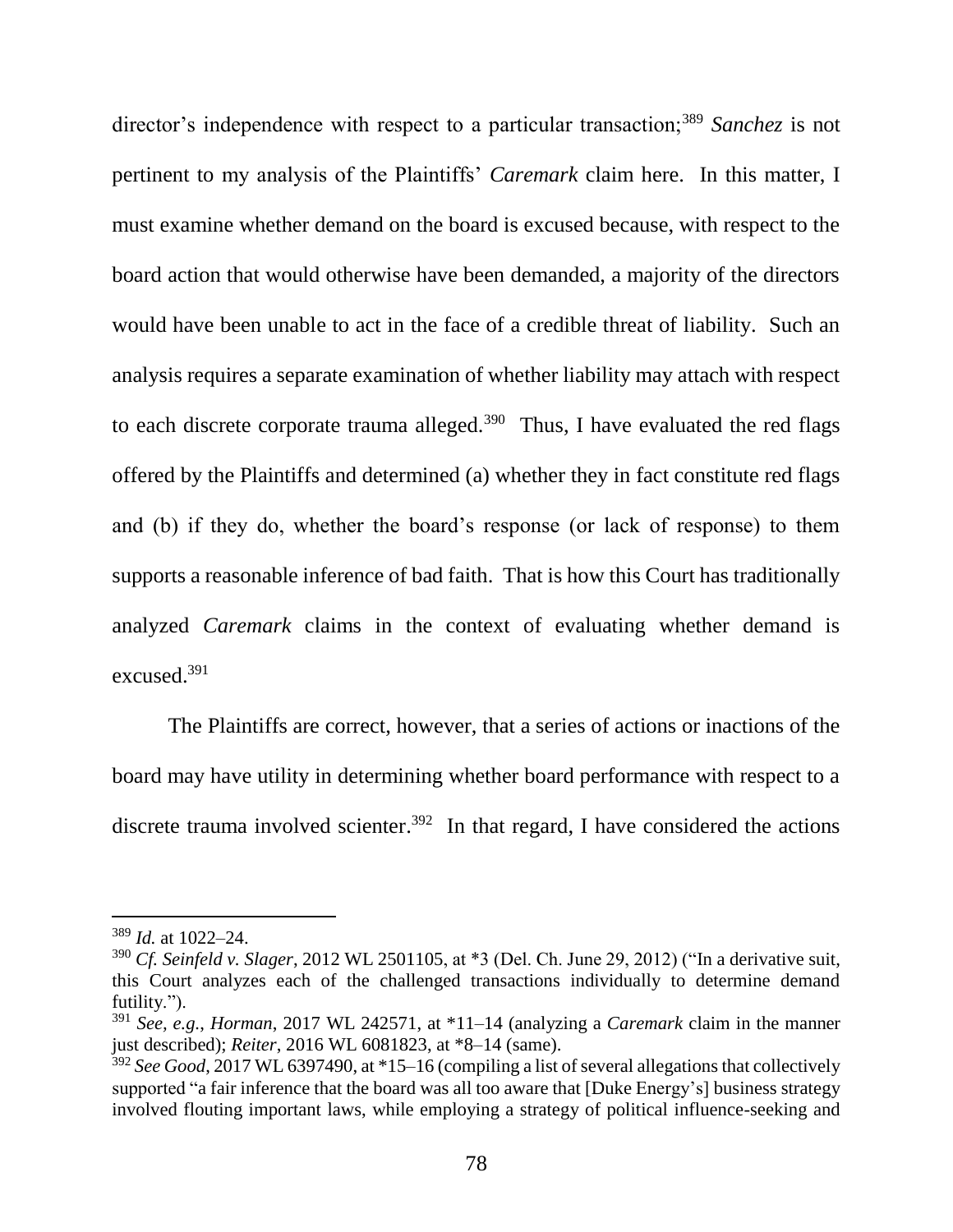and inactions of the directors in all the instances pled by the Plaintiffs. What emerges is a picture of directors of a very large, inorganically grown set of financial institutions, beset by control problems as it struggled to integrate. Those directors may be faulted for lack of energy, or for accepting incremental efforts of management advanced at a testudinal cadence, when decisive action was called for instead. I may infer from the facts pled that the board's actions in response to the notices of compliance problems brought to its attention involved directorial negligence. If so, that is a problem that exercise of the stockholder franchise may remedy. If, however, directors of a large and diverse entity such as Citigroup could be liable for negligence, or even gross negligence, it would be difficult to encourage capable individuals to serve, and more difficult to encourage them to bring business judgment to bear on decisions involving risk (such as, for instance, whether to acquire Banamex). Such, at least, was the understanding of our General Assembly, when it extended the right to Delaware corporations to exculpate liability for breaches of the duty of care.<sup>393</sup> Nothing in the facts pled, considered individually or

cajolement to reduce the risk that the company would be called to fair account" (Strine, C.J., dissenting)).

<sup>393</sup> 8 *Del. C.* § 102(b)(7); *see also Prod. Res. Grp., L.L.C. v. NCT Grp., Inc.*, 863 A.2d 772, 793 (Del. Ch. 2004) ("Section 102(b)(7) authorizes corporate charter provisions that insulate directors from personal liability to the corporation for breaches of the duty of care. This is an important public policy statement by the General Assembly, which has the intended purpose of encouraging capable persons to serve as directors of corporations by providing them with the freedom to make risky, good faith business decisions without fear of personal liability."). As noted above, Citigroup, in its charter, availed itself of this exculpation provision.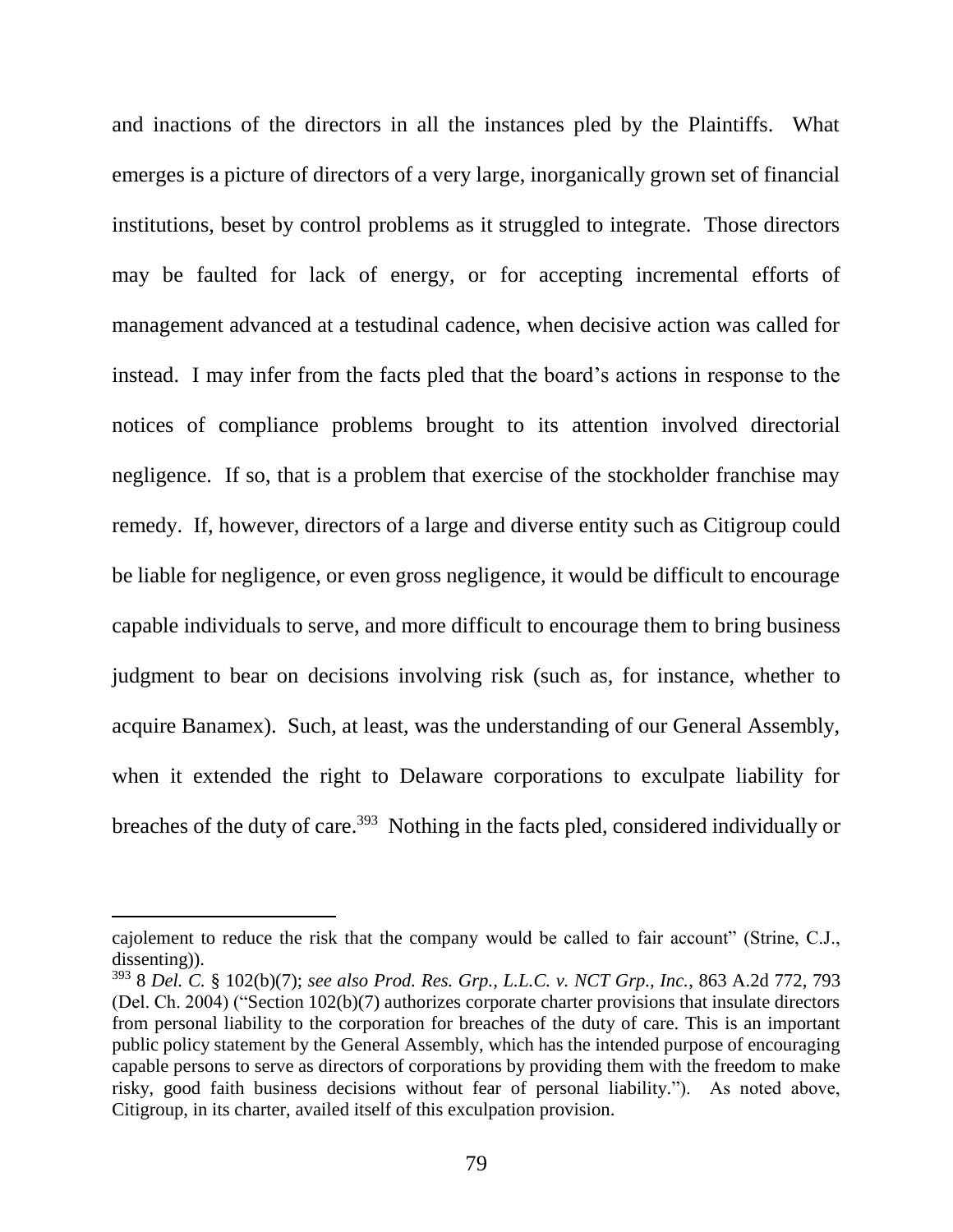together, implies scienter on the part of the director Defendants. The bad results the Plaintiffs point to, in my view, do not imply bad faith. No substantial likelihood of liability for any of the director Defendants exists under the facts in the Complaint and as gleaned from the documents cited therein, and, therefore, demand is not excused.

## **III. CONCLUSION**

For the foregoing reasons, the Defendants' Motion to Dismiss is GRANTED. An appropriate order is attached.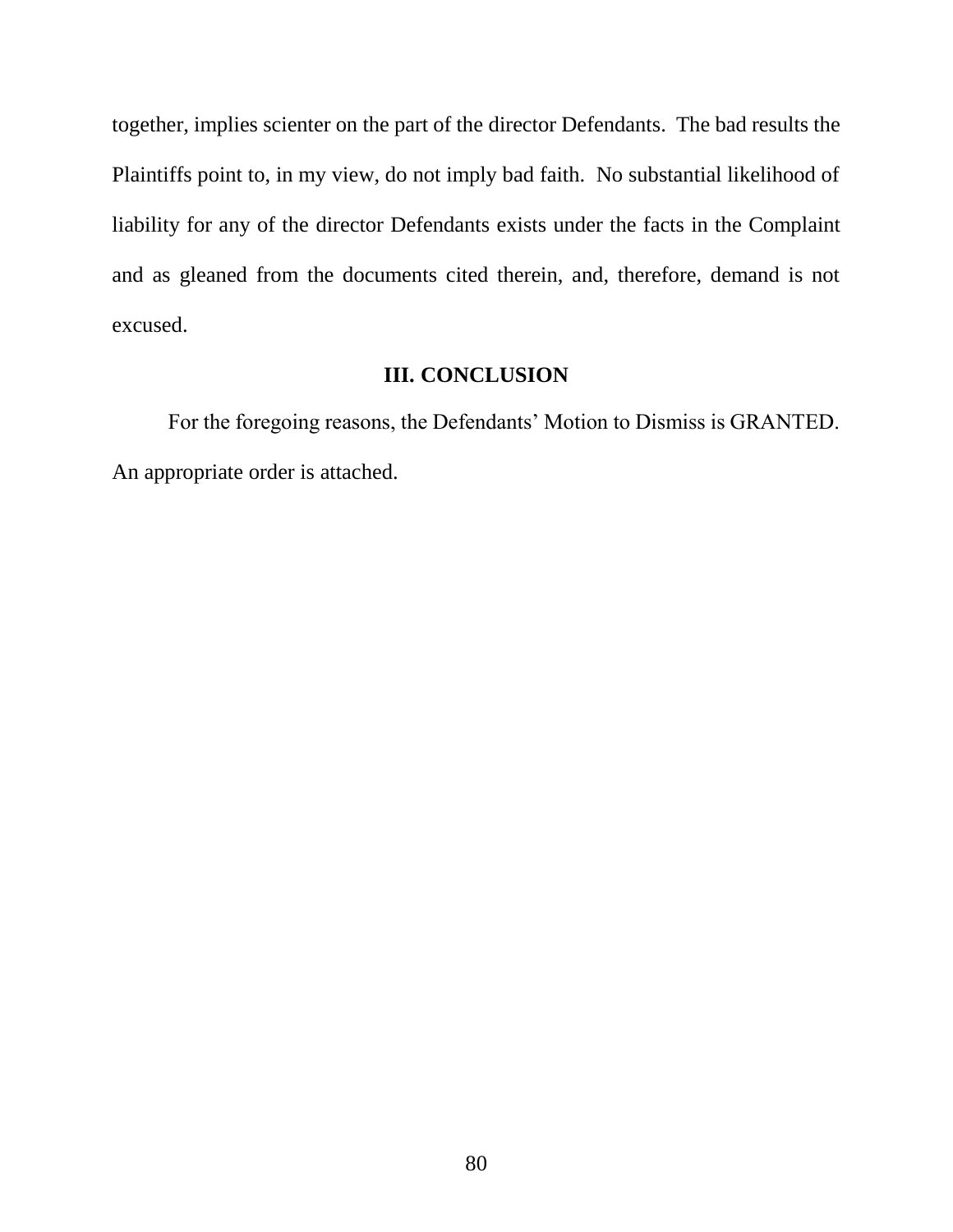## **IN THE COURT OF CHANCERY OF THE STATE OF DELAWARE**

OKLAHOMA FIREFIGHTERS ) PENSION & RETIREMENT SYSTEM, KEY WEST MUNICIPAL )  $FIREFIGHTERS$  & OFFICERS' RETIREMENT FUND, JEFFREY DROWOS, ) FIREMAN'S RETIREMENT SYSTEM ) OF ST. LOUIS, and ESTHER KOGUS, ) Derivatively on Behalf of Nominal ) Defendant, Citigroup, Inc., Plaintiffs, POLICE ) TRUST) ) ) ) v. ) ) ) C.A. No. 12151-VCG MICHAEL L. CORBAT, DUNCAN P. HENNES, FRANZ B. HUMER, EUGENE M. MCQUADE, MICHAEL E. ) O'NEILL, GARY M. REINER, JUDITH ) RODIN, ANTHONY M. SANTOMERO, ) JOAN SPERO, DIANA L. TAYLOR, ) WILLIAM S. THOMPSON JR., JAMES ) S. TURLEY, ERNESTO ZEDILLO ) PONCE de LEON, ROBERT L. JOSS, ) VIKRAM S. PANDIT, RICHARD D. ) PARSONS, LAWRENCE R. RICCIARDI, ROBERT L. RYAN, JOHN ) P. DAVIDSON III, BRADFORD HU, ) BRIAN LEACH, MANUEL MEDINA-MORA, and KEVIN L. THURM, Defendants, and CITIGROUP, INC., Nominal Defendant. )  $\lambda$ )  $\lambda$ ) ) ) ) ) ) )  $\lambda$